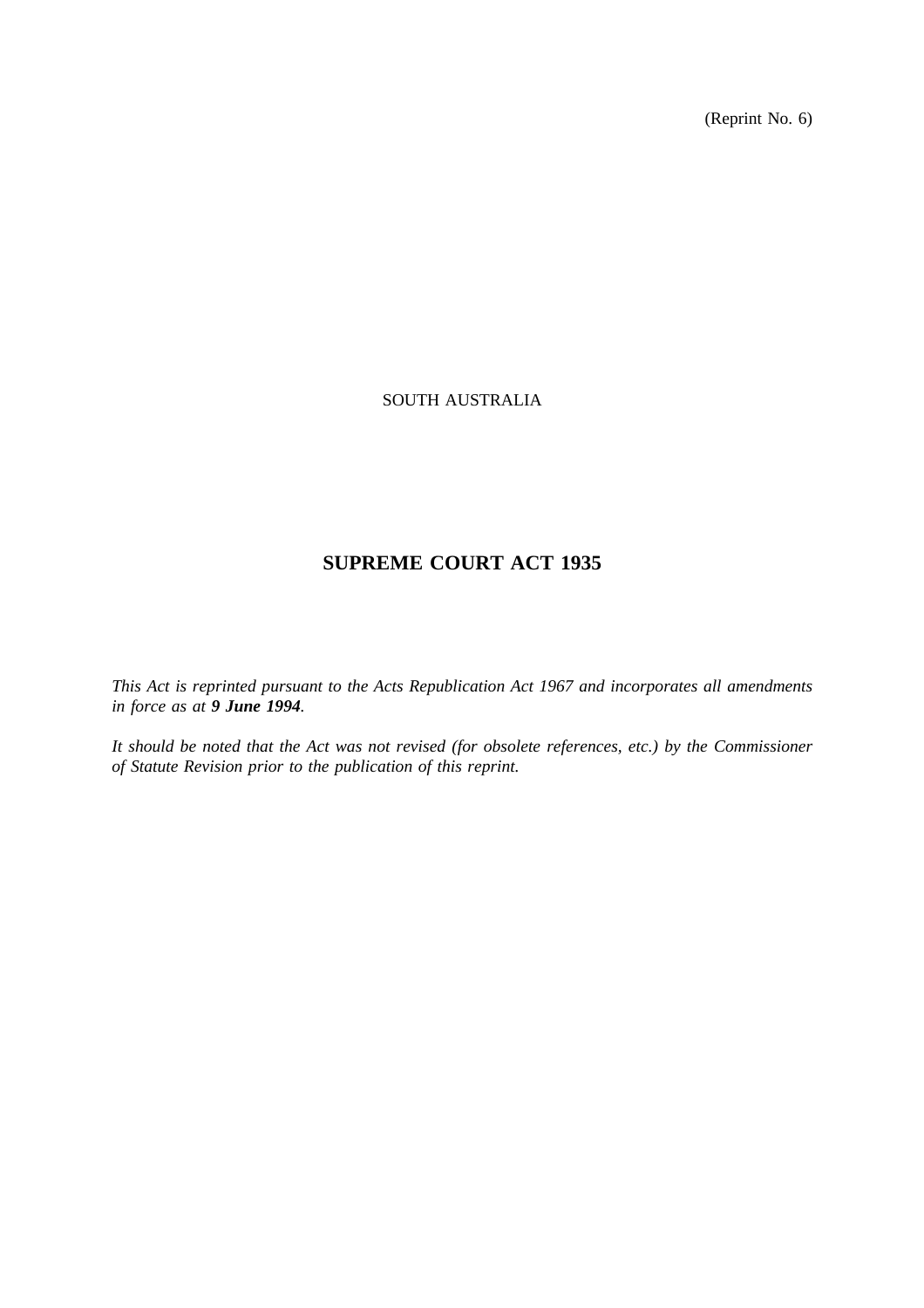# **SUMMARY OF PROVISIONS**

- 1. Short titles and commencement
- 2. Arrangement of Act<br>3. Repeal
- Repeal
- 4. Savings<br>5. Internee
- Interpretation

### **PART 1**

## **CONSTITUTION OF THE SUPREME COURT**

- 6. Continuance of Supreme Court
- 7. Constituent members of the court<br>8. Oualifications for appointment as
- 8. Qualifications for appointment as judges and masters<br>9. Appointments to the court
- 9. Appointments to the court<br>10. Acting Chief Justice
- 10. Acting Chief Justice<br>11 Acting judges and ac
- Acting judges and acting masters
- 12. Remuneration of judges and masters
- 13. Salaries of Judges, and officers to be in lieu of fees
- 13A. Retirement of judges and masters
- 13B. Special leave

#### *Leave on Retirement*

- 13H. Pre-retirement leave
- 14. Certain interests not to disqualify
- 15. Seal of court
- 16. Councils of judges to consider procedure and administration of justice

#### **PART 2 JURISDICTION AND POWERS OF THE COURT**

#### *Jurisdiction*

- 17. General jurisdiction
- 18. Probate jurisdiction
- 19. Matrimonial jurisdiction

#### *Law and Equity*

- 20. Concurrent administration of law and equity
- 21. Equities of plaintiff<br>22. Equitable defences
- 22. Equitable defences<br>23. Counter-claims and
- Counter-claims and third parties
- 24. Equities appearing incidentally
- 25. Defence instead of injunction or prohibition
- 26. Common law and statutory rights and duties
- 27. Court to do complete justice in cause so as to avoid multiplicity of suits
- 28. Rules of equity to prevail where in conflict with common law

### *Miscellaneous Powers*

- 29. Court may make orders to have effect of mandamus or injunction, and may appoint receivers
- 30. Damages in certain cases
- 30A. Power to direct payment to infant
- 30B. Power to make interim assessment of damages 30C. Power to award interest
- Power to award interest
- 31. Declaratory orders<br>32. Court may order m
- 32. Court may order mortgage instead of sale in certain cases<br>34. Court may direct sale of mortgaged property, etc.
- Court may direct sale of mortgaged property, etc.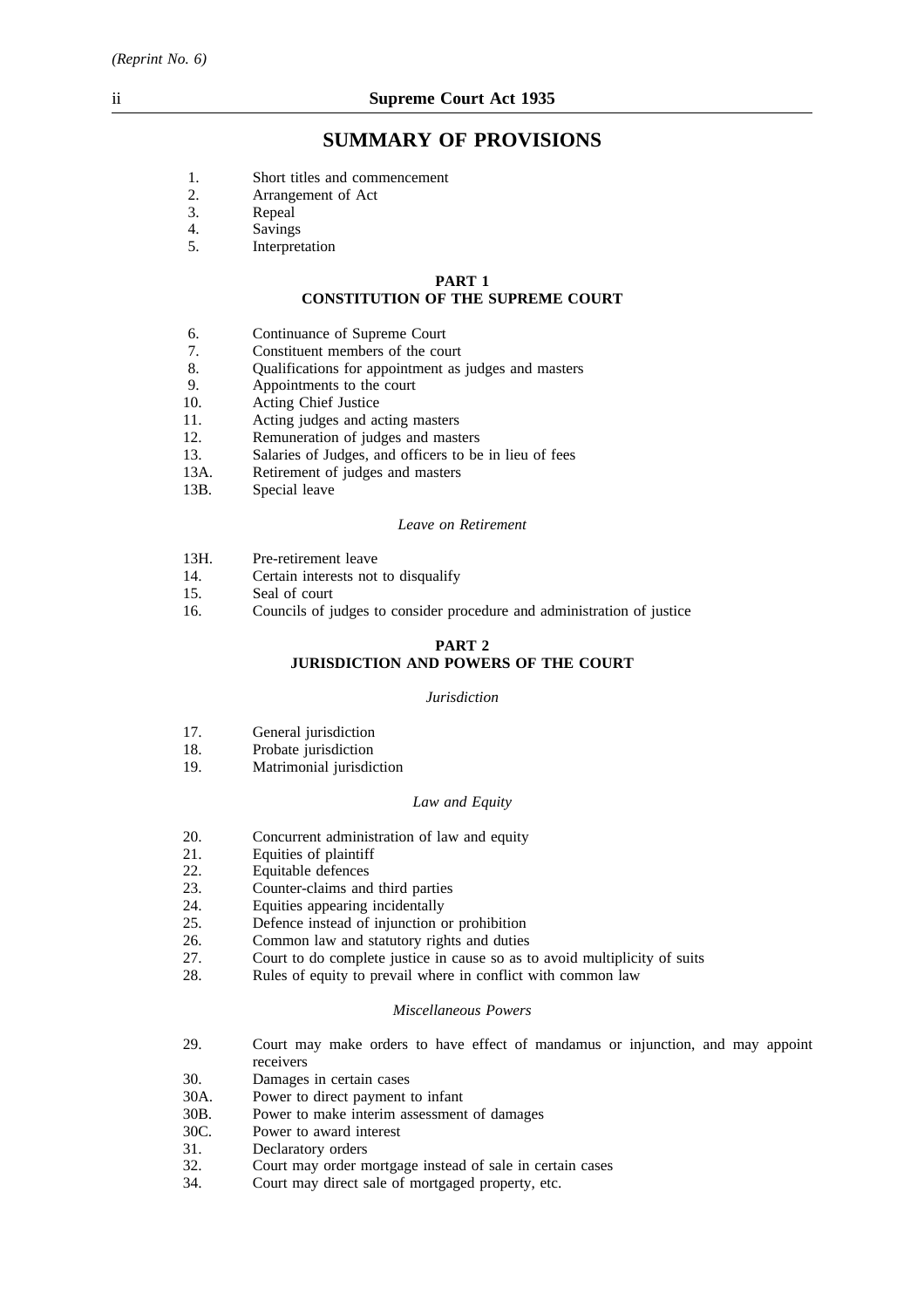- 35. Power to require attendance of witnesses and production of evidentiary material
- 36. Appointment of commissioners for taking affidavits
- 38. Inspection of property in legal proceedings
- 39. Vexatious proceedings
- 40. Power of court with regard to costs
- 41. Power to revive orders on abatement of cause

#### **PART 3**

#### **SITTINGS AND DISTRIBUTION OF BUSINESS**

- 42. Abolition of terms
- 43. Reference to terms for computing time
- 44. Sitting in vacation
- 45. Place and time of sittings, and power to adjourn
- 46. Civil sittings of court<br>47. Power to sit in several
- 47. Power to sit in several jurisdictions at one time 48. Jurisdiction of Full Court, single judge and mas
- 48. Jurisdiction of Full Court, single judge and master 49. Cases or points of law reserved for Full Court
- 49. Cases or points of law reserved for Full Court 50. Appeals against decisions of judges and master
- Appeals against decisions of judges and masters
- 51. Applications for leave to appeal

#### *Circuit Sessions of the Court*

- 52. Circuit districts<br>53. Issue of commi
- 53. Issue of commissions for holding circuit sessions<br>53A Supplementary commissions of circuit sessions
- 53A. Supplementary commissions of circuit sessions<br>54 Holding of circuit sessions
- 54. Holding of circuit sessions<br>55 Non-attendance of commiss
- 55. Non-attendance of commissioner
- 56. Jurisdiction exercisable at circuit sessions
- 57. Committal for trial or sentence
- 59. Change of venue
- 60. Effect of order as to recognizances
- 62. Removal of persons in gaol

### **PART 3A**

### **THE LAND AND VALUATION COURT**

- 62A. Interpretation
- 62B. Transitional provisions
- 62C. Establishment of Land and Valuation Court
- 62D. Jurisdiction of the Court
- 62E. Reference of matters involving question of valuation
- 62F. Appeals and cases stated
- 62G. Right of Crown
- 62H. Rules of Court
- 62I. Sittings of Court

#### **PART 4 PROCEDURE GENERALLY**

- 63. Criminal procedure
- 64. Saving of existing procedure

#### *Inquiries and Trials by Referees and Arbitrators*

- 65. Reference for report
- 66. Reference for trial
- 67. Powers and remuneration of referees and arbitrators
- 68. Powers of court in references
- 69. Statement of case pending arbitration<br>70. Power of court to impose terms as to
- Power of court to impose terms as to costs, etc.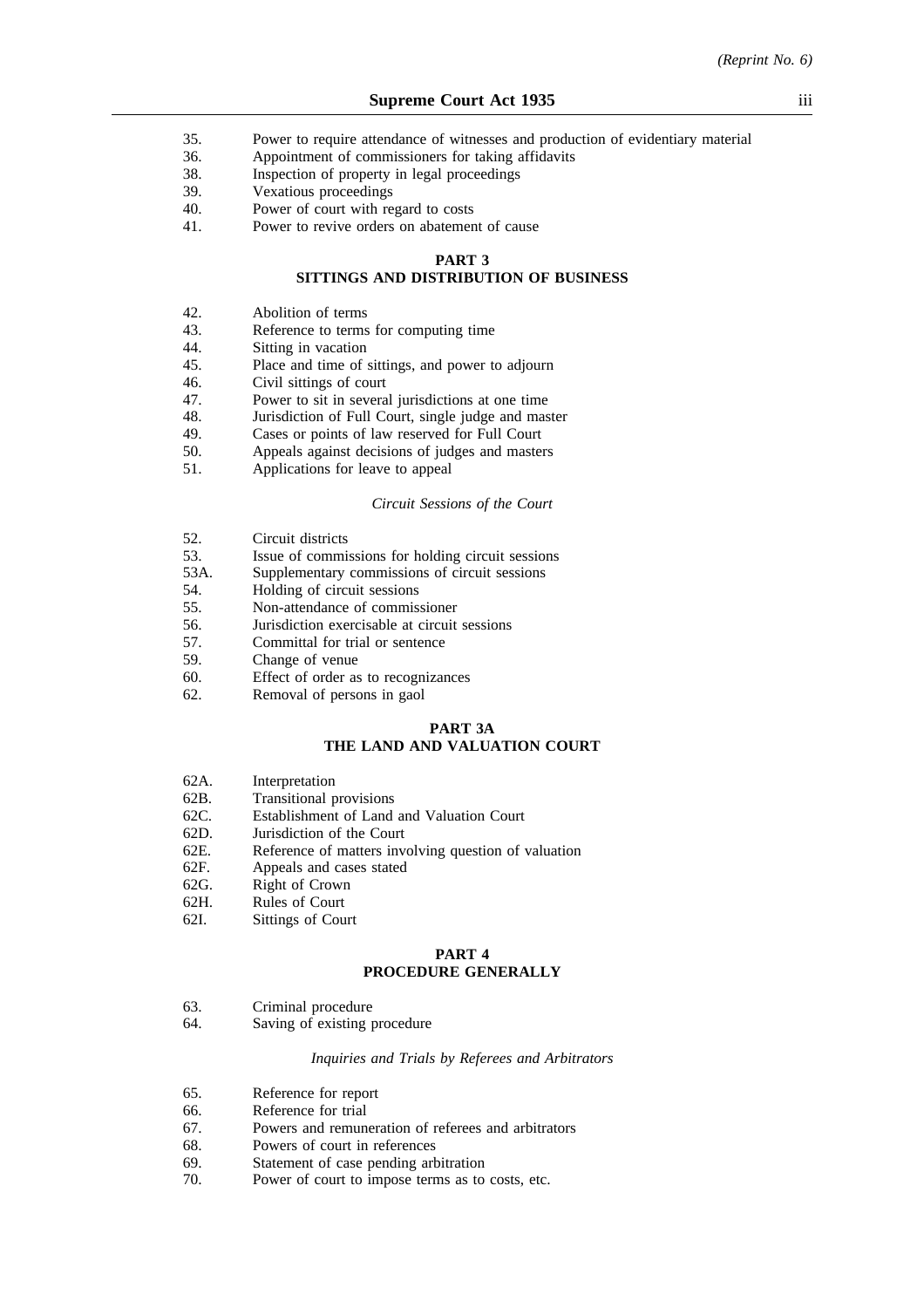### iv **Supreme Court Act 1935**

#### *Assessors*

71. Assessors

*Rules of Court*

72. Rules of Court

#### **PART 6 OFFICERS OF THE COURT**

#### *The Registrar*

| 82. | The registrar |  |
|-----|---------------|--|
|-----|---------------|--|

#### *Tipstaves*

- 106. Appointment of tipstaves
- 107. Duty of tipstaves
- 108. Other duties

#### *Further Provisions as to Officers*

- 109. Appointment of officers<br>110. Duties of officers
- 110. Duties of officers<br>110A. Administrative and
- Administrative and ancillary staff
- 110B. Responsibilities of non-judicial staff

### **PART 7 MISCELLANEOUS PROVISIONS**

- 111. Rules as to division of loss upon collision at sea
- 112. Damages for personal injuries
- 113. Right of contribution
- 114. Interest on judgment debts
- 117. Orders to bring prisoners for examination

#### *Suitors' Funds*

- 119. Suitors' funds to vest in master
- 120. Securities in court<br>121. Liability of Treasu
- Liability of Treasurer for default of master
- 122. Banking and investment of suitors' funds
- 123. Investments made under order of the court
- 124. Validity of payments, etc., pursuant to rules of court
- 125. Remittances by post
- 126. Power to appoint deputies
- 
- 127. Rules of Court<br>128. Payment to the 128. Payment to the Treasurer of unclaimed suitors' funds 129. Party subsequently claiming may petition the Supreme
- 129. Party subsequently claiming may petition the Supreme Court, etc.<br>130. Power to prescribe and provide for payment of court fees
- 130. Power to prescribe and provide for payment of court fees<br>131. Accessibility of evidence, etc.
- Accessibility of evidence, etc.

### **SCHEDULE**

#### *Acts Repealed*

### **APPENDIX LEGISLATIVE HISTORY**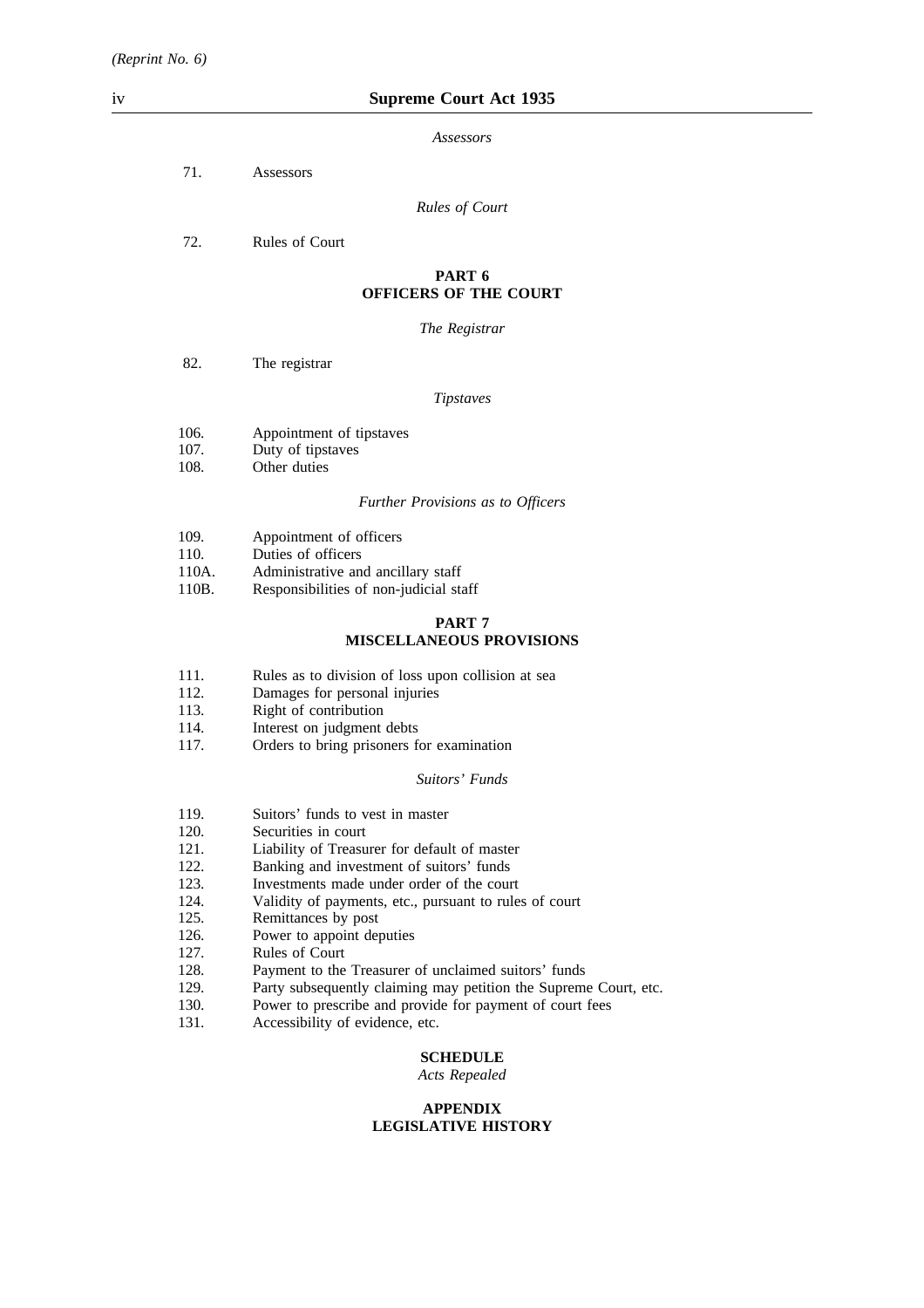# **SUPREME COURT ACT 1935**

being

Supreme Court Act 1935 No. 2253 of 1935 [Assented to 21 December  $1935$ ]<sup>1</sup>

as amended by

Statute Law Revision Act 1936 No. 2293 of 1936 [Assented to 8 October 1936] Supreme Court Act Amendment Act 1944 No. 38 of 1944 [Assented to 14 December 1944] Supreme Court Act Amendment Act 1947 No. 33 of 1947 [Assented to 4 December 1947] Supreme Court Act Amendment Act 1951 No. 6 of 1951 [Assented to 6 September 1951]<sup>2</sup> Supreme Court Act Amendment Act 1952 No. 13 of 1952 [Assented to 16 October 1952] Supreme Court Act Amendment Act 1953 No. 45 of 1953 [Assented to 17 December 1953] Statutes Amendment (Public Salaries) Act 1955 No. 3 of 1955 [Assented to 23 June 1955]<sup>3</sup> Supreme Court Act Amendment Act 1955 No. 12 of 1955 [Assented to 30 September 1955] Supreme Court Act Amendment Act 1958 No. 41 of 1958 [Assented to 27 November 1958]<sup>4</sup> Supreme Court Act Amendment Act 1960 No. 67 of 1960 [Assented to 24 November 1960] Supreme Court Act Amendment Act (No. 2) 1960 No. 71 of 1960 [Assented to 1 December 1960] Supreme Court Act Amendment Act 1962 No. 52 of 1962 [Assented to 15 November 1962] Supreme Court Act Amendment Act 1963 No. 29 of 1963 [Assented to 21 November 1963] Supreme Court Act Amendment Act 1965 No. 9 of 1965 [Assented to 23 September 1965] Supreme Court Act Amendment Act (No. 2) 1965 No. 49 of 1965 [Assented to 9 December 1965] Supreme Court Act Amendment Act (No. 1) 1966 No. 85 of 1966 [Assented to 1 December 1966]<sup>5</sup> Supreme Court Act Amendment Act 1967 No. 9 of 1967 [Assented to 30 March 1967] Supreme Court Act Amendment Act (No. 2) 1967 No. 21 of 1967 [Assented to 13 April 1967]<sup>6</sup> Supreme Court Act Amendment Act 1969 No. 10 of 1969 [Assented to 27 February 1969] Supreme Court Act Amendment Act (No. 2) 1969 No. 22 of 1969 [Assented to 26 June 1969] Supreme Court Act Amendment Act (No. 3) 1969 No. 62 of 1969 [Assented to 4 December 1969]<sup>7</sup> Supreme Court Act Amendment Act 1970 No. 14 of 1970 [Assented to 17 September 1970] Supreme Court Act Amendment Act (No. 2) 1970 No. 16 of 1970 [Assented to 17 September 1970] Supreme Court Act Amendment Act (No. 3) 1970 No. 58 of 1970 [Assented to 10 December 1970]<sup>8</sup> Judges' Pensions Act 1971 No. 30 of 1971 [Assented to 22 April 1971]<sup>9</sup> Supreme Court Act Amendment Act 1971 No. 49 of 1971 [Assented to 26 August 1971] Statutes Amendment (Judges' Salaries) Act 1972 No. 39 of 1972 [Assented to 13 April 1972] Supreme Court Act Amendment Act 1972 No. 40 of 1972 [Assented to 13 April 1972]<sup>10</sup> Crown Proceedings Act 1972 No. 41 of 1972 [Assented to 20 April 1972]<sup>11</sup> Statutes Amendment (Judges' Salaries) Act 1974 No. 8 of 1974 [Assented to 21 March 1974] Supreme Court Act Amendment Act 1974 No. 12 of 1974 [Assented to 28 March 1974]<sup>12</sup> Statutes Amendment (Judges' Salaries) Act 1975 No. 18 of 1975 [Assented to 27 March 1975] Statute Law Revision Act 1975 No. 24 of 1975 [Assented to 27 March 1975] Supreme Court Act Amendment Act 1978 No. 67 of 1978 [Assented to 26 October 1978]<sup>13</sup> Sheriff's Act 1978 No. 82 of 1978 [Assented to 30 November 1978]<sup>13</sup> Supreme Court Act Amendment Act 1980 No. 53 of 1980 [Assented to 3 July 1980] Statutes Amendment (Administration of Courts and Tribunals) Act 1981 No. 34 of 1981 [Assented to 19 March 1981]<sup>14</sup>

Supreme Court Act Amendment Act 1982 No. 82 of 1982 [Assented to 16 September 1982]

#### *NOTE:*

*Asterisks indicate repeal or deletion of text.*

*For the legislative history of the Act see Appendix. Entries appearing in the Appendix in bold type indicate the amendments incorporated since the last reprint.*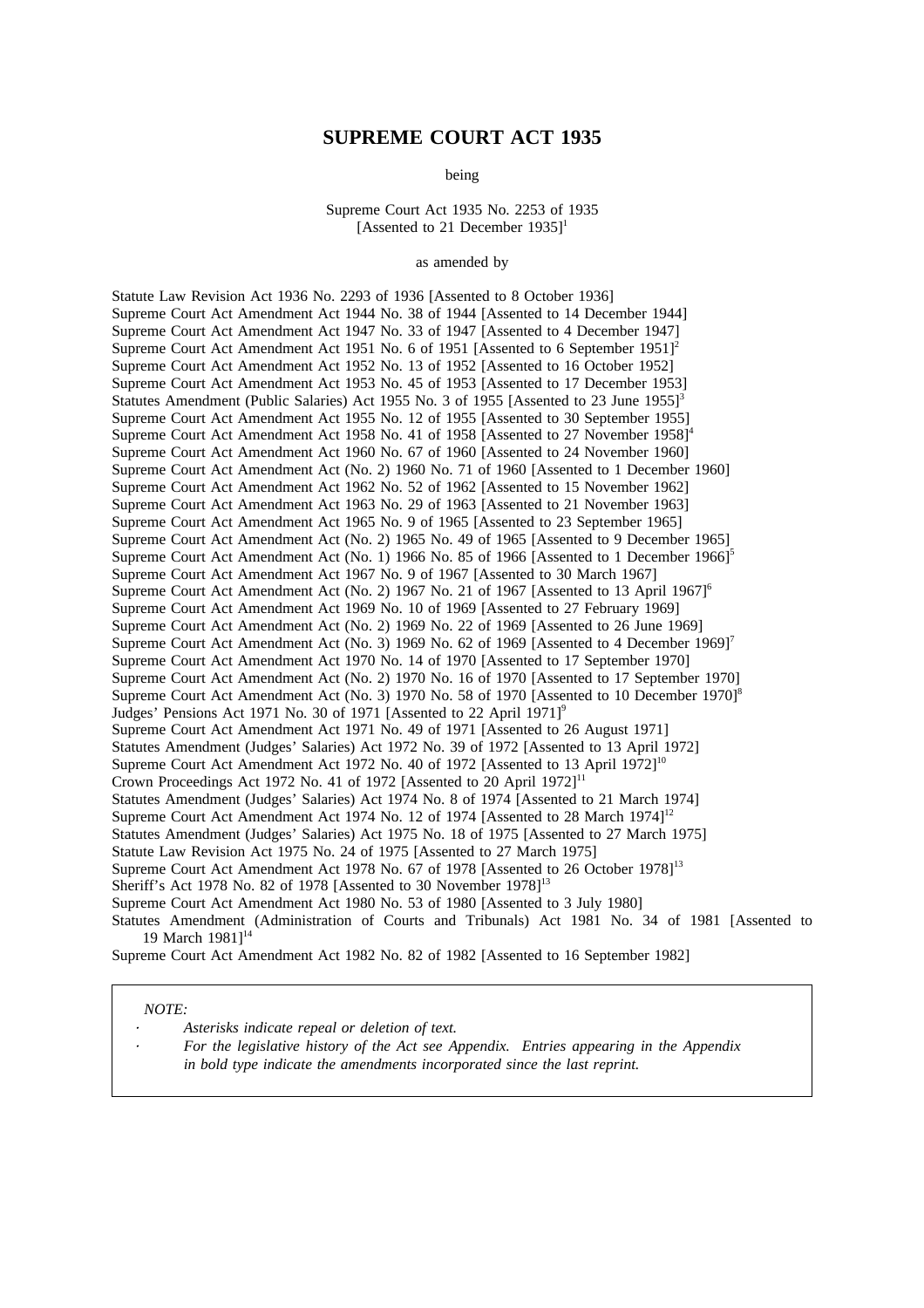Judicial Remuneration Act 1982 No. 92 of 1982 [Assented to 14 October 1982]<sup>15</sup> Supreme Court Act Amendment Act 1983 No. 2 of 1983 [Assented to 14 April 1983] Supreme Court Act Amendment Act (No. 2) 1983 No. 73 of 1983 [Assented to 3 November 1983] Statutes Amendment (Oaths and Affirmations) Act 1984 No. 56 of 1984 [Assented to 24 May 1984]<sup>16</sup> Statutes Amendment (Bail) Act 1985 No. 6 of 1985 [Assented to 7 March 1985]<sup>17</sup> Statutes Amendment (Remuneration) Act 1985 No. 59 of 1985 [Assented to 30 May 1985]<sup>18</sup> Statutes Amendment (Courts) Act 1985 No. 70 of 1985 [Assented to 6 June  $1985$ ]<sup>19</sup> Commercial Arbitration Act 1986 No. 102 of 1986 [Assented to 18 December 1986]<sup>20</sup> Supreme Court Act Amendment Act 1987 No. 80 of 1987 [Assented to 19 November 1987] Judicial Administration (Auxiliary Appointments and Powers) Act 1988 No. 95 of 1988 [Assented to 15 December 1988] Statutes Amendment (Attorney-General's Portfolio) Act 1991 No. 33 of 1991 [Assented to 24 April 1991]<sup>21</sup>

Director of Public Prosecutions Act 1991 No. 49 of 1991 [Assented to 21 November 1991]<sup>22</sup>

Statutes Repeal and Amendment (Courts) Act 1991 No. 69 of 1991 [Assented to 12 December 1991]<sup>23</sup>

Statutes Amendment (Courts) Act 1993 No. 62 of 1993 [Assented to 27 May 1993]<sup>24</sup>

Statutes Amendment (Abolition of Compulsory Retirement) Act 1993 No. 75 of 1993 [Assented to 21 October 1993<sup>25</sup>

Statutes Amendment (Courts) Act 1994 No. 43 of 1994 [Assented to 2 June 1994]<sup>26</sup>

- <sup>1</sup> Came into operation 1 November 1937: *Gaz*. 25 March 1937, p. 646.
- <sup>2</sup> Came into operation 1 July 1951: s. 4.<br>Come into operation 1 June 1955: s. 16
- $\frac{3}{4}$  Came into operation 1 June 1955: s. 16(2).
- <sup>4</sup> Came into operation 1 July 1958: s. 4.<br>  $\frac{5}{2}$  Come into operation 12 January 1967.
- <sup>5</sup> Came into operation 12 January 1967: *Gaz*. 12 January 1967, p. 51.
- <sup>6</sup> Came into operation 22 June 1967: *Gaz*. 22 June 1967, p. 1850
- <sup>7</sup> Came into operation 21 May 1970: *Gaz*. 21 May 1970, p. 1842.
- <sup>8</sup> Came into operation 1 January 1971: *Gaz*. 10 December 1970, p. 2646.
- <sup>9</sup> Came into operation 1 May 1971: *Gaz*. 22 April 1971, p. 2186.
- <sup>10</sup> Came into operation 9 November 1972: *Gaz.* 9 November 1972, p. 2254.
- <sup>11</sup> Came into operation 14 December 1972: *Gaz*. 14 December 1972, p. 2630.
- <sup>12</sup> Came into operation 20 June 1974: *Gaz*. 20 June 1974, p. 2450.<br><sup>13</sup> Came into operation 6 July 1993: *Gaz*. 2 July 1993, p. 209.
- <sup>13</sup> Came into operation 6 July 1992: *Gaz*. 2 July 1992, p. 209.
- <sup>14</sup> Came into operation 1 July 1981: *Gaz*. 25 June 1981, p. 1896.
- <sup>15</sup> Came into operation 28 October 1982: *Gaz*. 28 October 1982, p. 1214.
- <sup>16</sup> Came into operation 1 July 1984: *Gaz*. 28 June 1984, p. 1897.<br><sup>17</sup> Came into operation 7 July 1985: *Gaz*. 9 May 1985, p. 1398.
- <sup>17</sup> Came into operation 7 July 1985: *Gaz*. 9 May 1985, p. 1398.
- <sup>18</sup> Came into operation 13 June 1985: *Gaz*. 13 June 1985, p. 2132.
- <sup>19</sup> Came into operation 1 August 1985: *Gaz*. 11 July 1985, p. 92.<br><sup>20</sup> Came into operation 0 July 1987: *Gaz*. 0 July 1987, p. 57
- <sup>20</sup> Came into operation 9 July 1987: *Gaz*. 9 July 1987, p. 57.<br><sup>21</sup> Came into operation 6 June 1991: *Gaz*. 6 June 1991, p. 17<sup>2</sup>
- <sup>21</sup> Came into operation 6 June 1991: *Gaz.* 6 June 1991, p. 1776.
- <sup>22</sup> Came into operation 6 July 1992: *Gaz*. 25 June 1992, p. 1869.<br><sup>23</sup> Came into against 6 July 1992: *Gaz*. 2 July 1992, p. 200
- <sup>23</sup> Came into operation 6 July 1992: *Gaz*. 2 July 1992, p. 209.<br><sup>24</sup> Came into operation (overate 4) 1 July 1993: *Caz*. 24
- <sup>24</sup> Came into operation (except s. 4) 1 July 1993: *Gaz*. 24 June 1993, p. 2047; s. 4 came into operation 28 October 1993: *Gaz*. 27 October 1993, p. 1892.
- <sup>25</sup> Came into operation 1 January 1994: s. 2.<br><sup>26</sup> Came into operation 0 June 1004:  $Ca = 0.25$
- <sup>26</sup> Came into operation 9 June 1994: *Gaz*. 9 June 1994, p. 1669.
- N.B. The amendments effected to this Act by the Statutes Amendment (Attorney-General's Portfolio) Act 1994 had not been brought into operation at the date of, and have not been included in, this reprint.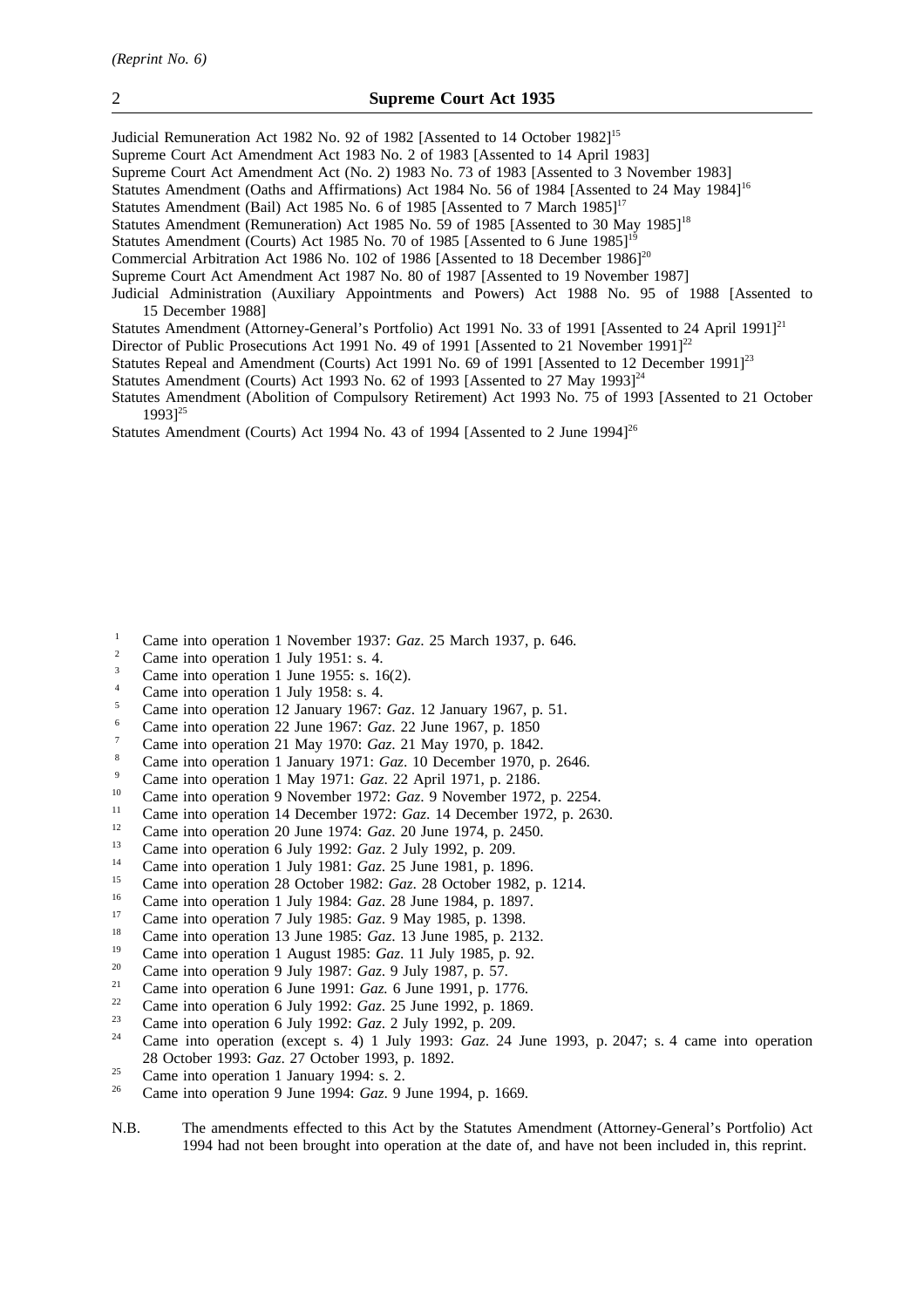The Parliament of South Australia enacts as follows:

### **Short titles and commencement**

**1.** This Act may be cited as the *Supreme Court Act 1935* and shall come into operation on a day to be fixed by the Governor by proclamation.

### **Arrangement of Act**

**2.** This Act is divided into Parts as follows:—

PART 1—Constitution of the court.

PART 2—Jurisdiction and powers of the court.

PART 3—Sittings and distribution of business.

PART 3A—The Land and Valuation Court.

PART 4—Procedure generally.

PART 5—Proceedings by and against the Crown.

PART 6—Officers of the court.

PART 7—Miscellaneous provisions.

#### **Repeal**

**3.** The Acts mentioned in the schedule to this Act are repealed to the extent shown in that schedule:

Provided that—

- *(a)* the repeal shall not affect any principle or rule of law, or any established jurisdiction, notwithstanding that the same may have been affirmed by, or derived from, any of the repealed enactments; and
- *(b)* any rule, order, or regulation made, and any commission issued, direction given, or thing done, under any enactment repealed by this Act shall continue in force so far as it could have been made, issued, given, or done under this Act, and shall have effect as if it had been so made, issued, given, or done.

### **Savings**

**4.** (1) Nothing in this Act shall—

- *(a)* take away or impair any substantive right or privilege of any person:
- *(b)* affect any rule of practice or procedure existing at the time of the passing of this Act except to the extent expressly mentioned in this Act or in any rules of court made under this Act:
- *(c)* revive any law, enactment, regulation, or rule of court not in force at the time of the passing of this Act:
- *(d)* affect in any way anything done or suffered before the passing of this Act under any Act repealed by this Act:
- *(e)* affect in any way any proceedings pending at the time of the passing of this Act.

(2) Save as otherwise expressly provided, nothing in this Act shall affect the operation of any enactment, which is in force at the commencement of this Act, and is not repealed by this Act.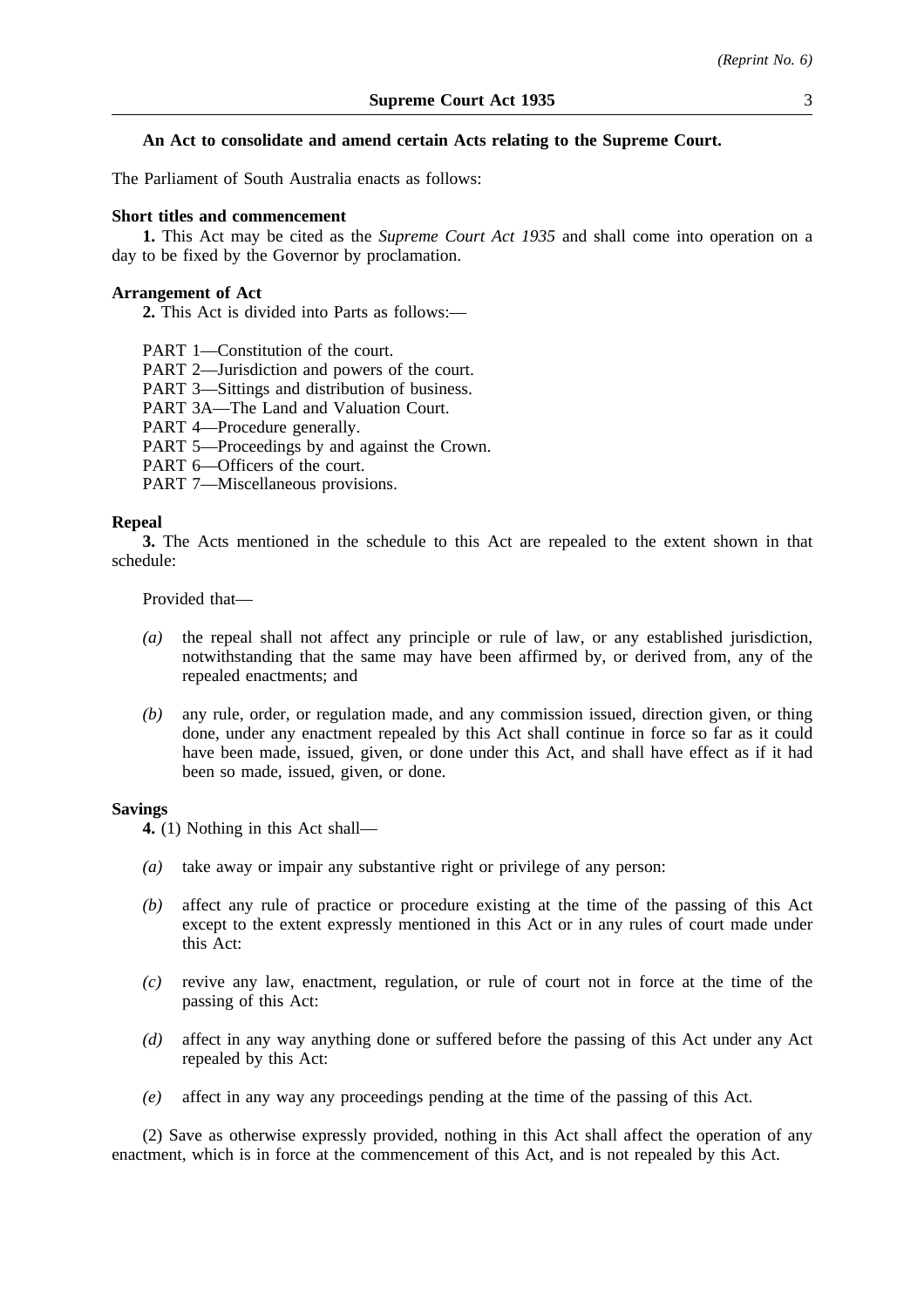### **Interpretation**

**5.** (1) In this Act, unless the context otherwise requires, or some other meaning is clearly intended—

"**court**" means the Supreme Court of South Australia;

"**cause**" includes any action, suit, or other original proceeding between a plaintiff and a defendant;

"**defendant**" includes every person served with any writ of summons or process or served with notice of, or entitled to attend any proceeding;

"**existing**" means existing at the time of the passing of this Act;

"**formerly**", when used in relation to the courts or the law or practice in England, means prior to the *Supreme Court of Judicature Act 1873* and when used in relation to the court or the law or practice in South Australia, means before the passing of the *Supreme Court Act 1878*;

"**Full Court**" means the Supreme Court consisting of—

- *(a)* not less than three judges; or
- *(b)* if three judges are not available to sit in the Full Court, any two judges;

"**judge**" includes the Chief Justice and any puisne judge of the court;

"**judgment**" includes decree;

"**jurisdiction**" of the court includes powers and authorities (whether of a judicial, ministerial or administrative nature) vested in the court, a judge, or a master by law or custom;

"**master**" means a person holding the office of master of the court;

"**matter**" includes every proceeding in the court not in a cause;

"**order**" includes rule;

"**parties**" includes as well as the plaintiff and defendant in the action any person not originally a party against whom any counterclaim is set up, or who has been served with notice to appear under any of the rules of court; and also every person served with notice of or attending any proceeding, although not named on the record;

"**petitioner**" includes every person making any application to the court, either by petition, motion, or summons, otherwise than as against any defendant;

"**plaintiff**" includes every person asking any relief (otherwise than by way of counterclaim as a defendant) against any other person by any form of proceeding, whether the same be taken by action, suit, petition, motion, summons, or otherwise;

"**pleading**" includes any petition or summons, and also the statement in writing of the claim or demand of any plaintiff and of the defence of any defendant thereto, and also any other matter by rules of court to be included under the term "**pleading**";

"**registrar**" means a person holding, or acting in, the office of registrar of the court;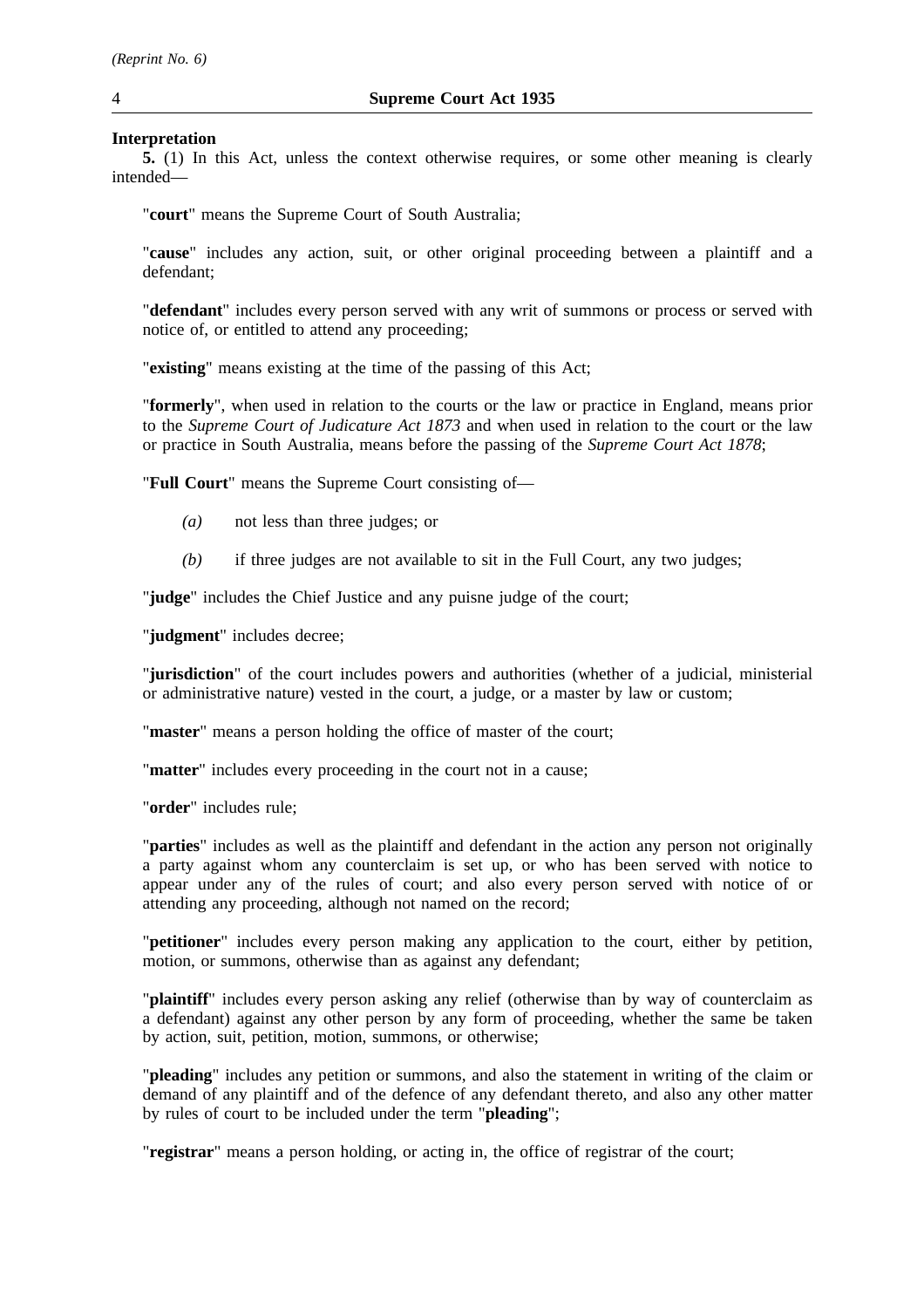"**rules of court**" includes forms;

"**suit**" includes action;

"**suitors' funds**" means moneys in the custody or charge of the court that have been paid into the court for or on account of, or to the use or credit of, any person in a cause or matter, and includes interest and accretions upon any such moneys.

(2) Subject to the rules of court, a reference in an Act, or in any regulation, by-law, or instrument made under an Act, to the master or a deputy master of the court shall—

- *(a)* where the reference occurs in connection with the performance of an act of a judicial nature—be construed as a reference to a master; and
- *(b)* where the reference occurs in connection with the performance of an act of an administrative nature—be construed as a reference to the registrar.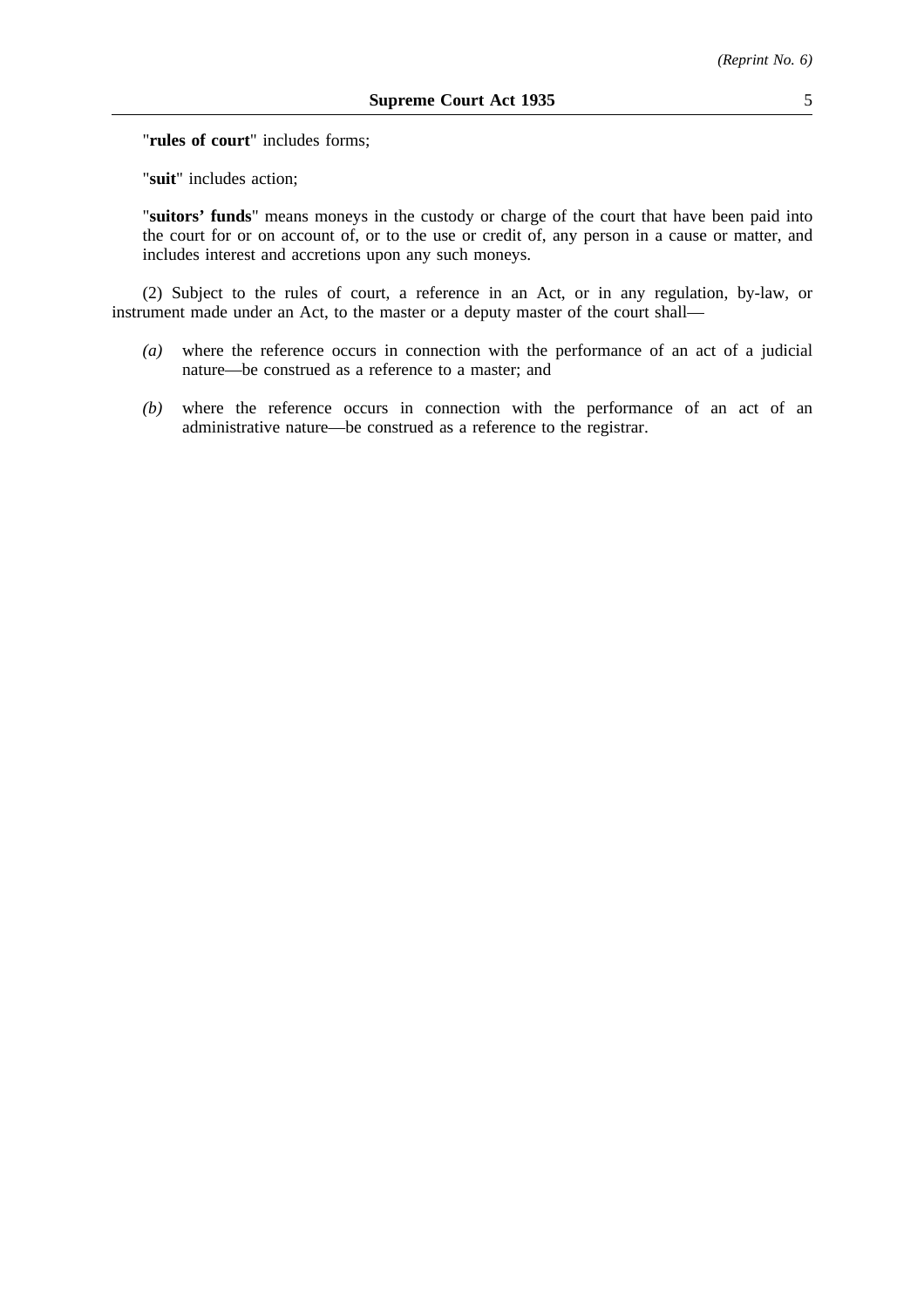#### **PART 1**

# **CONSTITUTION OF THE SUPREME COURT**

#### **Continuance of Supreme Court**

**6.** The Supreme Court of South Australia as by law established is hereby continued as the superior court of record, in which has been vested all such jurisdiction (whether original or appellate) as is at the passing of this Act vested in, or capable of being exercised by that court.

#### **Constituent members of the court**

**7.** (1) The court shall be constituted of the Chief Justice, the puisne judges and the masters appointed, and for the time being holding office, under this Act.

(2) Subject to any express provision in this or any other Act, all the judges shall have, in all respects, equal power, authority and jurisdiction and the masters shall have power, authority and jurisdiction to the extent authorised by this or any other Act or by rules of court made under this or any other Act.

(3) The puisne judges shall be styled "Justices of the Supreme Court of South Australia".

(4) A Master is, while holding that office, also a District Court Judge.

#### **Qualifications for appointment as judges and masters**

**8.** (1) No person shall be qualified for appointment as a puisne judge of the court unless he is a practitioner of the court of not less than ten years' standing.

(2) No person shall be qualified for appointment as Chief Justice unless he is a practitioner of the court of not less than fifteen years' standing or a puisne judge of the court.

(3) No person shall be qualified for appointment as a master unless he is a practitioner of the court of not less than seven years standing.

(4) For the purpose of determining whether a practitioner of the court has the standing necessary for appointment as a judge or master, periods of legal practice and (where relevant) judicial service within and outside the State will be taken into account.

### **Appointments to the court**

**9.** (1) Whenever necessary, the Governor shall appoint a qualified person to hold the office of judge of the court with the tenure prescribed by the *Constitution Act 1934-1980*, but subject to the provisions of this Act as to retirement.

(2) Appointments to the office of master shall be made by the Governor whenever necessary.

(3) Subject to the provisions of this Act as to retirement, the commission of a master shall remain in full force during his good behaviour but the Governor may, upon the address of both Houses of Parliament, remove a master from office and revoke his commission.

#### **Acting Chief Justice**

**10.** (1) If the Chief Justice is absent on leave, or for any reason is unable for the time being to perform the duties of his office, the Governor may appoint a puisne judge of the court to be Acting Chief Justice thereof until the Chief Justice returns to the execution of the duties of his office.

(2) Upon every such appointment any power or duty, which is attached by this or any other Act to the office of the Chief Justice, shall devolve upon the judge so appointed, and in default of any such appointment, shall devolve (during the absence or inability of the Chief Justice) upon the senior puisne judge.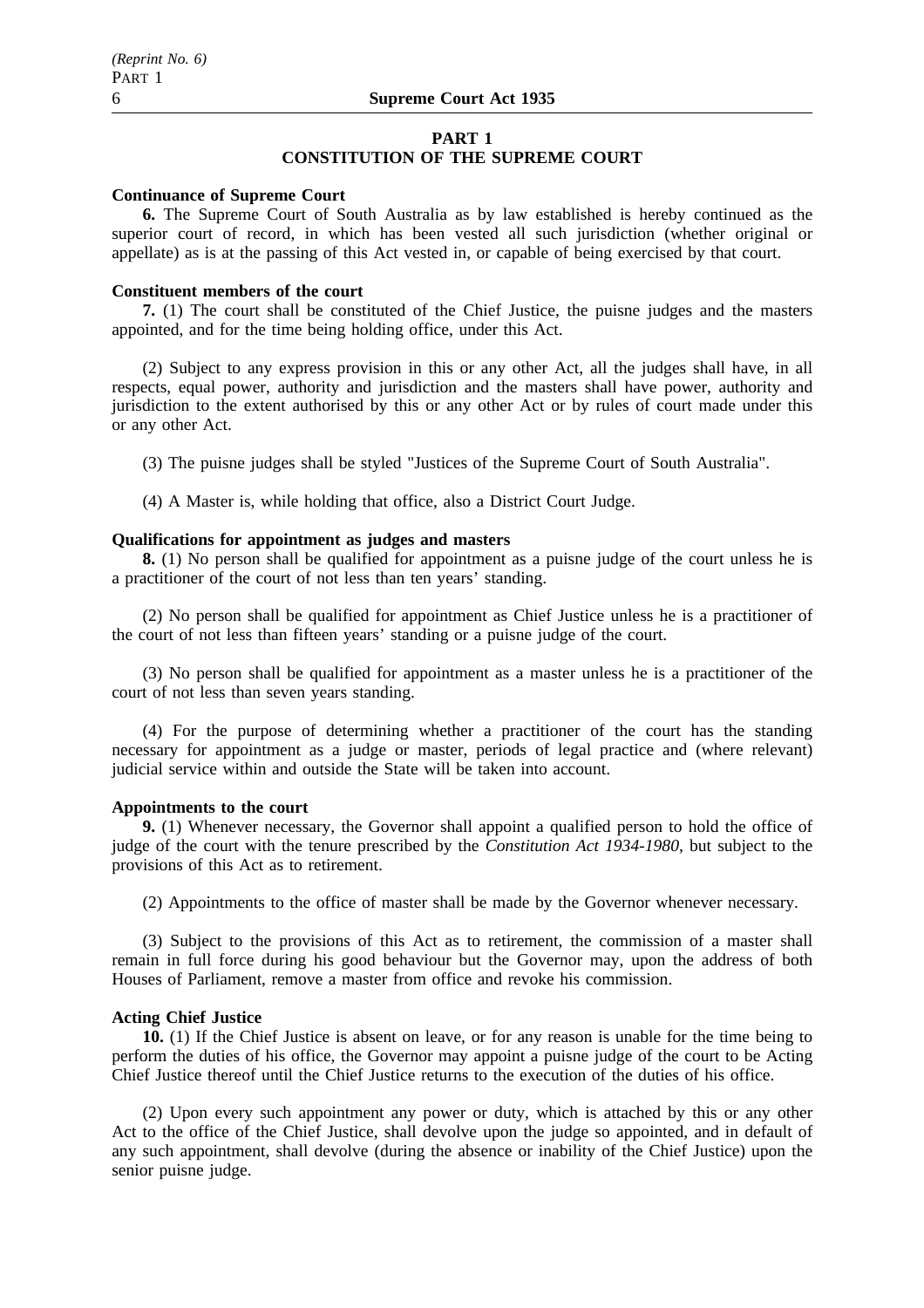#### **Acting judges and acting masters**

**11.** (1) Where it appears necessary or desirable to do so in the interests of the administration of justice, the Governor may, subject to subsection (6)—

- $(a)$  appoint a person who is qualified for appointment as a puisne judge as an acting judge; or
- *(b)* appoint a person who is qualified for appointment as a master as an acting master.

(1a) A former judge or master who has retired from office is eligible for appointment as an acting judge or an acting master.

(1b) An appointment under this section will be for a term not exceeding 12 months.

(2) The jurisdiction of the court is exercisable by an acting judge to the same extent as by a judge, and by an acting master to the same extent as by a master.

(3) An acting judge or acting master has the same privileges and immunities as a judge or master.

\*\*\*\*\*\*\*\*\*\*

(5) An acting judge or an acting master may, notwithstanding the expiration of the period of his appointment, complete the hearing of any proceedings part-heard by him before the expiration of that period and, in relation to any such proceedings, shall be deemed to continue as an acting judge, or acting master.

(6) A Deputy President of the Industrial Court or a District Court Judge shall not be appointed as an acting judge under subsection (1) except on the recommendation of the Chief Justice made with the concurrence of the President of the Industrial Court or the Senior Judge of the District Court, as the case requires.

#### **Remuneration of judges and masters**

**12.** (1) The Chief Justice and each puisne judge are entitled to salary and allowances at rates determined by the Remuneration Tribunal in relation to the respective offices.

(2) A master is entitled to salary and allowances at the rates applicable to a District Court Judge.

(3) A rate of salary for a judge or master cannot be reduced by determination of the Remuneration Tribunal.

(4) The remuneration of the judges and masters is payable from the General Revenue of the State, which is appropriated to the necessary extent.

### **Salaries of Judges, and officers to be in lieu of fees**

**13.** The salaries of the judges, and of the officers of the court, shall be in lieu of all fees or other emoluments whatsoever, it being the intent of this Act that the judges and the officers of the court shall derive no emolument from any fees payable under the authority of this Act, but that such fees shall be paid to the Treasurer in aid of the general revenue of the State.

#### **Retirement of judges and masters**

**13A.** (1) A judge or master shall retire on reaching the age of seventy years.

(2) Section 74 of the *Constitution Act 1934-1980* shall be read subject to this section.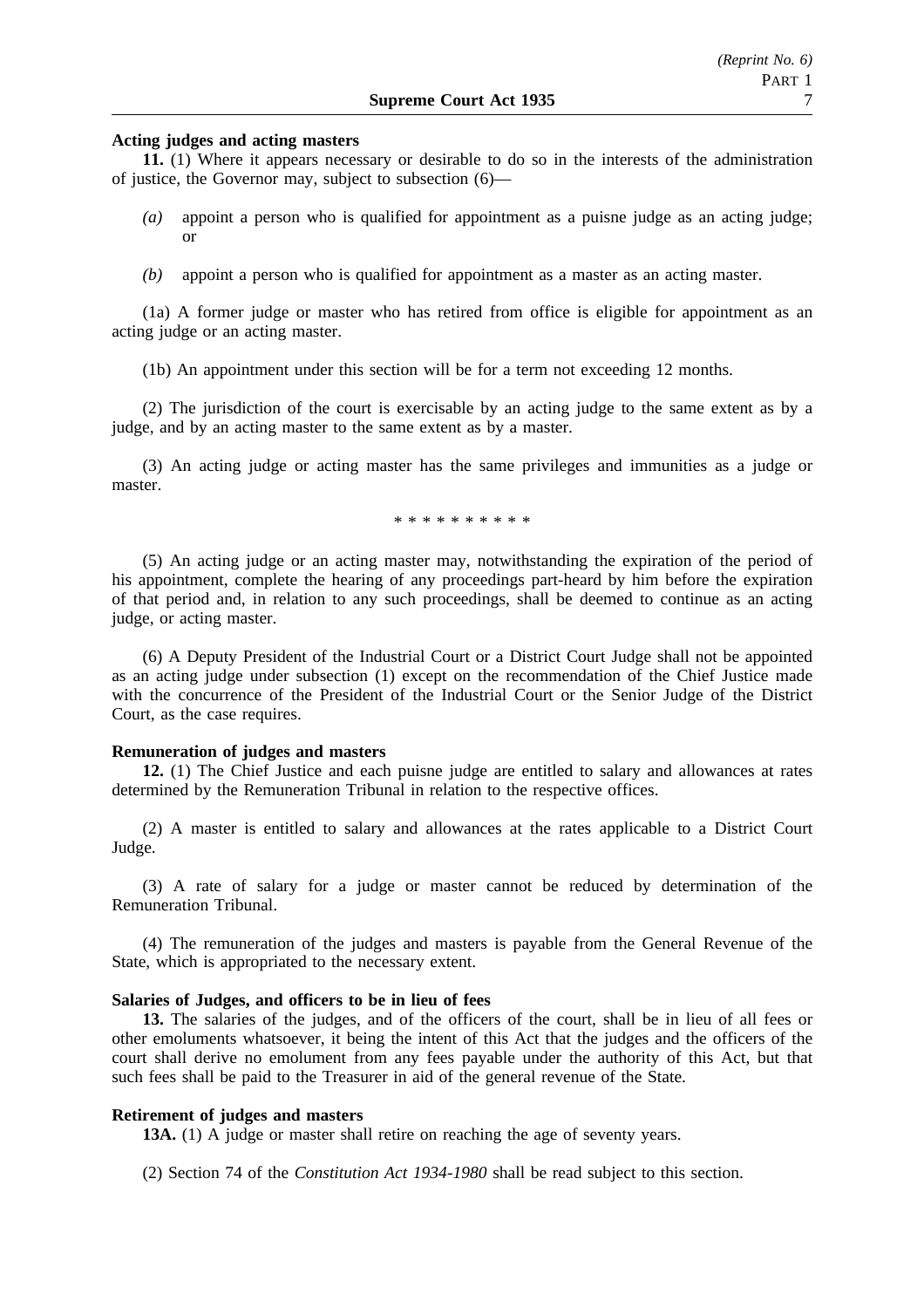(3) A judge or master who retires or resigns may nevertheless complete the hearing and determination of proceedings part-heard by him before his retirement or resignation and, in relation to any such proceedings, shall be deemed to continue as a judge or master (as the case may require).

#### **Special leave**

**13B.** (1) A judge may apply to the Chief Justice for special leave without remuneration.

(2) The Governor may, on the recommendation of the Chief Justice, grant an application for special leave under this section.

(3) A period of special leave under this section will not be taken to be judicial service within the meaning of the *Judges' Pensions Act 1971*.



#### **Pre-retirement leave**

13H. (1) Subject to this section, the Governor may grant to any judge or master immediately prior to his retirement not more than six months leave of absence on full salary.

(2) Where a judge or master retires or resigns without taking any leave which had been or could have been granted to him under subsection (1) of this section, the Governor may direct that a cash payment be made to him in lieu of the leave not so taken. The payment shall not exceed the amount of the salary of the judge or master for a period equal to the period of the leave not so taken, calculated at the rate at which he was being paid at the time of the retirement or resignation.

(3) A direction under subsection (2) of this section may be given before or after the retirement or resignation of the judge or master and a payment under that subsection may be made before or after that retirement or resignation.

(4) If any judge or master dies before the commencement or during the currency of any leave granted or before such leave has been granted pursuant to subsection (1) of this section the Governor may, in respect of the period of the leave so granted or the unexpired portion thereof, or in respect of the period of the leave which might have been granted (according to the circumstances of the case), pay to the dependants (if any) of such judge or master the amounts of salary which would have been payable to such judge or master himself if he had survived. If the judge or master died without leaving any dependants the Governor may pay the said amounts of salary to his personal representatives.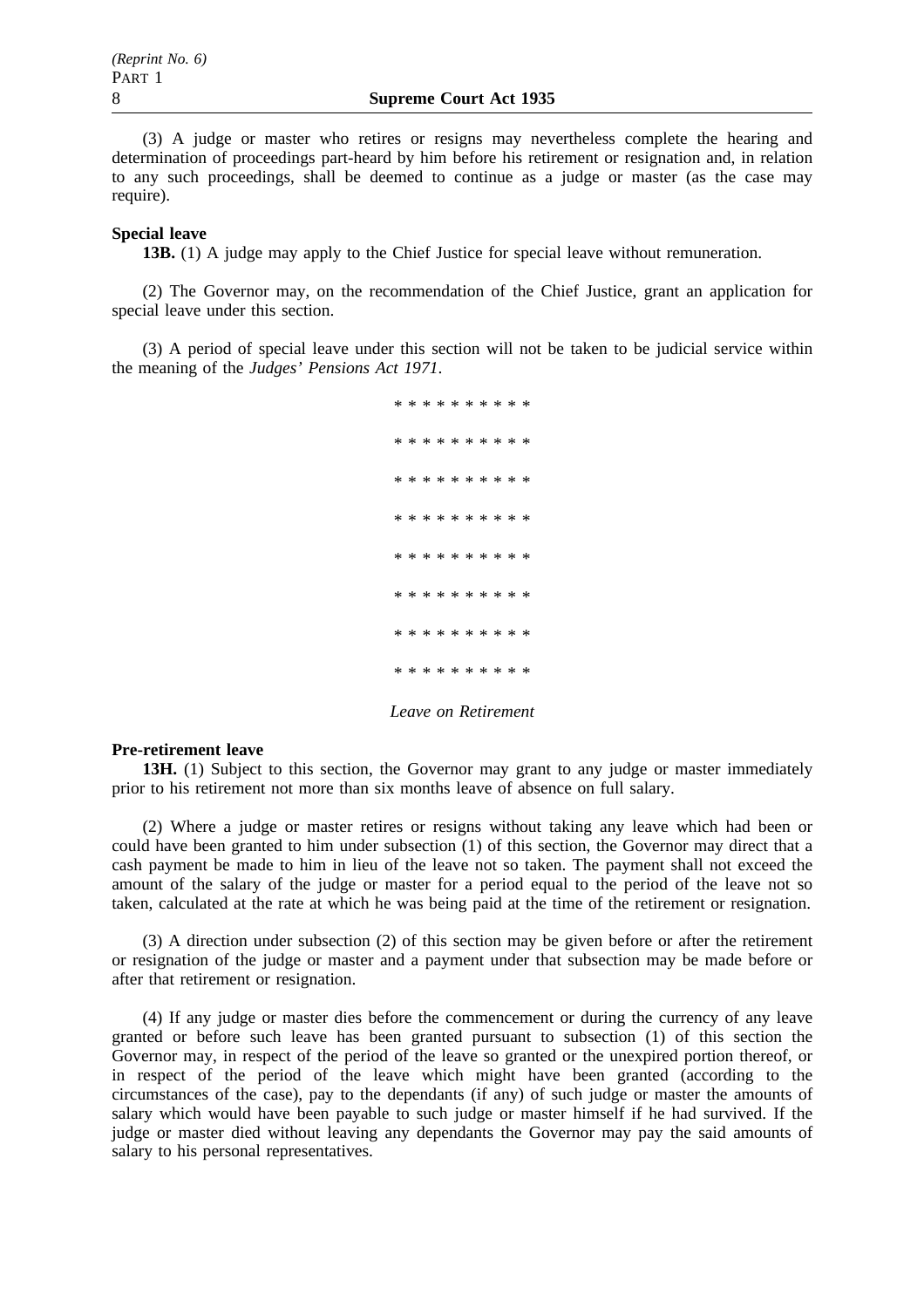Any question as to—

- I. Whether there are any dependants in any particular case, or who are the dependants:
- II. What dependant or dependants shall be entitled to the benefit of payments made under this subsection, and in what proportions if more than one dependant,

shall be settled by the Governor, as he deems proper.

In this subsection the terms—

"**dependants**" means those members of the family of a judge or master who were wholly or in part dependent upon his earnings at the time of his death;

"**members of the family**" includes wife or husband, parents, grandparents, step-parents, children, grandchildren, step-children, brothers, sisters, half-brothers and half-sisters.

(5) Where leave is granted to any judge or master under this section, that judge or master may, at the commencement of such leave, be paid the total salary which would be payable to him during the currency of the leave.

(6) This section shall not apply to a master who was, immediately before the commencement of the *Statutes Amendment (Administration of Courts and Tribunals) Act 1981*, the master or a deputy master of the court.

#### **Certain interests not to disqualify**

**14.** A judge or master of the court shall not be incapable of acting in his judicial office in any proceeding by reason of his being one of several ratepayers or taxpayers or one of any other class of persons liable in common with others to contribute to or to be benefited by any rate or tax which may be increased, diminished or in any way affected by that proceeding.

### **Seal of court**

**15.** (1) The court shall continue to have and use a seal bearing a device or impression of the Royal Arms, within an exergue or label surrounding the same, and with the following inscription:—"Supreme Court, South Australia"; and the said seal shall be kept in the custody of the registrar.

(2) There shall also be kept and used such other seals as are required for the business of the court, and such seals shall be in such form and kept in such custody as the Chief Justice directs.

(3) All documents and exemplifications and copies thereof purporting to be sealed with any such seal shall be receivable in evidence without further proof of the seal.

# **Councils of judges to consider procedure and administration of justice**

**16.** The judges shall—

*(a)* assemble once at least in every year for the purpose of considering the operation of this Act and of the rules of court for the time being in force, and also the working of the several offices, and the arrangements relative to the duties of the officers of the court respectively, and of inquiring and examining into any defects which appear to exist in the system of procedure or the administration of the law in the said court; and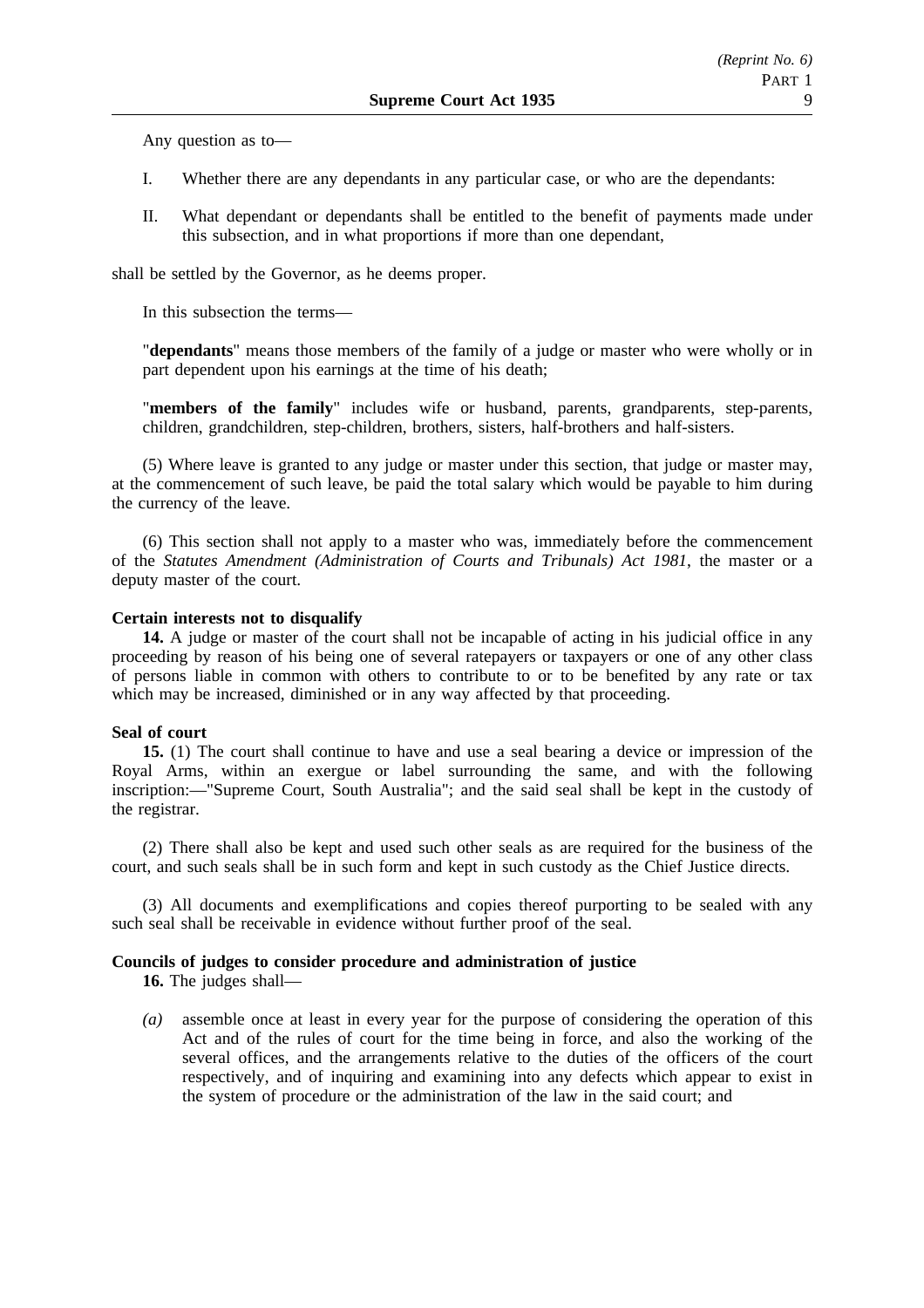*(b)* report annually to the Attorney-General of the State what (if any) amendments it would, in their judgment, be expedient to make in this Act, or otherwise relating to the administration of justice, and what other provisions (if any) which cannot be carried into effect without the authority of Parliament, it would be expedient to make for the better administration of justice.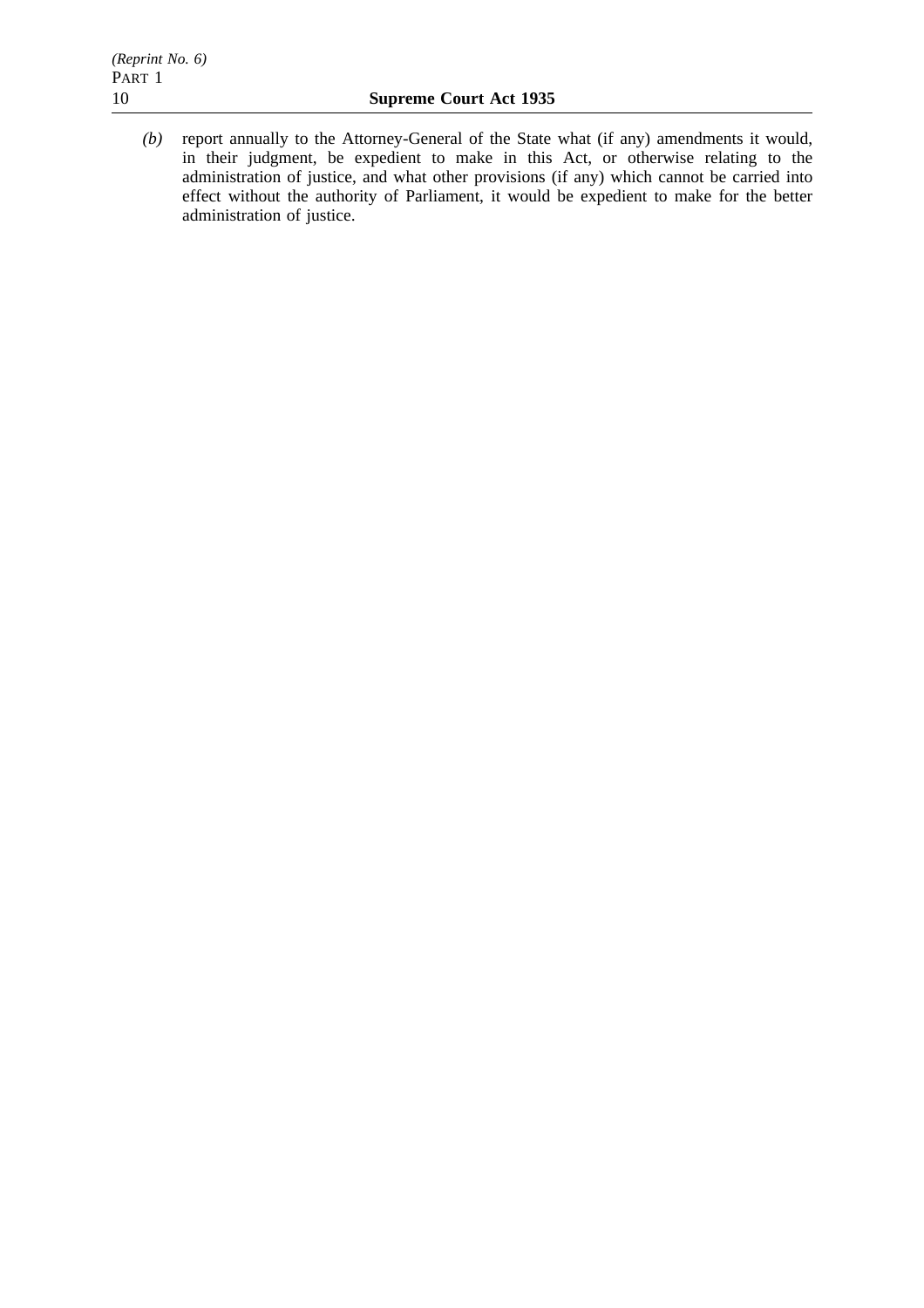### **PART 2 JURISDICTION AND POWERS OF THE COURT**

### *Jurisdiction*

### **General jurisdiction**

**17.** (1) The court shall be a court of law and equity.

- (2) There shall be vested in the court—
- *(a)* the like jurisdiction, in and for the State, as was formerly vested in, or capable of being exercised by, all or any of the courts in England, following:—
	- (i) The High Court of Chancery, both as a common law court and as a court of equity:
	- (ii) The Court of Queen's Bench:
	- (iii) The Court of Common Pleas at Westminster:
	- (iv) The Court of Exchequer both as a court of revenue and as a court of common law:
	- (v) The courts created by commissions of assize:
- *(b)* such other jurisdiction, whether original or appellate, as is vested in, or capable of being exercised by the court:
- *(c)* such other jurisdiction as is in this Act conferred upon the court.

#### **Probate jurisdiction**

**18.** The court shall, in relation to probates and letters of administration, have the following jurisdiction, that is to say:—

- *(a)* The like voluntary and contentious jurisdiction and authority in and for the State in relation to the granting or revoking of probate of wills, and administration of the effects of deceased persons, as was vested in or exercisable by the Court of Probate established in England under the *Court of Probate Act 1857*, together with full authority to hear and determine all questions relating to testamentary causes and matters:
- *(b)* The like jurisdiction and powers with respect to the real estate of deceased persons as it has with respect to the personal estate of deceased persons:
- *(c)* All probate jurisdiction which, under or by virtue of any enactment not repealed by this Act, is vested in or capable of being exercised by the court.

### **Matrimonial jurisdiction**

**19.** There shall be vested in the court—

*(a)* the like jurisdiction in relation to matrimonial causes and matters as was immediately before the commencement of the *Matrimonial Causes Act 1857* vested in or exercisable by any ecclesiastical court or person in England in respect of divorce *a mensa et thoro*, nullity of marriage, jactitation of marriage or restitution of conjugal rights, and in respect of any matrimonial cause or matter except marriage licences: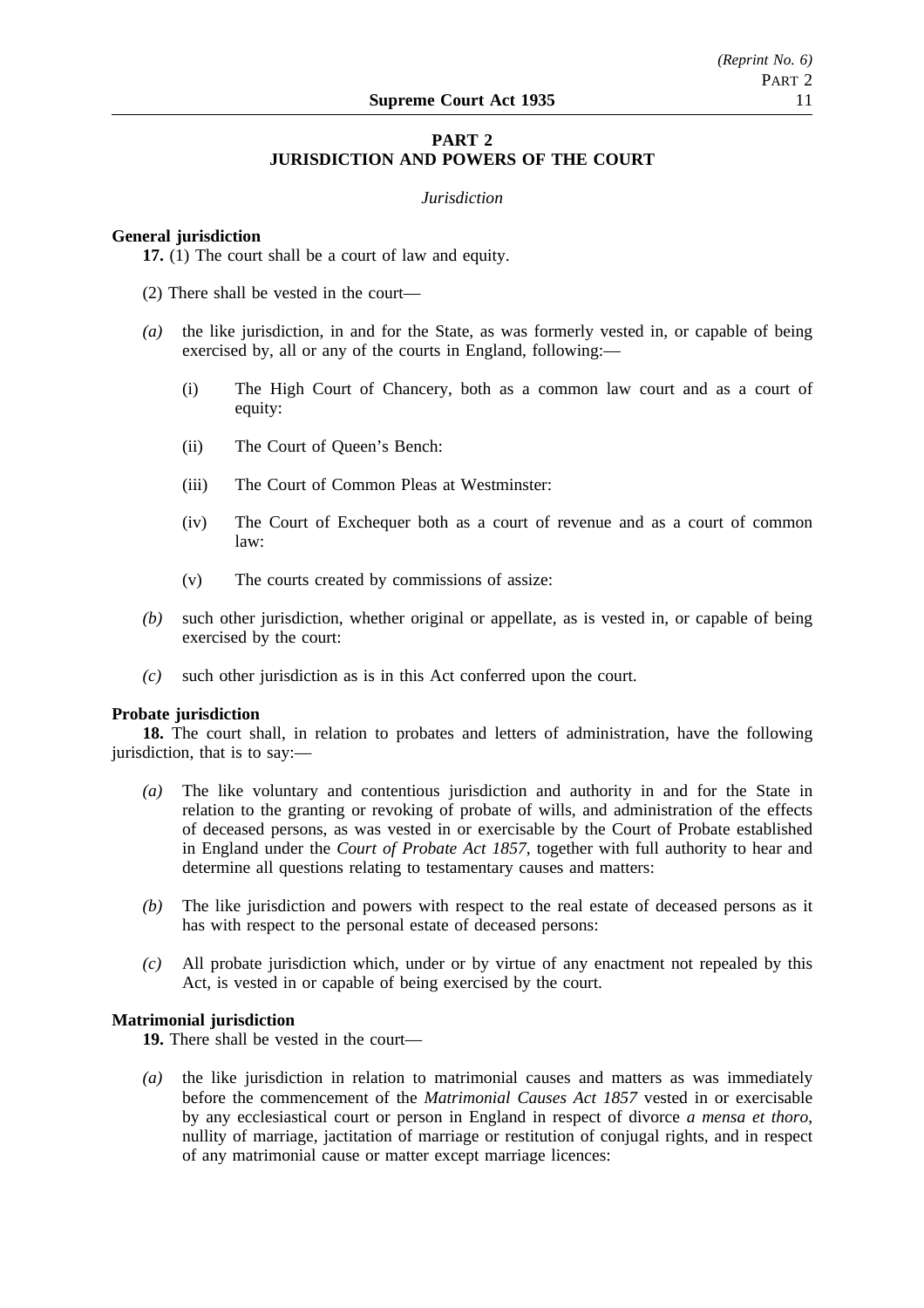*(b)* all such jurisdiction in relation to matrimonial causes and matters as under or by virtue of any enactment not repealed by this Act, is vested in or capable of being exercised by the court.

### *Law and Equity*

### **Concurrent administration of law and equity**

**20.** In every civil cause or matter commenced in the court, law and equity shall be administered by the court according to the provisions of the seven sections of this Act next following.

### **Equities of plaintiff**

**21.** If a plaintiff or petitioner claims to be entitled to any equitable estate or right, or to relief upon any equitable ground against any deed, instrument, or contract, or against any right, title, or claim whatsoever, asserted by any defendant or respondent in the cause or matter, or to any relief founded upon a legal right which formerly could only have been given by the court in its equitable jurisdiction, the court shall give to the plaintiff or petitioner the same relief as ought formerly to have been given by the court in its equitable jurisdiction in a suit or proceeding properly instituted for the like purpose.

# **Equitable defences**

**22.** If a defendant claims to be entitled to any equitable estate or right, or to relief upon any equitable ground against any deed, instrument, or contract, or against any right, title, or claim asserted by any plaintiff or petitioner in the cause or matter, or alleges any ground of equitable defence to any such claim of the plaintiff or petitioner, the court shall give to every equitable estate, right, or ground of relief so claimed, and to every equitable defence so alleged the same effect by way of defence against the claim of the plaintiff or petitioner as the court in its equitable jurisdiction ought formerly to have given if the same or the like matters had been relied on by way of defence in a suit or proceeding instituted in that court for the like purpose.

### **Counter-claims and third parties**

**23.** (1) The court shall have power to grant to any defendant, in respect of any equitable estate or right, or other matter of equity, and also in respect of any legal estate, right, or title claimed or asserted by him—

- *(a)* all such relief against any plaintiff or petitioner as the defendant has properly claimed by his pleading, and as the court or judge might have granted in any suit instituted for that purpose by the same defendant against the same plaintiff or petitioner; and
- *(b)* all such relief relating to or connected with the original subject of the cause or matter, and in like manner claimed against any other person, whether already a party to the same cause or matter or not, who has been duly served with notice in writing of such claim, pursuant to any rules of court, as might properly have been granted against that person if he had been made a defendant to a cause duly instituted by the same defendant for the like purpose.

(2) Every person served with any such notice shall thenceforth be deemed a party to the cause or matter with the same rights in respect of his defence against the claim, as if he had been duly sued in the ordinary way by the defendant.

### **Equities appearing incidentally**

**24.** The court shall recognise and take notice of all equitable estates, titles, and rights, and all equitable duties and liabilities appearing incidentally in the course of any cause or matter pending before it, in the same manner in which the said court in its equitable jurisdiction would formerly have recognised and taken notice of the same in any suit or proceeding duly instituted therein.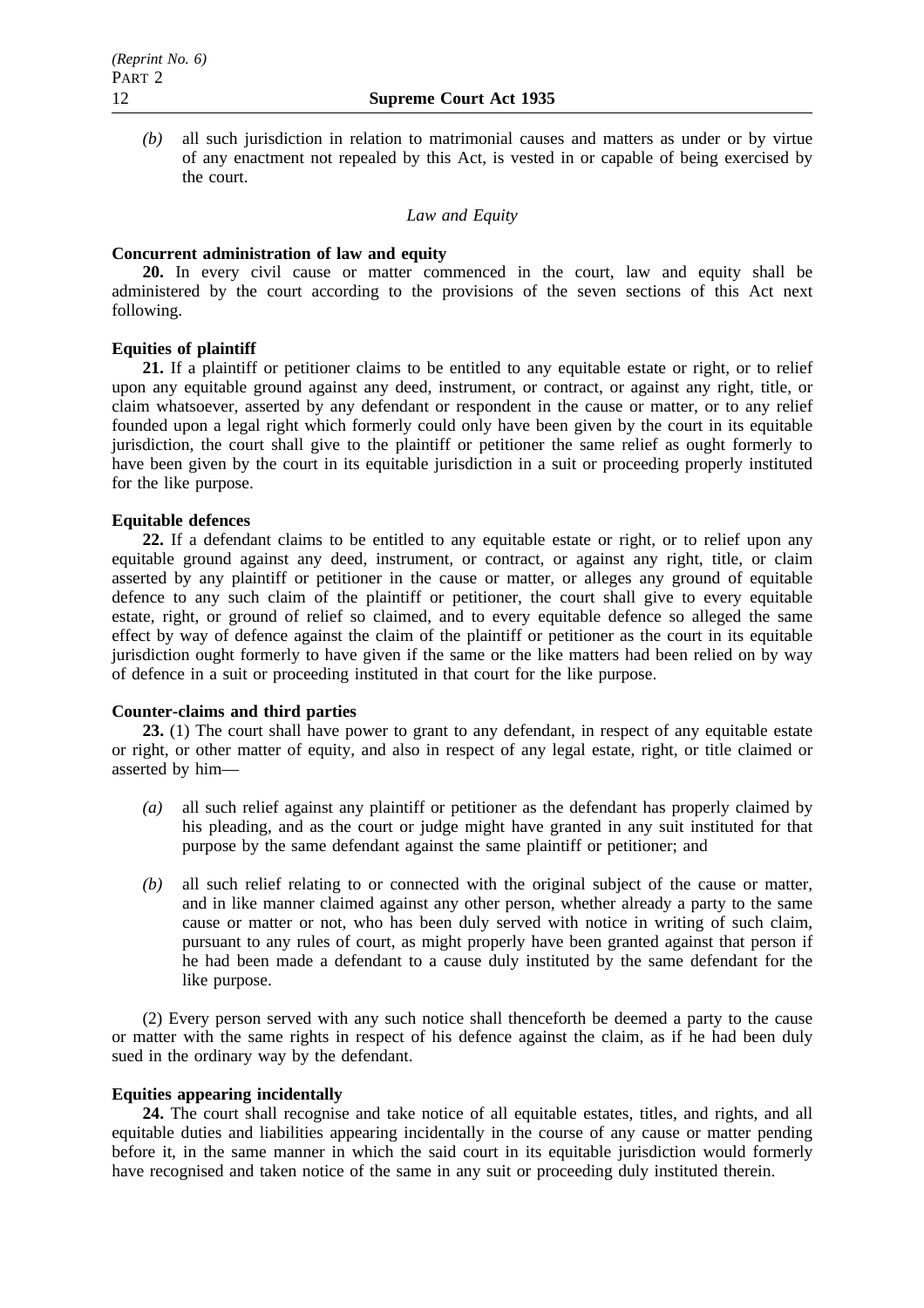#### **Defence instead of injunction or prohibition**

**25.** No cause or proceeding at any time pending in the court shall be restrained by prohibition or injunction, but every matter of equity on which an unconditional injunction against the prosecution of any such cause or proceeding might formerly have been obtained, may be relied on by way of defence thereto:

Provided that—

- *(a)* nothing in this Act shall disable the court, if it thinks fit, from directing a stay of proceedings in any cause or matter pending before it; and
- *(b)* any person, whether a party or not to any such cause or matter, who would formerly have been entitled to apply to the court, in any of its jurisdictions, to restrain the prosecution thereof, or who may be entitled to enforce, by attachment or otherwise, any judgment, decree, rule, or order, in contravention of which all or any part of the proceedings in such cause or matter may have been taken, shall be at liberty to apply to the court, in a summary way, for a stay of proceedings in the cause or matter, either generally or so far as may be necessary for the purposes of justice, and the court shall thereupon make such order as is just.

#### **Common law and statutory rights and duties**

**26.** Subject to the provisions of this Act for giving effect to equitable rights and other matters of equity, the court shall recognise and give effect to all legal claims and demands, and all estates, titles, rights, duties, obligations, and liabilities, existing by the common law, or by any custom, or created by any statute, in the same manner as those matters would formerly have been recognised and given effect to by the court in any branch of its jurisdiction.

### **Court to do complete justice in cause so as to avoid multiplicity of suits**

**27.** The court in every cause or matter pending before it shall have power to grant, and shall grant, either absolutely or on such reasonable terms and conditions as it deems just, all such remedies whatsoever as any of the parties thereto may appear to be entitled to in respect of every legal or equitable claim properly brought forward by them respectively, in such cause or matter, so that, as far as possible, all matters so in controversy between the parties may be completely and finally determined, and all multiplicity of legal proceedings concerning any of such matters avoided.

#### **Rules of equity to prevail where in conflict with common law**

**28.** Subject to the express provisions of any other Act, in questions relating to the custody and education of infants, and generally in all matters not particularly mentioned in this Act in which there was formerly any conflict or variance between the rules of equity and the rules of common law with reference to the same matter, the rules of equity shall prevail in all the courts of the State, so far as the matters to which those rules relate, are cognizable by those courts.

#### *Miscellaneous Powers*

### **Court may make orders to have effect of mandamus or injunction, and may appoint receivers**

**29.** (1) The court may grant a mandamus, or an injunction, or appoint a receiver, by an interlocutory order in all cases in which it appears to the court to be just or convenient so to do.

(2) Any such order may be made either unconditionally or upon such terms and conditions as the court thinks just.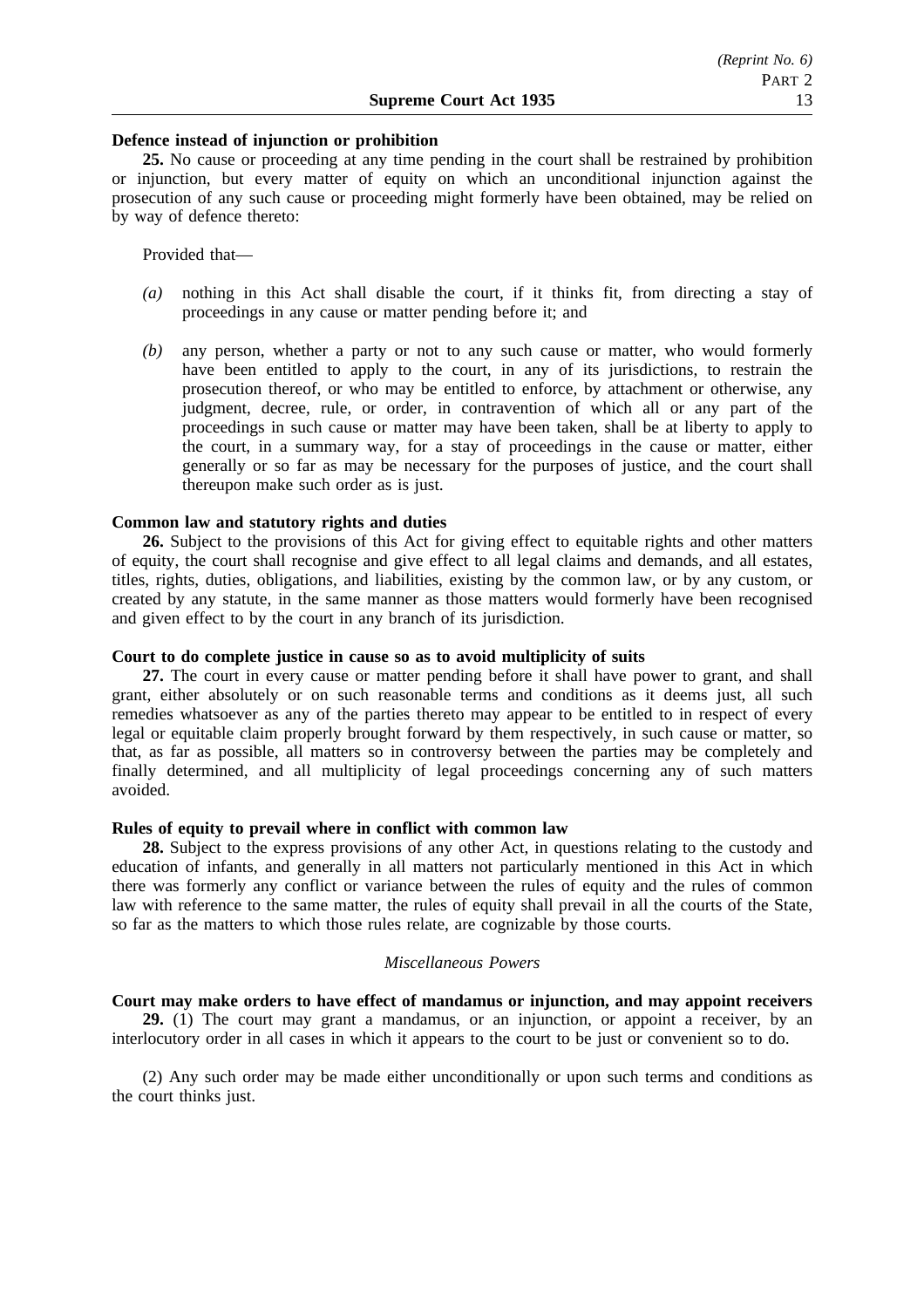(3) If an application is made (whether before, or at, or after the hearing of any cause or matter for an injunction) to prevent any threatened or apprehended waste or trespass, the injunction may be granted, if the court thinks fit, whether the person against whom the order is sought is or is not in possession under any claim of title or otherwise, or (if out of possession) does or does not claim a right to do the act sought to be restrained under any colour of title, and whether the estates claimed by both or by either of the parties are legal or equitable.

# **Damages in certain cases**

**30.** In any action arising out of the breach of any covenant, contract, or agreement, or instituted to prevent the commission or continuance of any wrongful act or for the specific performance of any covenant, contract, or agreement, the court shall have power to award damages to the party injured either in addition to or substitution for the injunction or specific performance, and those damages may be assessed by the court or in such manner as it directs.

### **Power to direct payment to infant**

**30A.** Where in any action the court determines that a party (being an infant) is entitled to recover damages from another party, the court may by final or declaratory judgment finally determining the question of liability between the parties order payment of any amount or amounts of damages, direct to the plaintiff. Any acknowledgment or receipt in writing of any moneys paid on account of any such amount or amounts pursuant to a judgment under this section shall not if the court so orders be invalid merely on the ground that the person giving the same was under the age of twenty-one years at the time of his signing or giving the same.

### **Power to make interim assessment of damages**

**30B.** (1) Where in any action the court determines that a party is entitled to recover damages from another party, it shall be lawful for the court to enter declaratory judgment finally determining the question of liability between the parties, in favour of the party who is entitled to recover damages as aforesaid, and to adjourn the final assessment thereof.

(2) It shall be lawful for the court when entering declaratory judgment and for any judge of the court at any time or times thereafter—

- *(a)* to make orders that the party held liable make such payment or payments on account of the damages to be assessed as to the court seems just; and
- *(b)* in addition to any such order or in lieu thereof, to order that the party held liable make periodic payments to the other party on account of the damages to be assessed during a stated period or until further order:

Provided, however, that where the declaratory judgment has been entered in an action for damages for personal injury, such payment or payments shall not include an allowance for pain or suffering or for bodily or mental harm (as distinct from pecuniary loss resulting therefrom) except where serious and continuing illness or disability results from the injury or except that, where the party entitled to recover damages is incapacitated or partially incapacitated for employment and being in part responsible for his injury is not entitled to recover the full amount of his present or continuing loss of earnings, or of any hospital, medical or other expenses resulting from his injury, the court may order payment or payments not to exceed such loss of earnings and expenses and such payment or payments may be derived either wholly or in part from any damages to which the party entitled to recover damages has, but for the operation of this proviso, established a present and immediate right or except where the judge is of opinion that there are special circumstances by reason of which this proviso should not apply.

(3) Any order for payment of moneys on account of damages made hereunder may be enforced as a judgment of the court.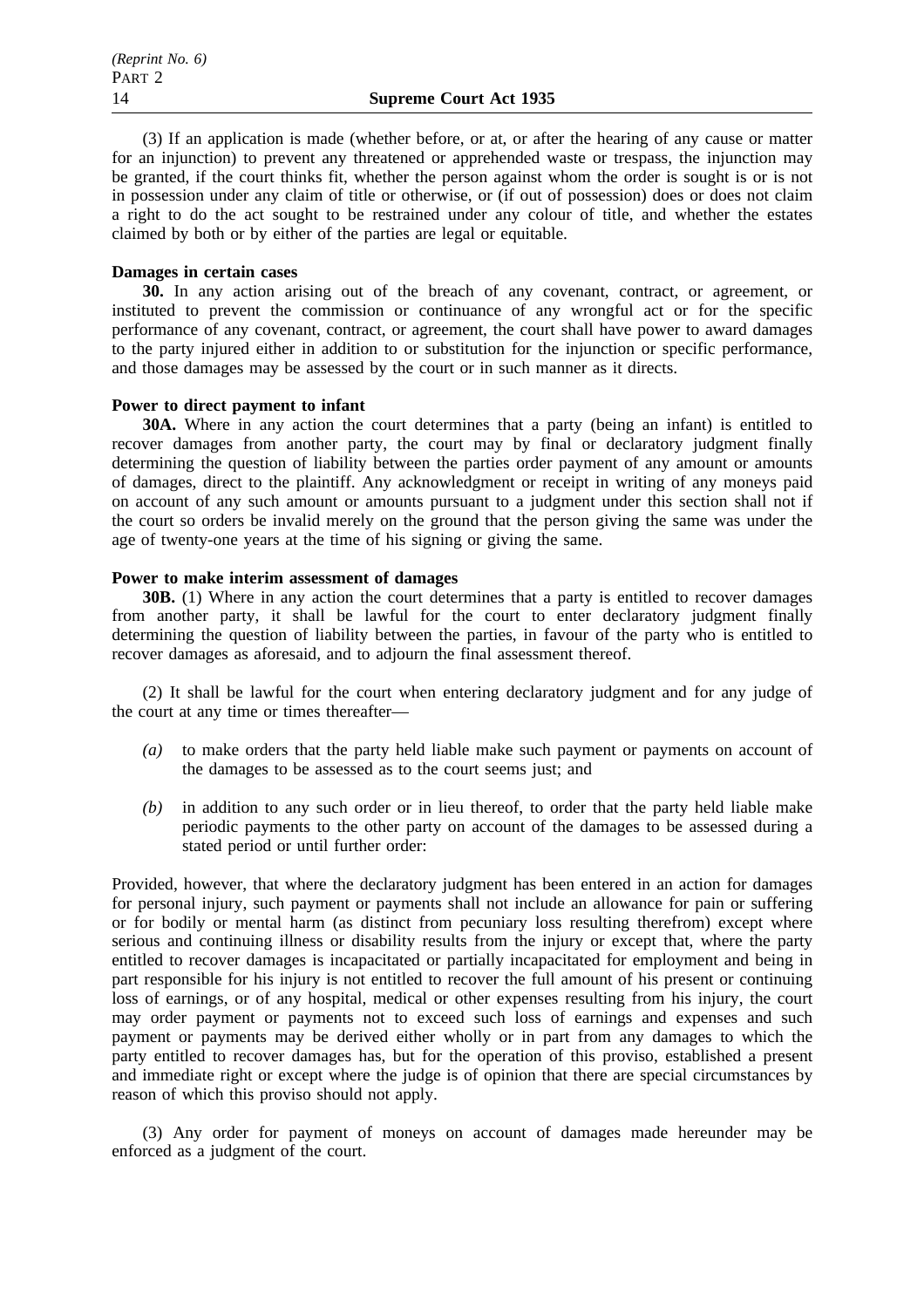(4) Where the court adjourns assessment of damages under this section, it may order the party held liable to make such payment into court or to give such security for payment of damages when finally assessed as it deems just.

(5) When damages are finally assessed credit shall be given in the final assessment for all payments which have been made under this section and the final judgment shall state the full amount of damages, the total of all amounts already paid pursuant to this section and the amount of damages then remaining payable, and judgment shall be entered for the last-named amount.

(6) Where the court adjourns assessment of damages under this section, any party to the proceedings may apply to any judge of the court at any time and from time to time—

- *(a)* for an order that the court proceed to final assessment of the damages; or
- *(b)* for the variation or termination of any order which may have been made for the making of periodic payments.

On the hearing of any such application the judge shall make such order as he considers just: Provided that, in an action for damages for personal injury, upon an application for an order that the court proceed to final assessment of damages, the Judge to whom such application is made shall not refuse such order if the medical condition of the party entitled to recover damages is such that neither substantial improvement nor substantial deterioration thereof is likely to occur or if a period of four years or more has expired since the date of the declaratory judgment unless the judge is of opinion that there are special circumstances by reason of which such assessment should not then be made.

(7) If it appears to the court that a person in whose favour declaratory judgment has been entered has without reasonable cause failed to undertake such reasonable medical or remedial treatment as his case might have required or require, it shall not award damages for such disability, pain or suffering as would have been remedied but for such failure.

(8) If at any time it appears to a judge that a person in whose favour declaratory judgment has been entered and who is incapacitated or partially incapacitated for employment, is not sincerely or with the diligence which should be expected of him in the circumstances of his case, attempting to rehabilitate himself for employment any payment or payments under subsection (2) of this section shall not include by way of allowance for loss of earnings a sum in excess of seventy-five per centum of such person's loss of earnings.

(9) *(a)* Notwithstanding anything in the *Survival of Causes of Action Act 1940*, when damages are finally assessed under this section for the benefit of the estate of a deceased person where the deceased person died after action brought and declaratory judgment has been entered in favour of such person, the damages finally assessed may include such damages in respect of any of the matters referred to in section 3 of that Act as the court deems proper.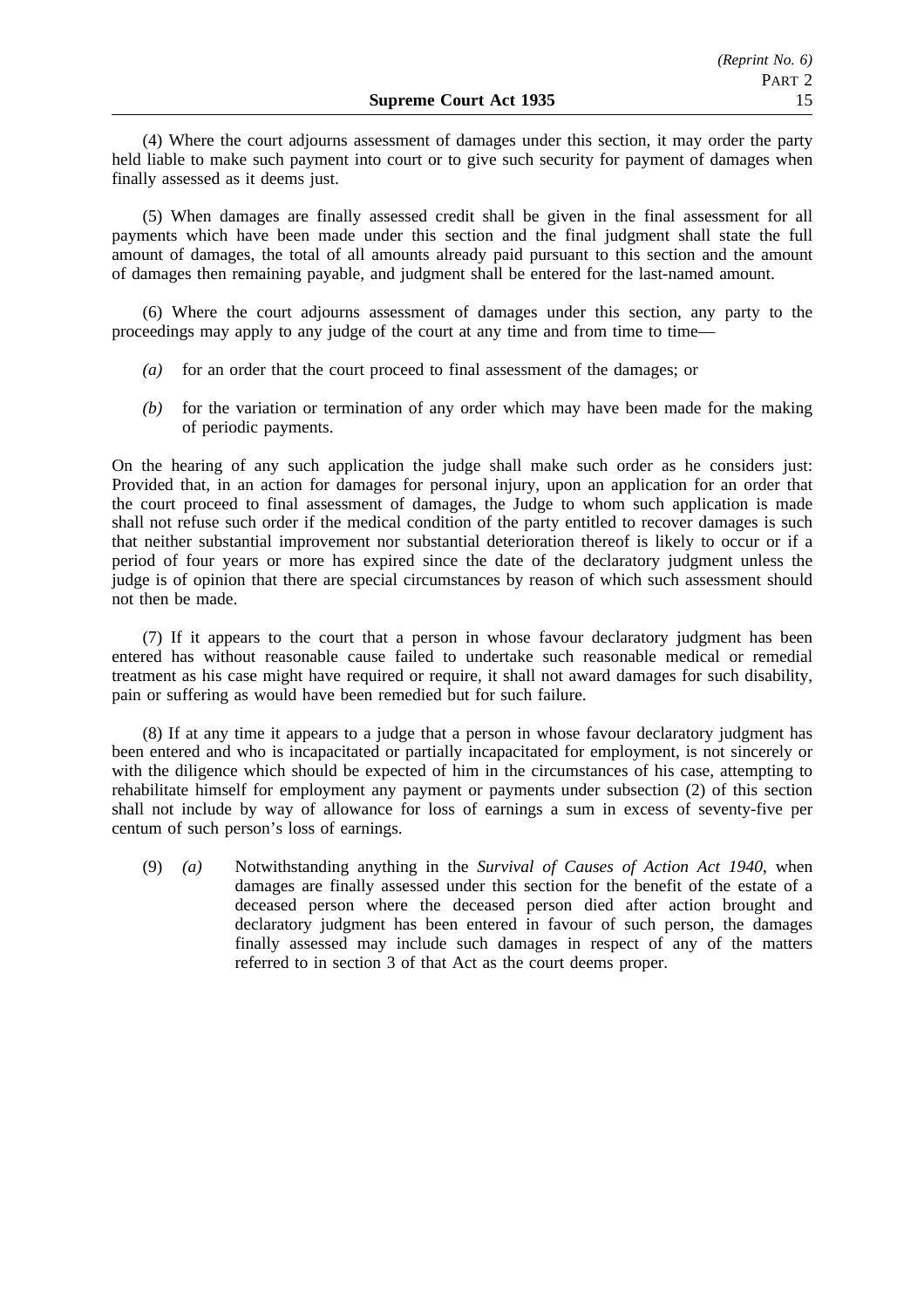- *(b)* Where a party dies after declaratory judgment has been entered in his favour but before final assessment of his damages in circumstances which would have entitled any person to recover damages, *solatium* or expenses by action pursuant to Part 2 of the *Wrongs Act 1936-1959*, it shall be lawful for the executor or administrator of the deceased to proceed in the same action for the recovery of such damages, *solatium* or expenses for the benefit of such person notwithstanding the declaratory judgment or that the deceased has received moneys thereunder, provided, however, that in any such proceedings all moneys paid to the deceased pursuant to the declaratory judgment in excess of any actual and subsisting pecuniary loss resulting to him from the wrongful act of the party held liable shall be deemed to have been paid towards satisfaction of the damages, *solatium* or expenses awarded pursuant to the *Wrongs Act 1936-1959* and no further damages shall be payable in respect of the injury sustained by the deceased. In any proceedings hereunder, the declaratory judgment and any finding of fact made in the course of proceedings consequent thereupon shall enure as between the party held liable and the executor or administrator of the deceased.
- *(c)* Where a party dies in the circumstances referred to in the preceding paragraph of this subsection except that the death of the deceased is not wholly attributable to the personal injury, the subject of the declaratory judgment, but was accelerated thereby, it shall be lawful for proceedings to be taken and for the court to assess damages, *solatium* or expenses as in the preceding paragraph but such damages, *solatium* or expenses shall be proportioned to the injury to the person for whom and for whose benefit the proceedings are taken resulting from such acceleration of death.
- *(d)* The court may, if the justice of a case so requires, assess damages under paragraph *(a)* of this subsection notwithstanding the commencement or prosecution of proceedings under paragraph *(b)* or *(c)* of this subsection and the damages so assessed shall be for the benefit of the estate of the deceased and no damages shall be awarded under paragraph *(b)* or *(c)* of this subsection.

(10) In the exercise of the powers conferred by this section the court shall have regard to the facts and circumstances of the particular case, as they exist from time to time, and any allowance, or the final assessment, as the case may be, shall be such as to the court may seem just and reasonable as compensation to the person actually injured or to his or her dependants as the case may be.

## **Power to award interest**

**30C.** (1) Unless good cause is shown to the contrary, the court shall, upon the application of a party in favour of whom a judgment for the payment of damages, compensation or any other pecuniary amount has been, or is to be, pronounced, include in the judgment an award of interest in favour of the judgment creditor in accordance with the provisions of this section.

- (2) The interest—
- *(a)* will be calculated at a rate fixed by the court; and
- *(b)* will be calculated in respect of a period fixed by the court (which must, however, in the case of a judgment given on a liquidated claim, be the period running from when the liability to pay the amount of the claim fell due to the date of judgment unless the court otherwise determines); and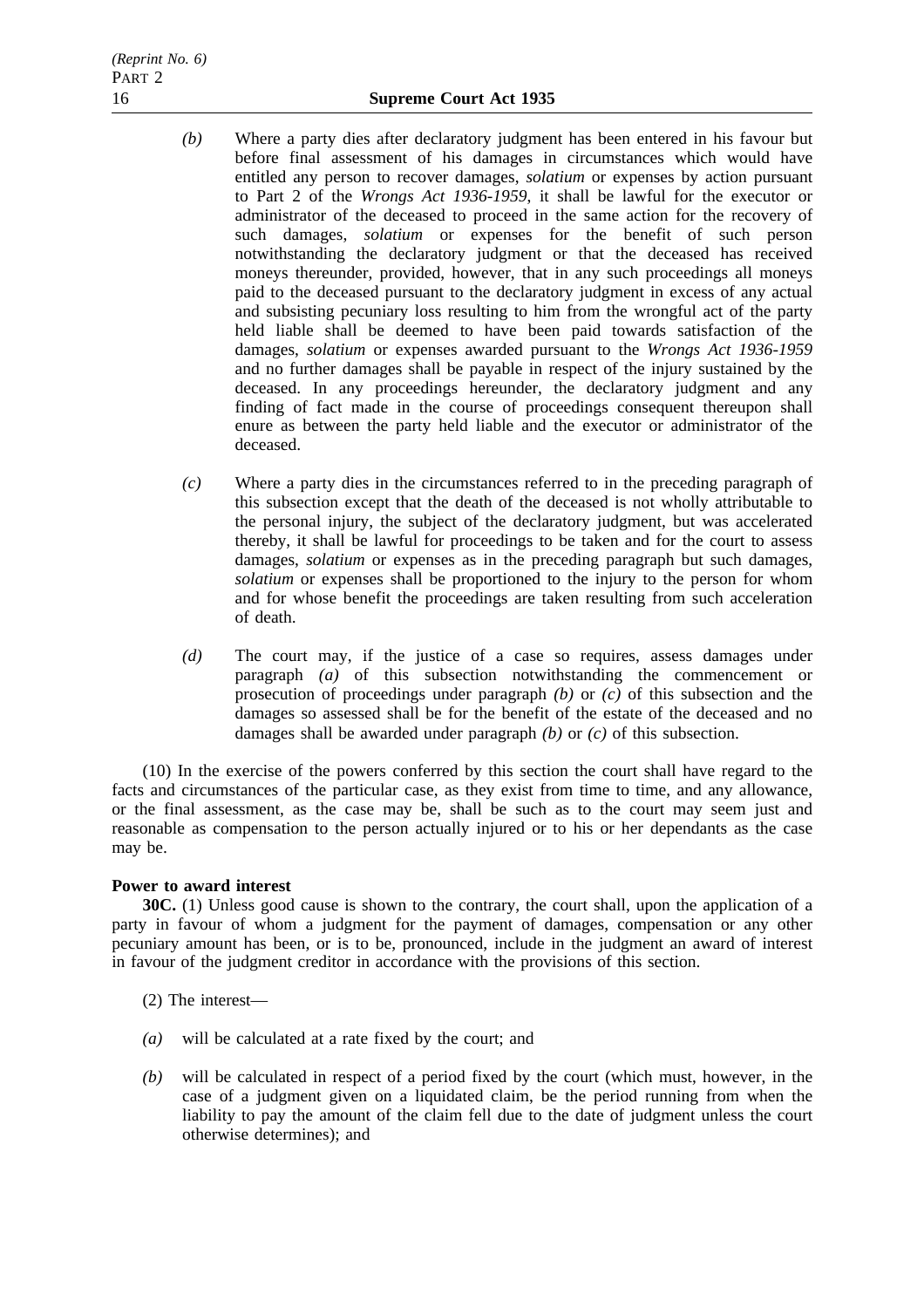*(c)* is payable, in accordance with the court's determination, in respect of the whole or part of the amount for which judgment is given.

(3) Where a party to any proceedings before the court is entitled to an award of interest under this section, the court may, in the exercise of its discretion, and without proceeding to calculate the interest to which that party may be entitled in accordance with subsection (2) of this section, award a lump sum in lieu of that interest.

(4) This section does not—

- *(a)* authorise the award of interest upon interest; or
- *(ab)* authorise the award of interest upon exemplary or punitive damages; or
- *(b)* apply in relation to any sum upon which interest is recoverable as of right by virtue of an agreement or otherwise; or
- *(c)* affect the damages recoverable upon the dishonour of a negotiable instrument; or
- *(d)* authorise the award of any interest otherwise than by consent upon any sum for which judgment is pronounced by consent; or
- *(e)* limit the operation of any other enactment or rule of law providing for the award of interest.

### **Declaratory orders**

**31.** No action or proceeding shall be open to objection on the ground that a merely declaratory judgment or order is sought thereby, and the court shall have power to make binding declarations of right whether any consequential relief is or could be claimed or not.

#### **Court may order mortgage instead of sale in certain cases**

**32.** In any proceeding in which the court has power to order a sale of any real or personal property, the court shall have power, instead of ordering a sale, to make such order, as is just and convenient, for a mortgage of the property, with power of sale to the mortgagee; and, for the purpose of perfecting such mortgage, to order the execution of all deeds and documents in the same manner as in the case of a sale of property.

\*\*\*\*\*\*\*\*\*\*

#### **Court may direct sale of mortgaged property, etc.**

**34.** In any action for the foreclosure of the equity of redemption in any mortgaged property, and upon the request of the mortgagee, or of any subsequent encumbrancer, or of the mortgagor, or any person claiming under any such person, the court may direct a sale of the property, or a transfer of the mortgage debt and security, instead of a foreclosure of the equity of redemption, on such terms as the court thinks fit, and, if the court thinks fit, without previously determining the priorities of encumbrances, or giving the usual or any time to redeem: Provided that if the request is made by any subsequent encumbrancer, or by the mortgagor, or by any person claiming under such encumbrancer or mortgagor, no such sale shall be directed without the consent of the mortgagee or the persons claiming under him, unless the party making such request deposits in court a reasonable sum of money, to be fixed by the court, for the purpose of securing the performance of such terms as may be imposed on the party making such request.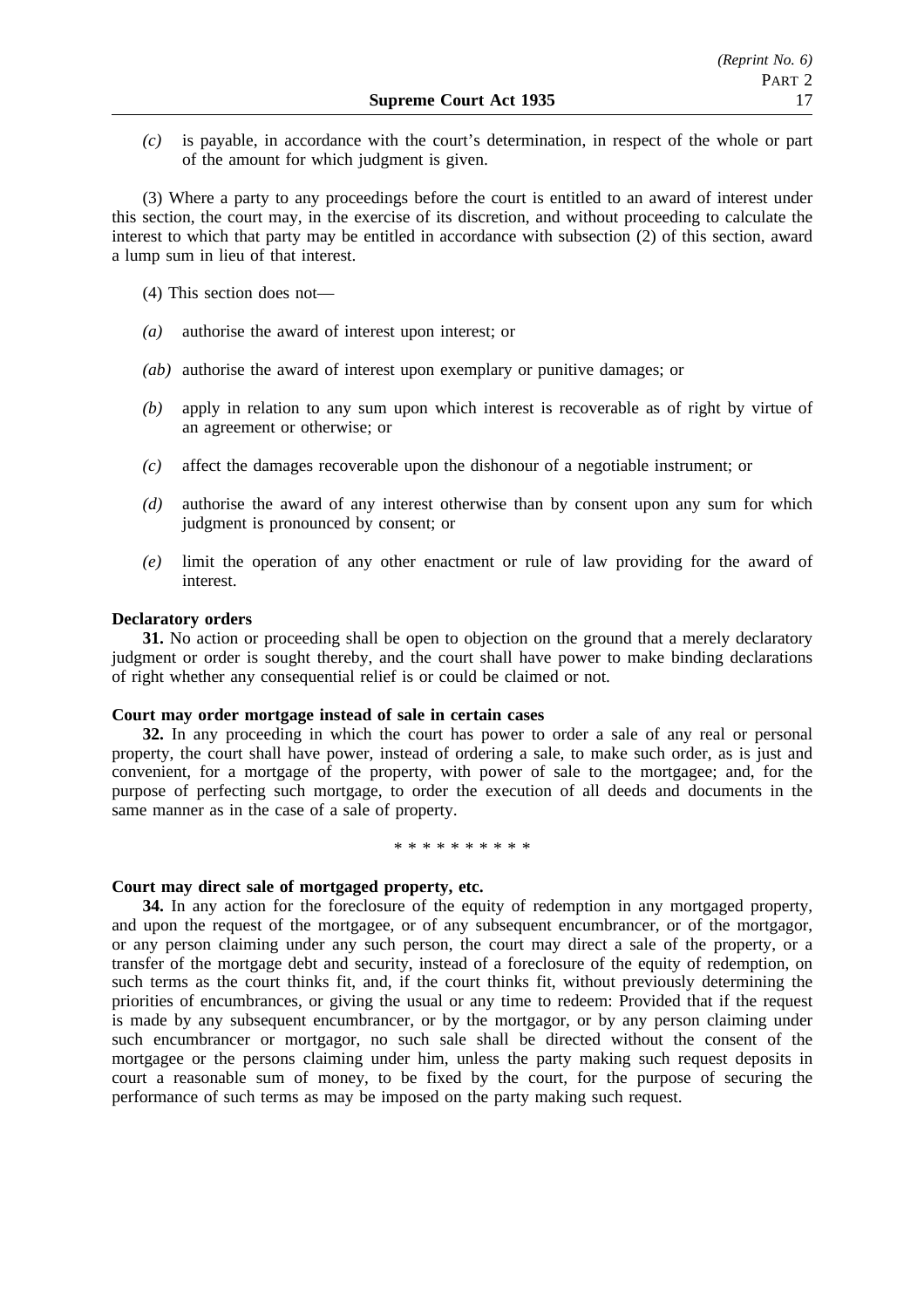#### **Power to require attendance of witnesses and production of evidentiary material**

**35.** (1) The court may, on the application of a party to proceedings or on its own initiative, issue a subpoena requiring a person to appear before the court at a specified time and place to give evidence or to produce evidentiary material (or both).

(2) A subpoena to produce evidentiary material may, instead of providing for production of the material before the court, provide for production of the material to an officer of the court nominated in the subpoena.

 $(3)$  If—

- *(a)* a person fails to comply with a subpoena under subsection (1); or
- *(b)* there are grounds for believing that, if such a subpoena were issued, a person would not comply with it,

the court may issue a warrant to have the person arrested and brought before the court.

#### **Appointment of commissioners for taking affidavits**

**36.** (1) Any two or more judges of the court of whom the Chief Justice shall be one, may by commission under the seal of the court from time to time empower such persons as they think fit and necessary, whether within or outside the State, to take all such affidavits as any person desires to make before any person so empowered in or concerning any cause, matter or thing pending in the court.

(2) Every person so appointed shall be a commissioner for taking oaths in all causes and matters whatsoever in every jurisdiction of the court.

\*\*\*\*\*\*\*\*\*\*

### **Inspection of property in legal proceedings**

**38.** (1) For the purpose of any proceeding therein, the court may order a view or inspection of any land or chattel, and any judge, juryman, or other person authorised by the order, may enter on any land or premises which it is necessary or convenient to enter on for the purpose of such inspection.

(2) Every person in possession of any such land or premises shall allow such entry for the purposes aforesaid, and in case of any obstruction or refusal of such entry, the person or persons so obstructing or refusing such entry, shall be deemed guilty of a contempt of court, and be liable to punishment accordingly.

#### **Vexatious proceedings**

**39.** (1) If, on the application of the Attorney-General, the court is satisfied that a person has persistently instituted vexatious proceedings, the court may make either or both of the following orders:

- *(a)* an order prohibiting the person by whom the vexatious proceedings were instituted from instituting further proceedings, or further proceedings of a particular class, without leave of the court;
- *(b)* an order staying proceedings already instituted by that person.

(2) Where it appears to the Supreme Court or any other court of the State that there are proper grounds for an application under this section, it may refer the matter to the Attorney-General for consideration.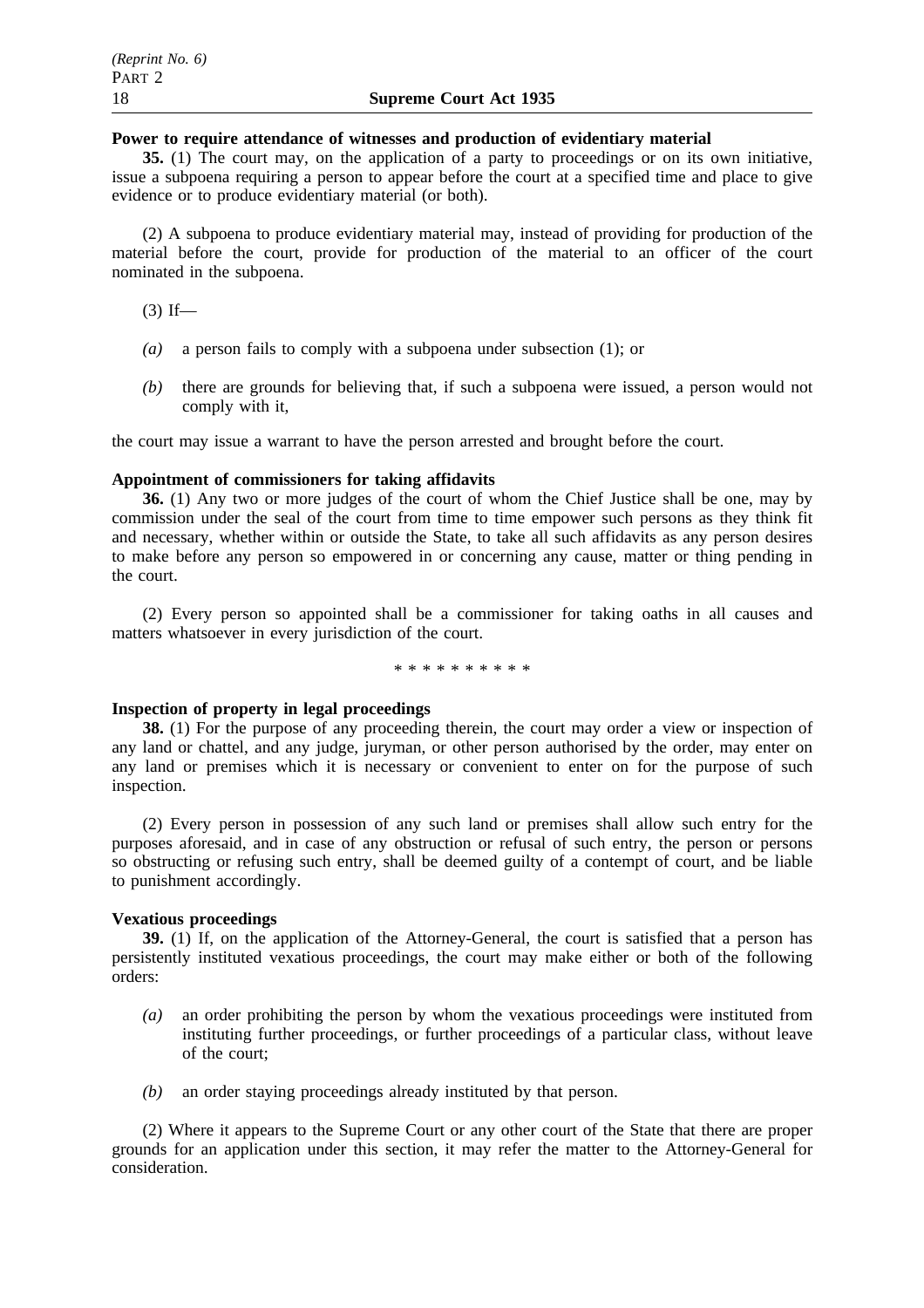(3) An order under this section remains in force (subject to variation by the court)—

- *(a)* if a period for the operation of the order is fixed—until the expiration of that period or the revocation of the order (whichever first occurs);
- *(b)* if no such period is fixed—until revocation of the order.

(4) Where an order is made under this section, a copy of the order must be published in the *Gazette*.

(5) For the purposes of this section, proceedings are vexatious—

- *(a)* if instituted to harass or annoy, to cause delay, or for any other ulterior purpose; or
- *(b)* if instituted without reasonable ground.

(6) A reference in this section to proceedings extends to both civil and criminal proceedings whether instituted in the court or some other court of the State.

### **Power of court with regard to costs**

**40.** Subject to the express provisions of this Act, and to the rules of court, and to the express provisions of any other Act whenever passed, the costs of and incidental to all proceedings in the court, including the administration of estates and trusts, shall be in the discretion of the court or judge, and the court or judge shall have full power to determine by whom and to what extent such costs are to be paid.

 $(2)$  If—

- *(a)* an action for the recovery of damages or any other monetary sum is brought in the court; and
- *(b)* the action might have been brought in the District Court; and
- *(c)* the plaintiff recovers less than an amount fixed by the rules for the purposes of this paragraph,

no order for costs will be made in favour of the plaintiff unless the court is of the opinion that it is just, in the circumstances of the case, that the plaintiff should recover the whole or part of the costs of action.

### **Power to revive orders on abatement of cause**

**41.** When any judgment or order for the payment of any costs or money has been made in any cause or matter, and the suit afterwards becomes abated, it shall be lawful for the court or a judge, upon the application of any person interested under the judgment or order, to make an order reviving the cause or matter, and permitting the applicant to prosecute and enforce the judgment or order, upon such terms (if any) as the court or judge thinks fit.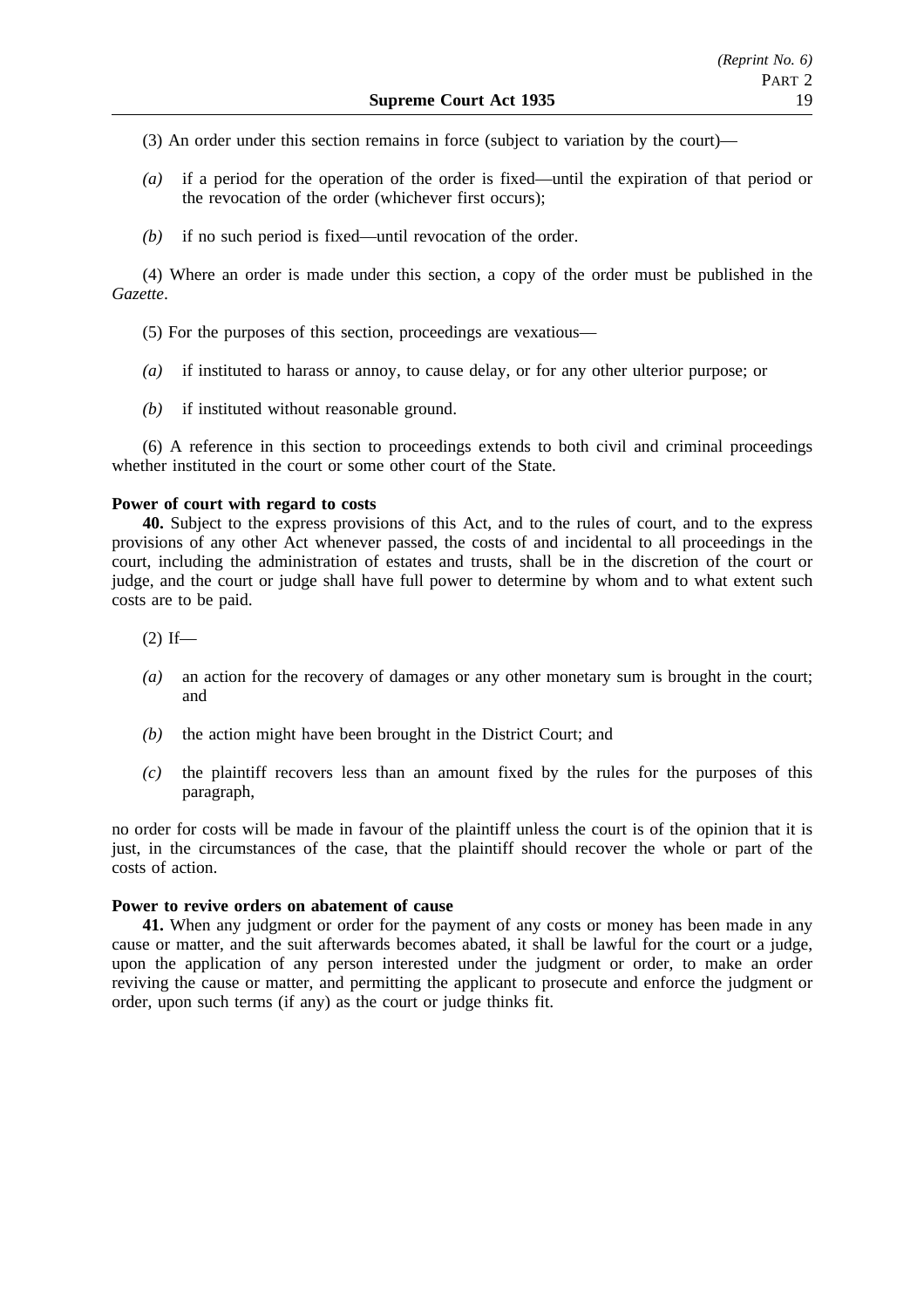### **PART 3**

### **SITTINGS AND DISTRIBUTION OF BUSINESS**

#### **Abolition of terms**

**42.** The division of the legal year into terms is abolished as far as relates to the administration of justice, and there shall be no terms applicable to any sitting or business of the court.

### **Reference to terms for computing time**

**43.** In all cases in which the terms, into which the legal year was formerly divided, are used as a measure for determining the time at or within which any act is required to be done, those terms may continue to be referred to for the same or the like purpose, unless provision is otherwise made by law.

#### **Sitting in vacation**

**44.** Provision shall be made by rules of court for the hearing during vacation of all such applications as require to be immediately or promptly heard.

### **Place and time of sittings, and power to adjourn**

**45.** (1) The court may sit and act at any time and at any place for the transaction of any part of the business of the court, or for the discharge of any duty under this or any other enactment.

(2) The hearing or further hearing or determination of any cause or matter commenced in the court may be adjourned from time to time, and from place to place, as the court thinks fit.

(3) A judge sitting in open court may adjourn for consideration in chambers any matter which in his opinion may be more conveniently disposed of in chambers; and any judge sitting in chambers may adjourn any matter to be heard in open court.

### **Civil sittings of court**

**46.** Subject to this Act and to the rules of court the civil sittings of the court for the trial of causes and questions or issues of fact shall be held in Adelaide, and such sittings shall, so far as is reasonably practicable, and subject to vacations, be held continuously throughout the year by as many judges as the business to be disposed of renders necessary.

#### **Power to sit in several jurisdictions at one time**

**47.** Any two or more of the judges may sit at the same time, as separate courts or divisions of the court, for the despatch of its business, either in the same jurisdiction or in different jurisdictions, and, in particular, the Full Court may sit in more than one division.

#### **Jurisdictional of Full Court, single judge and master**

**48.** Subject to any express enactment, and to the rules of court, the jurisdiction vested in, or exercisable by the court, shall be exercisable either by the Full Court or by a single judge sitting in court:

Provided that—

- (1) the Full Court shall hear and determine—
	- *(a)* all motions for new trials:
	- *(b)* all appeals from a single judge whether sitting in court or chambers:
	- *(c)* all rules and orders to show cause returnable before the Full Court: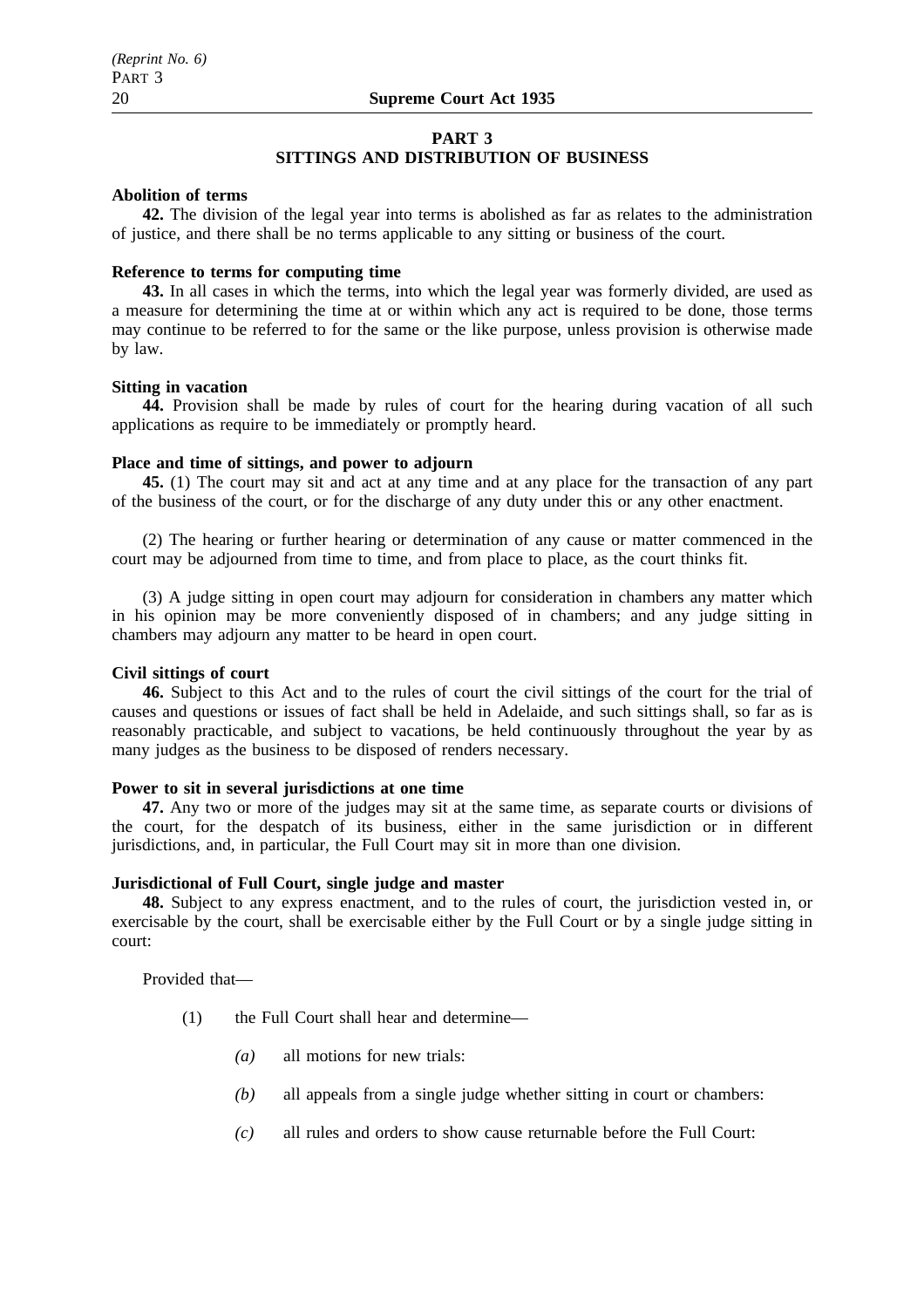- *(d)* all special cases and points and questions of law referred to or reserved for the consideration of, or directed to be argued before the Full Court:
- *(e)* all trials at bar:
- *(f)* all causes and matters which are required by the rules of court, or by the express provision of any other Act, to be heard or determined by the Full Court:
- (2) the jurisdiction of the court may be exercised by a judge in chambers in all such causes or matters, and in all such proceedings in any cause or matter, as are authorised by statute or by the rules or practice of the court.
- (3) The jurisdiction of the court may be exercised by a master to the extent authorised by this Act or any other Act, or by rules of court made under this Act or any other Act.

### **Cases or points of law reserved for Full Court**

**49.** (1) Any judge of the court sitting in the exercise of any jurisdiction may reserve any case or any point in a case for the consideration of the Full Court, or may direct any case or point in a case to be argued before the Full Court, and the Full Court may hear and determine any such case or point so reserved or so directed to be argued.

(2) Subject to any express enactment the like powers may be exercised in relation to any appeal or matter whatsoever, which comes before a judge, under any enactment by which a judge of the court is designated as the judge, arbitrator, or person appointed to hear and determine the appeal or matter, notwithstanding that the determination of the judge is expressed to be final or without appeal.

### **Appeals against decisions of judges and masters**

**50.** (1) Subject to the rules of court an appeal shall lie to the Full Court against every judgment, including every declaratory judgment entered pursuant to section 30B of this Act and any final assessment made thereon, order, or direction of a judge, whether in court or chambers, and also from the refusal of any judge to make any order:

Provided that—

- (1) No appeal shall lie from—
	- *(a)* an order allowing an extension of time to appeal from a judgment or order:
	- *(b)* an order giving unconditional leave to defend an action:
	- *(c)* any judgment or order which is by statute, or by agreement of the parties, final or without appeal.
- (2) No appeal shall lie without the leave of the judge from any order—
	- *(a)* made by consent of the parties:
	- *(b)* as to costs only which by law are left to the discretion of the judge.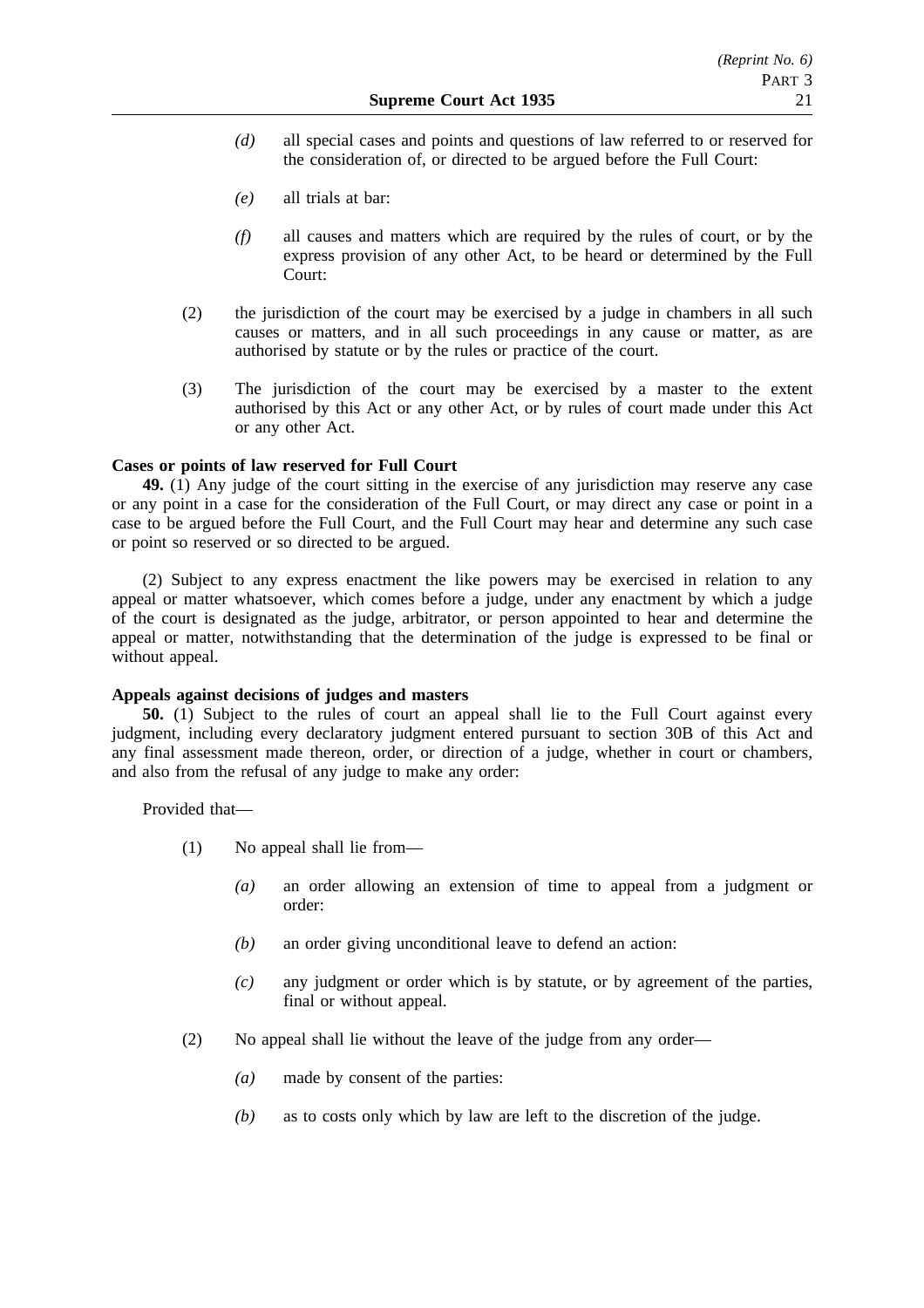- (3) No appeal shall lie without the leave of the judge or of the Full Court from—
	- *(a)* any order upon appeal from a court of summary jurisdiction under the *Justices Act 1921*:
	- *(b)* any interlocutory order or interlocutory judgment except in the following cases, namely:—
		- (i) Any order refusing unconditional leave to defend:
		- (ii) Where the liberty of the subject or the custody of infants is concerned:
		- (iii) Where an injunction or the appointment of a receiver is granted or refused:
		- (iv) Any decision determining the claim of any creditor or the liability of any contributory or the liability of any director or other officer under the *Companies Act 1962*, as amended, or under any corresponding previous enactment, in respect of misfeasance or otherwise:
		- (v) The grant or refusal of a decree or order *nisi* in a matrimonial cause:
		- (va) Any assessment of damages not being a final assessment made pursuant to section 30B of this Act.
		- (vi) Such other cases to be prescribed by rules of court as are, in the opinion of the authority making such rules, of the nature of final decisions.

(2) Subject to the rules of court, an appeal shall lie to a judge against a judgment, order, direction or decision of a master.

#### **Applications for leave to appeal**

**51.** Any application for leave to appeal may be made *ex parte* unless the judge or the Full Court otherwise directs.

*Circuit Sessions of the Court*

#### **Circuit districts**

**52.** (1) The Governor may by proclamation—

- *(a)* declare any portion of the State defined or described in the proclamation to be a circuit district:
- *(b)* abolish any circuit district:
- *(c)* alter any circuit district by including any additional territory therein or excluding any territory therefrom:
- *(d)* appoint a town in each circuit district at which sessions of the court shall be held.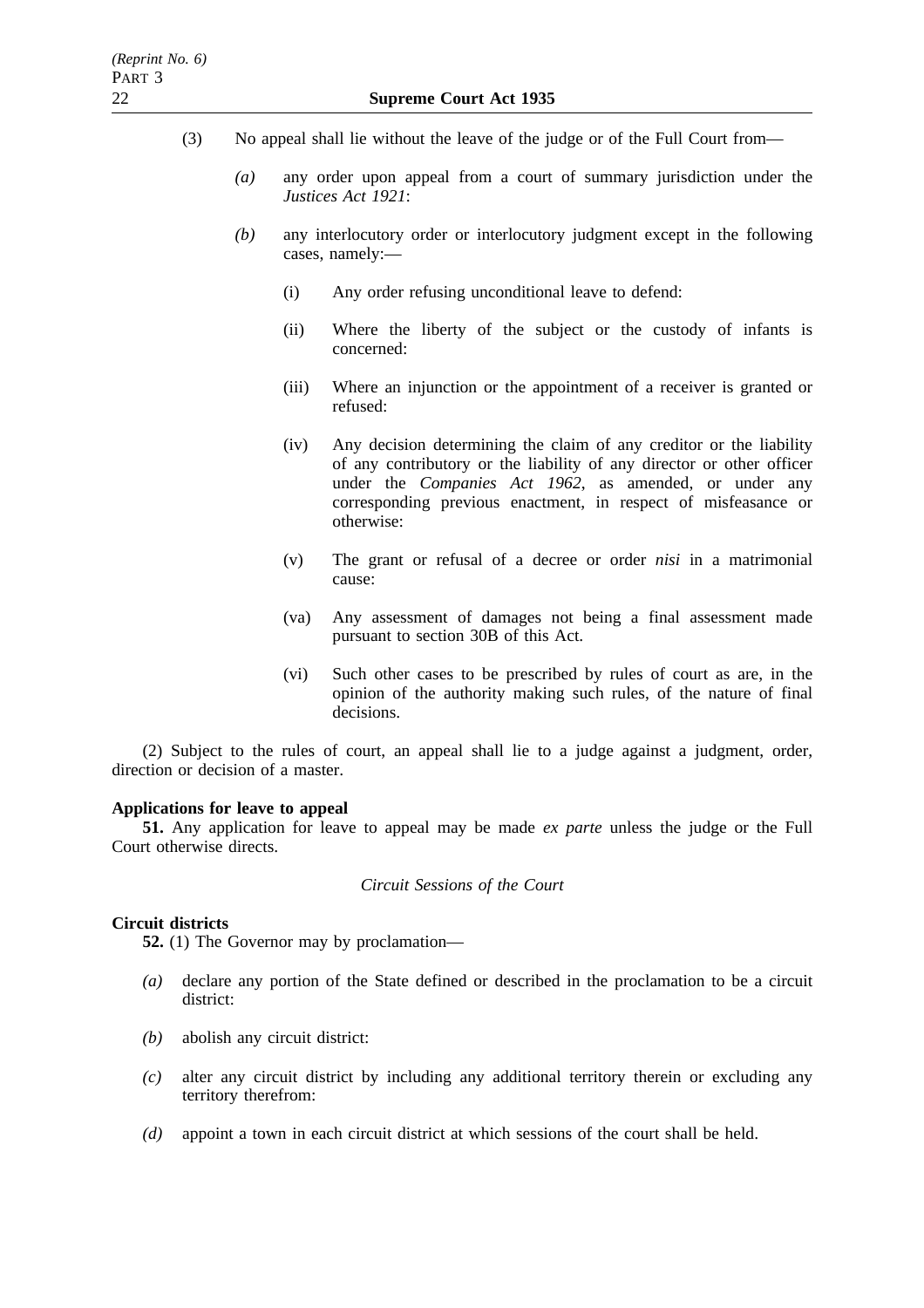(2) Until otherwise proclaimed, the circuit districts existing at the time of the passing of this Act shall be circuit districts for the purposes of this Act, and the towns at which circuit courts were usually held before the passing of this Act, shall be deemed to be towns appointed under subsection (1) of this section.

#### **Issue of commissions for holding circuit sessions**

**53.** (1) The Governor may at any time issue a commission directing any judge to hold circuit sessions of the court at a time and in the place named in the commission: Provided that—

- *(a)* it shall be lawful for the Governor upon the recommendation of the judges of the court to issue the commission to a practitioner of the court of at least seven years standing; and
- *(b)* every practitioner so assigned shall, for the purposes of the commission, have all the power, authority, and jurisdiction of a judge of the court.

(2) The judge or practitioner named in any commission is, in the provisions of this Act relating to circuit sessions, called "the commissioner".

(3) Notice of the issue of the commission shall be given in the *Gazette* at least thirty days before the day appointed therein for the holding of the circuit sessions.

(4) Every commissioner, when engaged in the exercise of any jurisdiction assigned to him by the commission, shall be deemed to have, and to exercise, the jurisdiction of the Supreme Court of South Australia, and any sessions held under the commission shall be sessions of the said court.

(5) For the purpose of completing any business commenced at any circuit sessions the commissioner shall have the powers referred to in section 45 of this Act.

#### **Supplementary commissions of circuit sessions**

**53A.** (1) At any time after the issue of a commission under section 53 of this Act the Governor upon the recommendation of the judges of the court may issue a supplementary commission assigning a practitioner of the court of at least seven years standing to hold the sessions according to the tenor of the original commission.

(2) Any practitioner so assigned shall have the same power, authority and jurisdiction, and the original commission shall be read, as if he had been named therein.

(3) It shall not be necessary to give notice in the *Gazette* of the issue of a supplementary commission.

(4) The word "commissioner" where used in subsection (4) of section 53, and in sections 54 and 55 of this Act, shall include a practitioner to whom a supplementary commission is issued under this section.

#### **Holding of circuit sessions**

**54.** (1) When the commission is issued, the court shall be held by the commissioner according to the tenor of the commission: Provided that—

- *(a)* if it appears to the commissioner, at any time within seven days before the day fixed for the sessions, that there is no business to be transacted, he may certify accordingly, and it shall not be necessary to hold the court:
- *(b)* if the commissioner does not attend at the time and place appointed for holding the court, any judge may hold the sessions according to the tenor of the commission, and with the like power, authority, and jurisdiction, as if he had been named therein.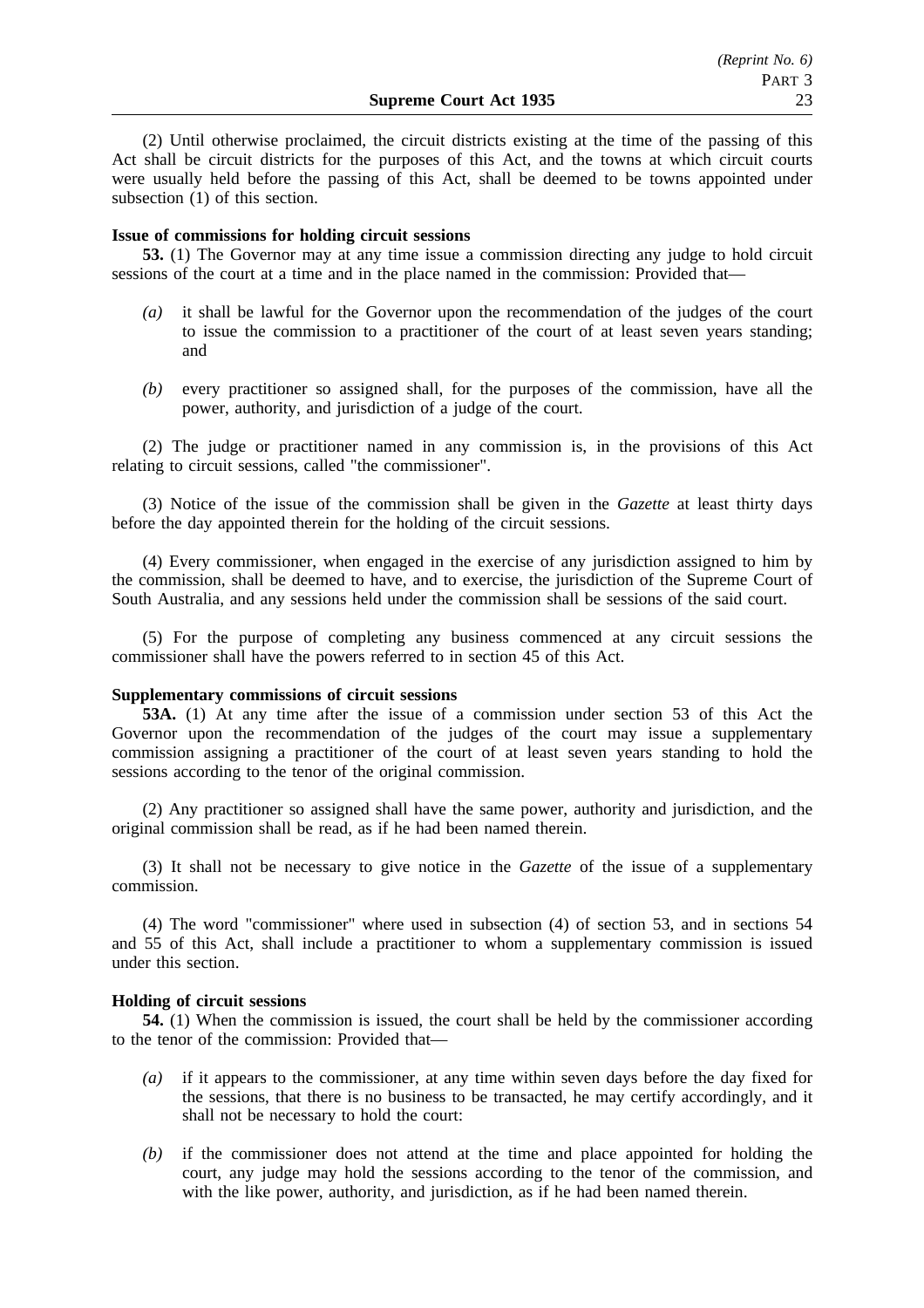(2) Notice of any certificate given under proviso *(a)* to subsection (1) shall be published in the *Government Gazette*, but, as from the giving of the certificate, the commission shall be deemed to be revoked, as if never issued:

Provided that any judge may make such order, as the circumstances may require, for the purpose of securing an early trial or sentence for any prisoner, who may have been committed for trial or sentence at the sessions in question.

#### **Non-attendance of commissioner**

**55.** If the commissioner fails to attend at the time and place appointed, and no other judge is in attendance, the court shall be considered as adjourned to the next day, not being Sunday, and if the next day is Sunday, then to the following Monday, and so on from day to day until the commissioner or another judge attends; and all persons summoned, or bound, or having received notice, or having occasion to attend the sessions, shall attend the adjourned sessions in the same manner in all respects as if the commissioner had regularly sat and adjourned the court.

### **Jurisdiction exercisable at circuit sessions**

**56.** The court, at any circuit sessions:—

- *(a)* shall be a court of Oyer and Terminer and General Gaol Delivery in and for the circuit district in which the sessions are held with jurisdiction to try or sentence any person ordered under this Act to be tried or sentenced at such sittings:
- *(b)* subject to this Act and to the rules of court, shall have, and may exercise, any civil or criminal jurisdiction which is exercisable by a single judge sitting in court.

#### **Committal for trial or sentence**

**57.** (1) Subject to any direction of the court or commissioner, every person who is committed within any circuit district for trial or sentence upon any charge of an indictable offence shall be committed for trial or sentence (as the case may be) at the first circuit sessions to be held within the said district after the expiration of fourteen days from the day of the committal.

(2) No committal of any person for trial or sentence at any circuit sessions shall be invalid on the ground that that person has been committed for trial in the wrong circuit district or at the wrong sessions, but the commissioner or any judge may make any such order as he thinks just and convenient for the trial or sentence of any such person in that or any other circuit district and at any other sessions or in Adelaide.

\*\*\*\*\*\*\*\*\*\*

#### **Change of venue**

**59.** (1) It shall be lawful for any judge at any time, and for such reasons as he thinks fit, to order—

- *(a)* any person committed for trial or sentence in the court at Adelaide to be tried or sentenced at any circuit sessions; or
- *(b)* any person committed for trial or sentence at any circuit sessions to be tried or sentenced at circuit sessions in some other district or at Adelaide.

(2) Any commissioner holding circuit sessions shall have the like power with respect to any person committed for trial or sentence at those sessions.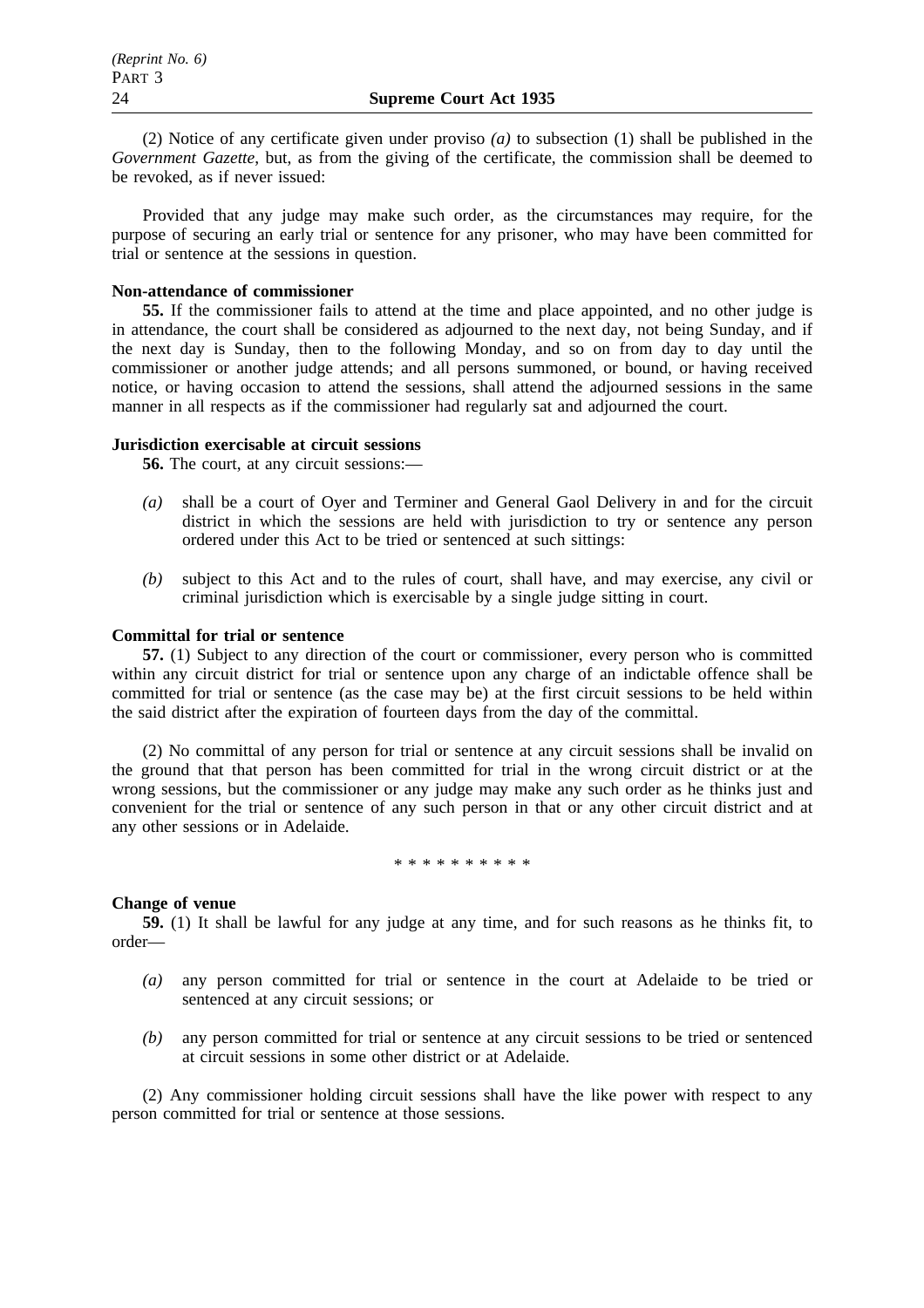### **Effect of order as to recognizances**

**60.** When any order is made changing the place or time of the trial, the recognizances for the appearance of the witnesses shall be effectual to compel them to attend the place or time mentioned in the order as the place of trial, on their being served with a copy of the said order.

\*\*\*\*\*\*\*\*\*\*

#### **Removal of persons in gaol**

**62.** When any person, ordered to be tried or sentenced at any circuit sessions is in gaol, the sheriff, on being served with a duplicate of the order, shall cause him to be conveyed to the place and at the time mentioned in the order.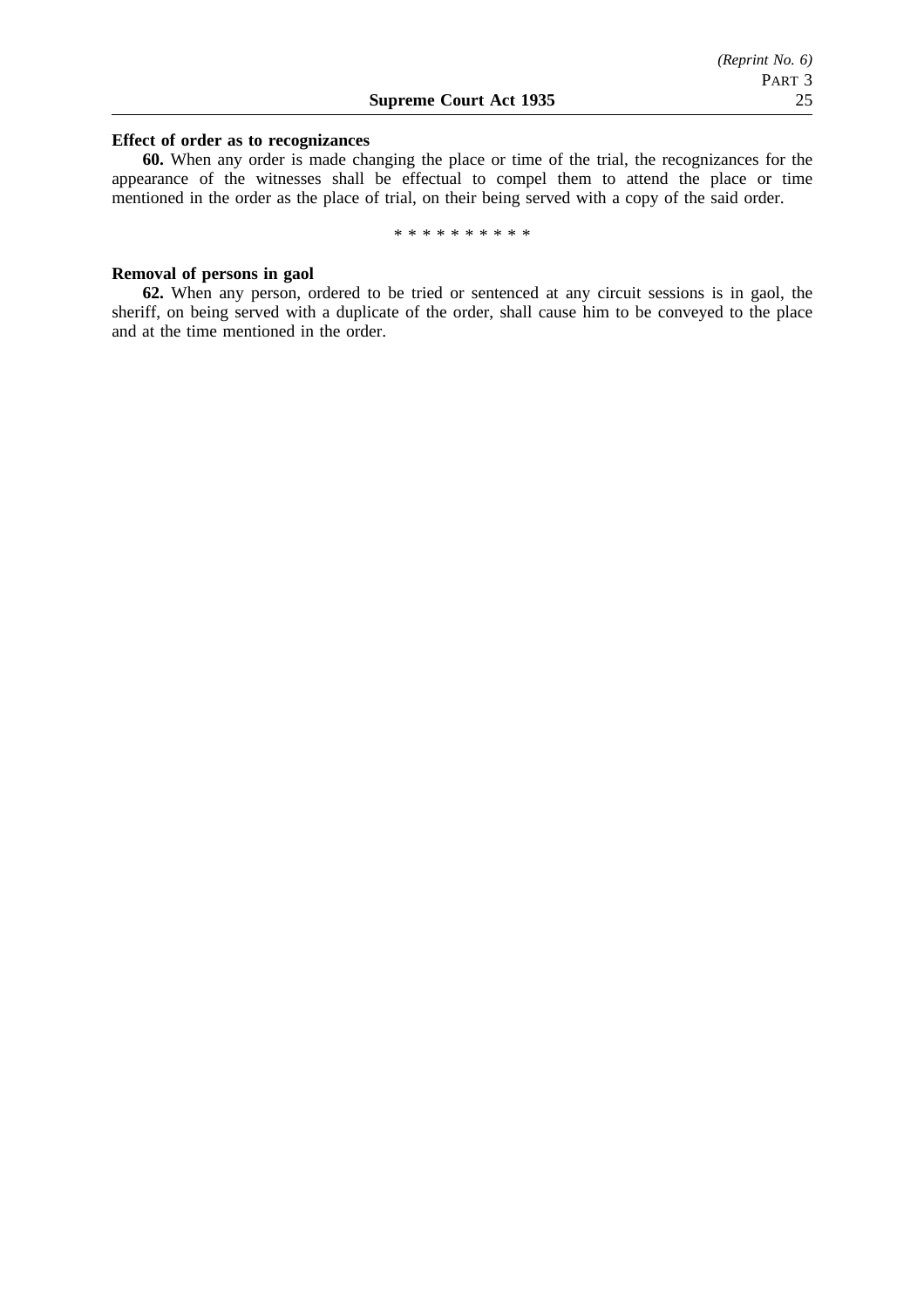### **PART 3A THE LAND AND VALUATION COURT**

#### **Interpretation**

**62A.** In this Part, unless the contrary intention appears—

"**the Court**" means the Land and Valuation Court constituted under this Part;

"**the complementary amending Acts**" means the *Crown Lands Act Amendment Act 1969*, the *Encroachments Act Amendment Act 1969*, the *Highways Act Amendment Act 1969*, the *Land Settlement (Development Leases) Act Amendment Act 1969*, the *Land Tax Act Amendment Act 1969*, the *Law of Property Act Amendment Act 1969*, the *Local Government Act Amendment Act 1969*, the *Pastoral Act Amendment Act 1969*, the *Planning and Development Act Amendment Act 1969*, the *Renmark Irrigation Trust Act Amendment Act 1969*, the *Sewerage Act Amendment Act 1969*, the *South-Eastern Drainage Act Amendment Act 1969*, the *Water Conservation Act Amendment Act 1969* and the *Waterworks Act Amendment Act 1969*.

#### **Transitional provisions**

**62B.** (1) Notwithstanding the enactment of this Part and the complementary amending Acts, any appeal, reference, proceeding or other matter instituted or commenced, but not finally disposed of, at the commencement of the *Supreme Court Act Amendment Act (No. 3) 1969*, and the complementary amending Acts, that would, if it had been instituted or commenced after the commencement of those Acts, have proceeded in, and been heard and determined by the Court, shall, subject to this section, proceed in or before, and be heard and determined by, the court, board, tribunal, arbitrator, or other person or authority having cognizance of it, in all respects as if those Acts had not been enacted.

(2) The Court may, upon application by a party to a matter of the kind described in subsection (1) of this section, direct that the matter shall proceed in, and be heard and determined by, the Court, and may give and make all such consequential directions and orders as it deems just for disposing of the matter.

(3) The Court is hereby invested with all powers that are reasonably necessary or expedient to dispose of any such matter according to law.

(4) Subject to this section, the operation of section 16 of the *Acts Interpretation Act 1915-1957* in relation to this Part and the complementary amending Acts is unaffected.

#### **Establishment of Land and Valuation Court**

**62C.** (1) There shall be a court entitled the "Land and Valuation Court" which shall be a division of the Supreme Court of South Australia.

(2) The Court shall be constituted of a judge upon whom the jurisdiction of the Court has, in accordance with this section, been conferred.

(3) The Governor may, by proclamation, confer the jurisdiction of the Court upon any judge of the Supreme Court.

(3a) The Governor may, by proclamation, divest any judge of the jurisdiction of the Court and confer that jurisdiction upon any other judge.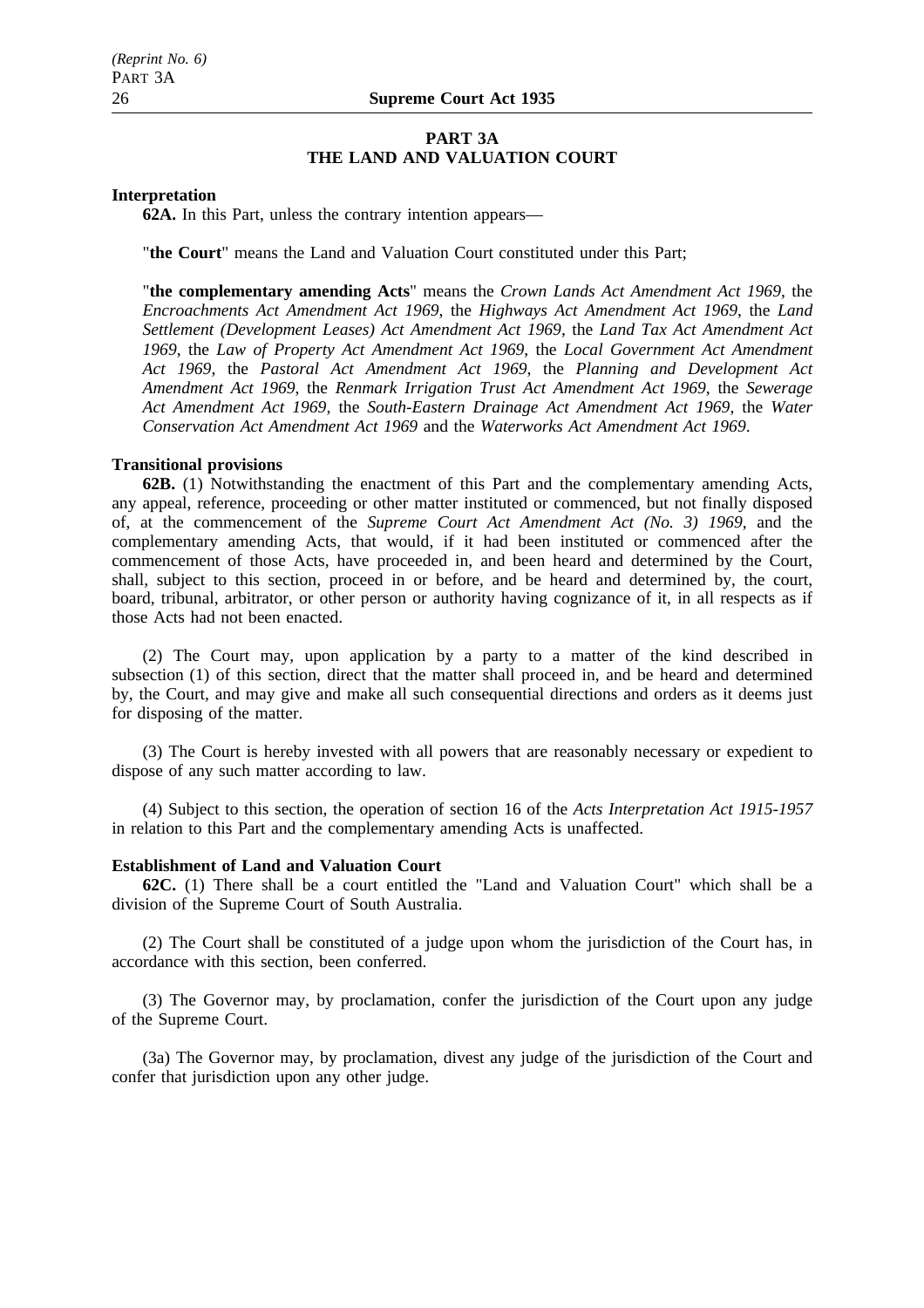(4) Where—

- *(a)* the judge upon whom the jurisdiction of the Court has been conferred deems it improper or undesirable that he should hear and determine any proceeding before the Court, or he is, by reason of ill health or any other cause, unable, wholly or in part, to perform the duties of his office; or
- *(b)* the Governor is of the opinion that it is in the interests of the administration of justice to do so,

the Governor may, by proclamation confer temporarily or permanently the jurisdiction of the Court upon any additional judge.

(5) A judge upon whom the jurisdiction of the Court has been conferred is not thereby precluded from performing and discharging any other functions and duties of a judge of the Supreme Court.

#### **Jurisdiction of the Court**

**62D.** (1) The Court has the jurisdiction conferred upon it under the following Acts:—

the *Crown Lands Act 1929-1969*;

the *Encroachments Act 1944-1969*;

the *Highways Act 1926-1969*;

the *Land Settlement (Development Leases) Act 1949-1969*;

the *Land Tax Act 1936-1969*;

the *Law of Property Act 1936-1969*;

the *Local Government Act 1934-1969*;

the *Pastoral Act 1936-1969*;

the *Planning and Development Act 1966-1969*;

the *Renmark Irrigation Trust Act 1936-1969*;

the *Sewerage Act 1929-1969*;

the *South-Eastern Drainage Act 1931-1969*;

the *Water Conservation Act 1936-1969*;

the *Waterworks Act 1932-1969*.

(2) The Court shall have jurisdiction to hear and determine all actions, matters and proceedings in which compensation is to be assessed under and pursuant to the *Compulsory Acquisition of Land Act 1925-1966* (as amended from time to time) or under and pursuant to any Act passed in substitution for that Act (as it may be amended from time to time), whether or not that Act is expressly, or impliedly, to be read, or incorporated with another Act or Acts (with or without qualification or modification) and whether or not the action, matter or proceeding would, but for this subsection, have been heard or determined by any other court or by arbitrators, or in any other manner.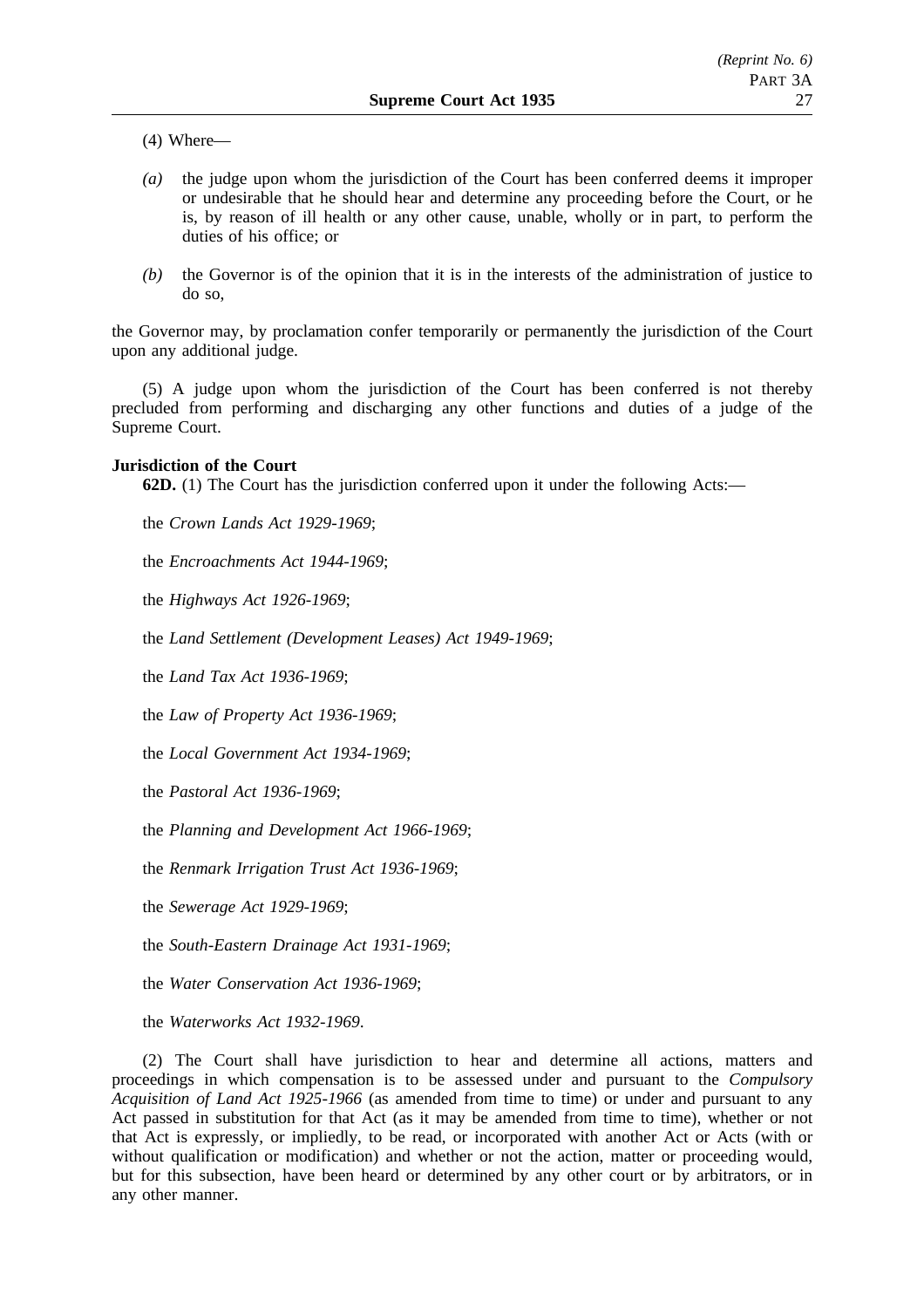(3) The Court shall have such additional jurisdiction as may be conferred upon it by any Act or any regulation under an Act.

(4) The Court shall, in the exercise of its jurisdiction, have all the powers and authority of the Supreme Court of South Australia and a judgment or order of the Court shall be regarded as, and shall have the force and validity of, a judgment or order of the Supreme Court of South Australia.

(5) The Court shall have the full jurisdiction exercisable by a single judge of the Supreme Court, but that jurisdiction shall be exercised by the Court only in respect of any cause, matter or proceeding that is before the Court in pursuance of this Part, or any other Act or any regulation under an Act.

### **Reference of matters involving question of valuation**

**62E.** (1) Where any judge is of the opinion that in any cause, pending or part-heard, in the Supreme Court, a question has arisen, or is likely to arise, (whether as a preliminary point or in the course of the hearing), as to the value of land, that judge may, on the application of a party to the cause, or of his own motion, refer the cause to the Court for hearing and determination.

(2) The Court shall hear and determine any cause referred to it under subsection (1) of this section.

### **Appeals and cases stated**

**62F.** The provisions of sections 49 and 50 of this Act shall extend and apply to and in relation to the Land and Valuation Court and any judgment, order or direction thereof.

### **Right of crown**

**62G.** The Crown shall be entitled to appear before the Court in any matter or proceeding in which the public interest, or any right or interest of the Crown, may be involved or affected.

### **Rules of Court**

**62H.** (1) Rules of Court may be made under this Act by the judge upon whom the jurisdiction of the Court has been conferred to regulate the practice and procedure of the Court and to provide for any matters necessary or expedient for the purposes of this Part.

(2) The power to make rules under this section includes power to make rules in respect of any jurisdiction conferred on the Court by this or any other Act, whenever passed.

(3) The rules may confer or impose on the registrar such powers, authorities, functions and duties in relation to the administration of the business of the court as may be necessary or expedient for the purposes of this Part.

(3a) A master may exercise such jurisdiction of the court as may be conferred on him by the rules.

(3b) Subject to the rules, an appeal from a judgment, order, direction or decision of a master made in the exercise of a jurisdiction conferred by the rules shall lie to a judge upon whom the jurisdiction of the court has been conferred.

(4) Where provisions in respect of the practice or procedure of the Court are contained in this, or any other Act, or in general orders or rules made under the authority of this or any other Act, rules of Court may be made under this section for modifying those provisions to any extent that may be necessary or expedient.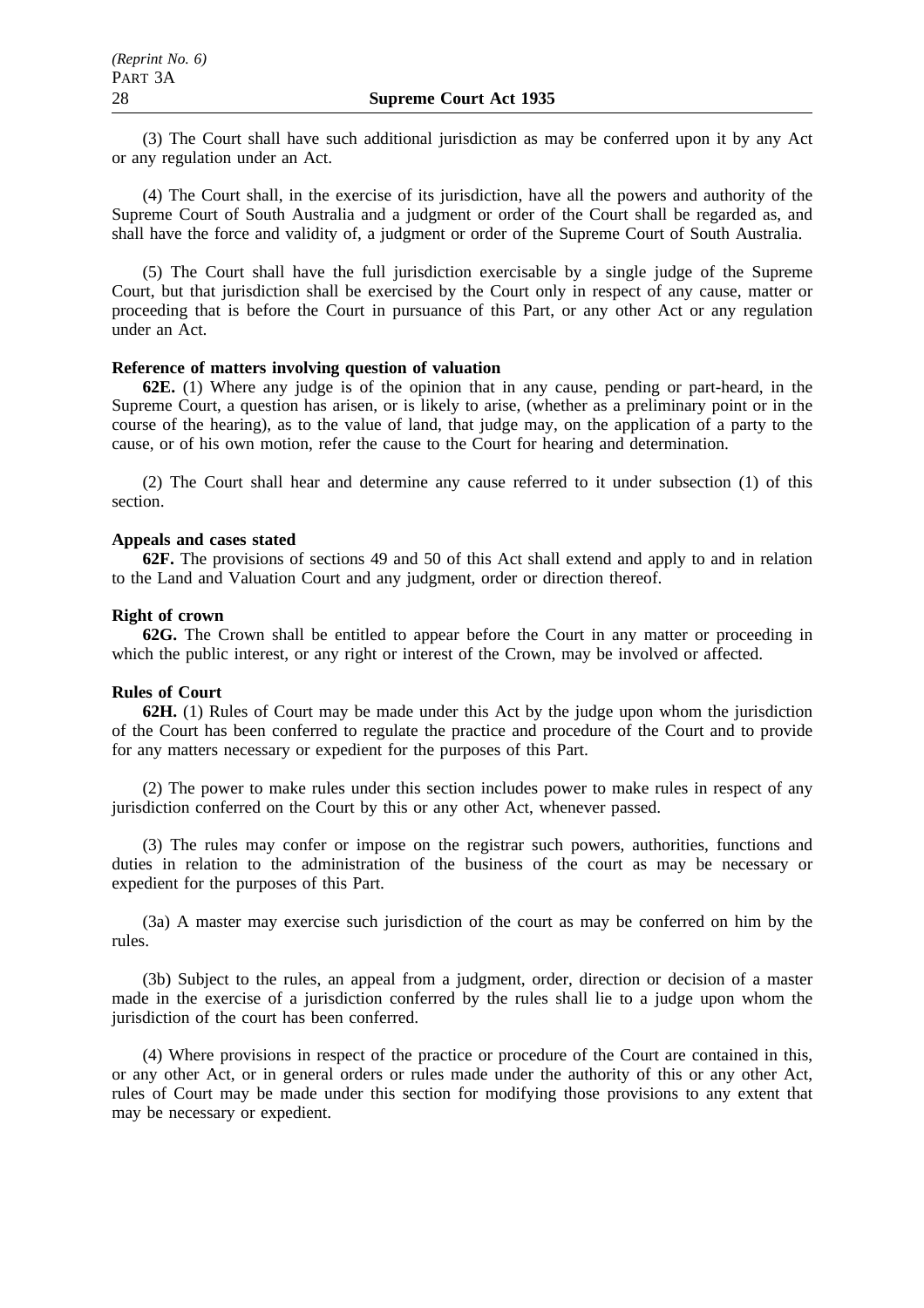- (5) All rules of Court made in pursuance of this section—
- *(a)* shall be published in the *Gazette*; and
- *(b)* shall be laid before both Houses of Parliament within fourteen days after that publication if Parliament is then in session, and if not, within fourteen days after the commencement of the next session of Parliament; and
- *(c)* shall, subject to disallowance in accordance with this section, have, as from the date of publication in the *Gazette*, or from any later date specified in the rules, the force of law and be judicially noticed and conclusively deemed to be valid.

(6) If either House of Parliament within fourteen sitting days (whether or not those sitting days occur in the same Session or Parliament as that in which the rules were laid before that House) after the rules are laid before it passes a resolution disallowing all or any of those rules, the rules disallowed shall cease to have any effect, but that disallowance shall not affect the validity, or cure the invalidity, of anything done in the meantime.

### **Sittings of Court**

**62I.** The Court shall sit at such times and places as the judge exercising the jurisdiction of the Court directs.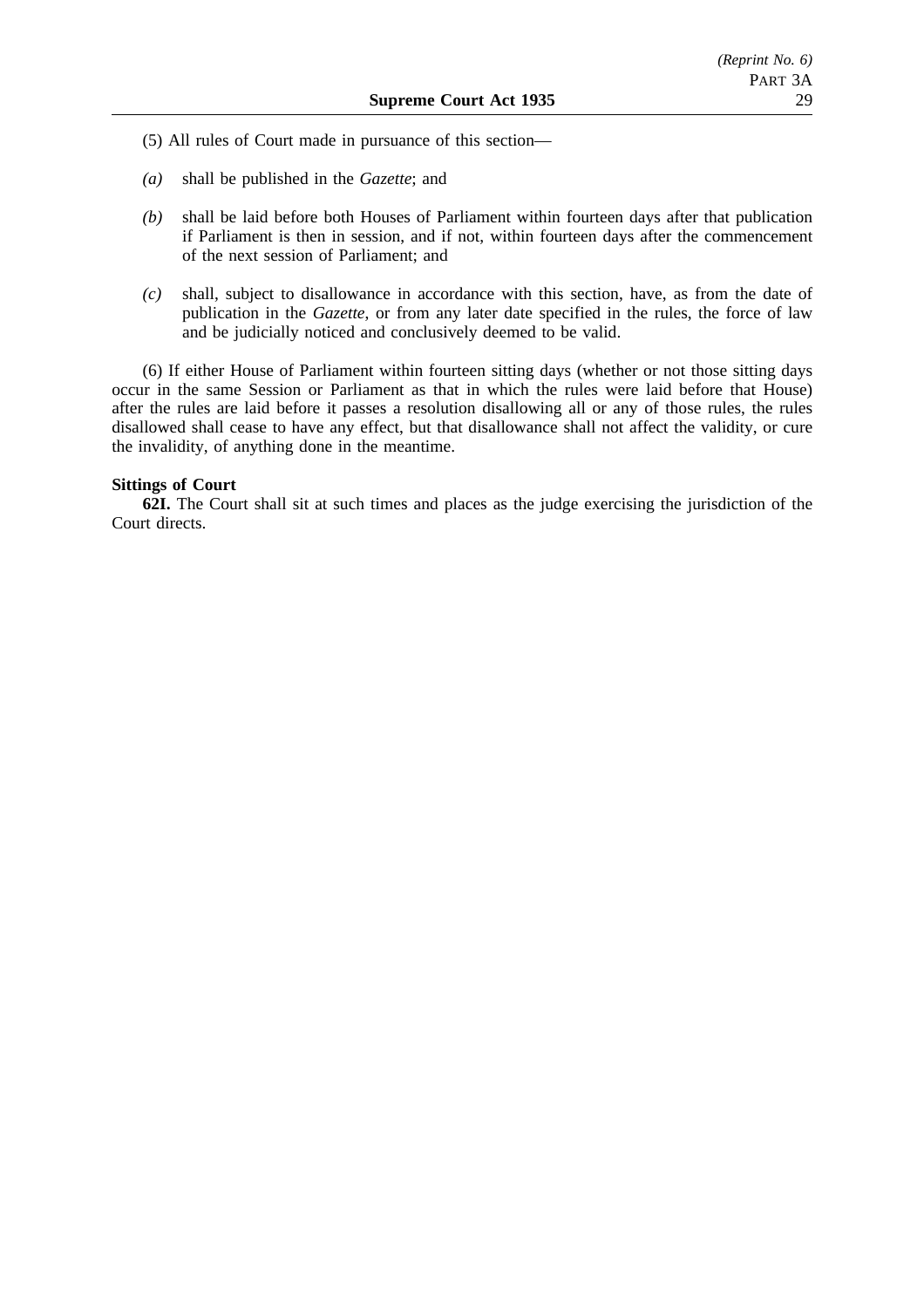### **PART 4 PROCEDURE GENERALLY**

#### **Criminal procedure**

**63.** (1) The practice and procedure in all criminal causes and matters, including the practice and procedure upon appeal, except as expressly altered by this Act, shall be the same as the practice and procedure in similar causes and matters before the passing of this Act.

(2) Proceedings in *quo warranto* shall be deemed to be civil proceedings whether for the purposes of appeal or otherwise.

### **Saving of existing procedure**

**64.** Save as is otherwise provided in this or any other Act, the practice and procedure of the court shall be as prescribed in the existing rules, and in all matters, for which no other provision is made, all forms and methods of procedure, which, under or by virtue of any law, general order or rules whatsoever, were formerly in force in the court, may continue to be used in the like cases and for the like purposes:

Provided that nothing in this section shall be deemed to affect the power of the judges to make rules of court repealing or altering the existing rules.

#### *Inquiries and Trials by Referees and Arbitrators*

### **Reference for report**

**65.** (1) Subject to rules of court and to any right to have particular cases tried with a jury, the court or a judge may refer to an official or special referee for inquiry or report any question arising in any cause or matter, other than a criminal proceeding by the Crown.

(2) The report of an official or special referee may be adopted wholly or partially by the court or a judge, and if so adopted may be enforced as a judgment or order to the same effect.

#### **Reference for trial**

**66.** In any cause or matter, other than a criminal proceeding by the Crown—

- *(a)* if all the parties interested who are not under disability consent; or
- *(b)* if the cause or matter requires any prolonged examination of documents or any scientific or local investigation which cannot in the opinion of the court or a judge conveniently be made by the court or conducted through its ordinary officers; or
- *(c)* if the question in dispute consists wholly or in part of matters of account,

the court or a judge may at any time order the whole cause or matter, or any question or issue of fact arising therein, to be tried before a special referee or arbitrator agreed on by the parties, or before an official referee or officer of the court.

### **Powers and remuneration of referees and arbitrators**

**67.** (1) In all cases of reference to an official or special referee or arbitrator, the official or special referee or arbitrator shall be deemed to be an officer of the court, and subject to rules of court shall have such authority, and conduct the reference in such manner, as the court or a judge may direct.

(2) The report or award of an official or special referee or arbitrator on any reference shall, unless set aside by the court or a judge, be equivalent to the verdict of a jury.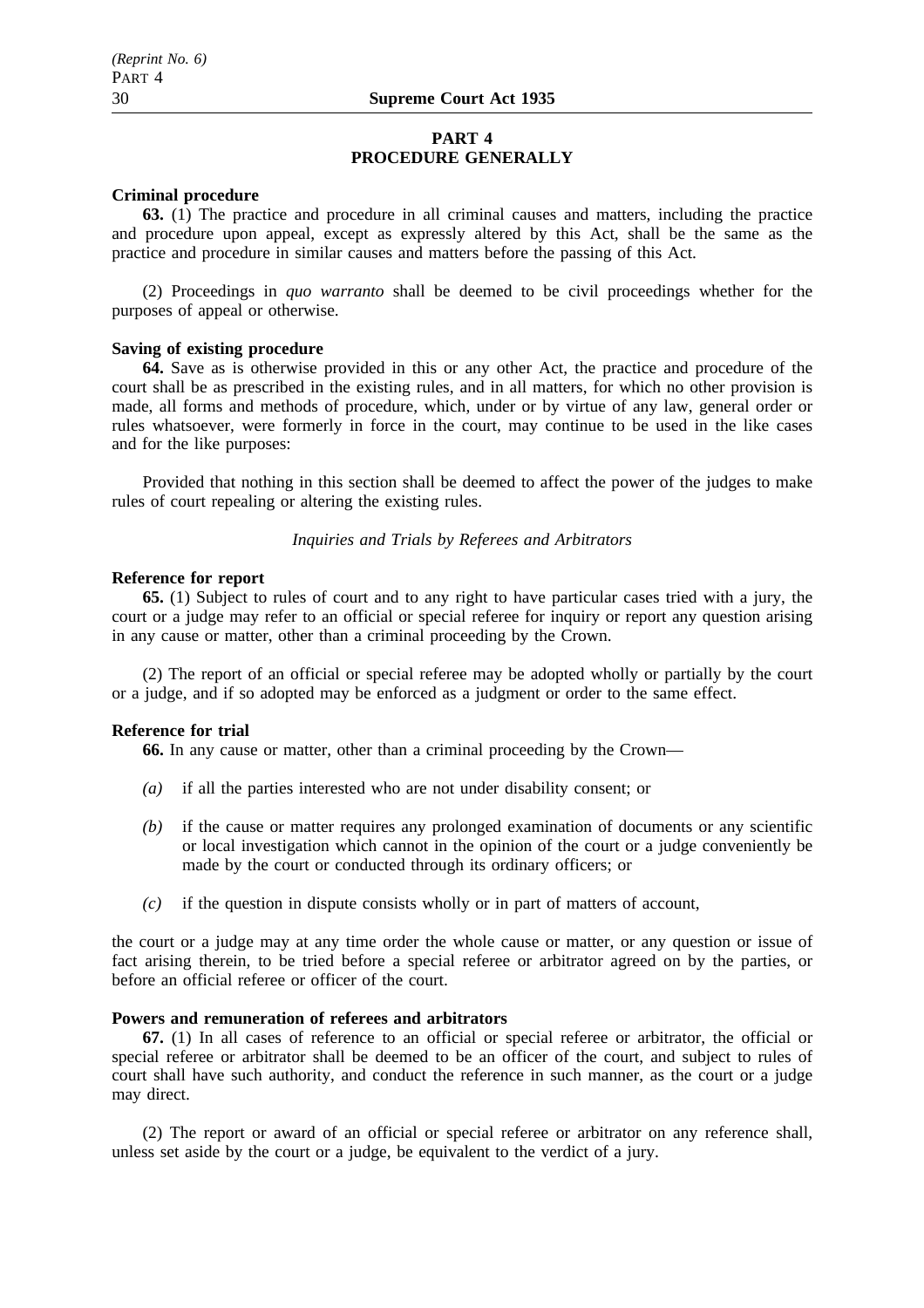(3) The remuneration to be paid to a special referee or arbitrator to whom any matter is referred under an order of the court or a judge shall be determined by the court or a judge.

### **Powers of court in references**

**68.** The court or a judge shall, in relation to references, have all the powers that are conferred on a court by the *Commercial Arbitration Act 1986* in relation to the appointment of arbitrators and the conduct of proceedings under that Act.

#### **Statement of case pending arbitration**

**69.** A referee or arbitrator may at any stage of the proceedings under a reference, and shall, if so directed by the court or a judge, state in the form of a special case for the opinion of the court any question of law arising in the course of the reference.

#### **Power of court to impose terms as to costs, etc.**

**70.** An order made under the provisions of this Part of this Act relating to inquiries and trials by referees and arbitrators may be made on such terms as to costs or otherwise as the court or judge thinks fit.

### *Assessors*

### **Assessors**

**71.** (1) Subject to any rules of court, and to the right of having cases submitted to the verdict of a jury in accordance with the *Juries Act 1927*, the court may in any cause or matter before the court, in which it thinks it expedient so to do, call in the aid of one or more assessors, specially qualified, and try and hear such cause or matter wholly or partially, with the assistance of such assessors.

(2) The remuneration, if any, to be paid to such assessors shall be determined by the court, and the sum so fixed shall be paid by the sheriff in the same manner as jury fees are paid.

### *Rules of Court*

### **Rules of Court**

**72.** (1) Rules of court may be made under this Act by any three or more judges of the Supreme Court for any of the following purposes:—

- I. For regulating the sittings of the court, and of the judges sitting in chambers and the vacations to be observed by the court and the officers of the court:
- II. For regulating the pleading practice and procedure of the court in any jurisdiction, and the initiating of actions and proceedings therein:
- III. For regulating and directing the means by which particular facts may be proved, and the mode in which evidence thereof may be given in any proceedings, or at any stage of the proceedings, and in relation to the purposes aforesaid for allowing examinations, affidavits, or depositions to be read at any trial or hearing, or in any cause or matter, or allowing secondary evidence to be given, and for providing that the court or a judge may give special directions or make special orders in relation to any of the matters aforesaid:
- IV. For empowering a master to do any such thing and to transact any such business and to exercise any such authority and jurisdiction in respect of the same, including the jurisdiction to refer a bill of costs for taxation, or to refer any other matter to a master, as by virtue of any statute, custom, or rule or practice of court may be done, transacted, or exercised by a judge: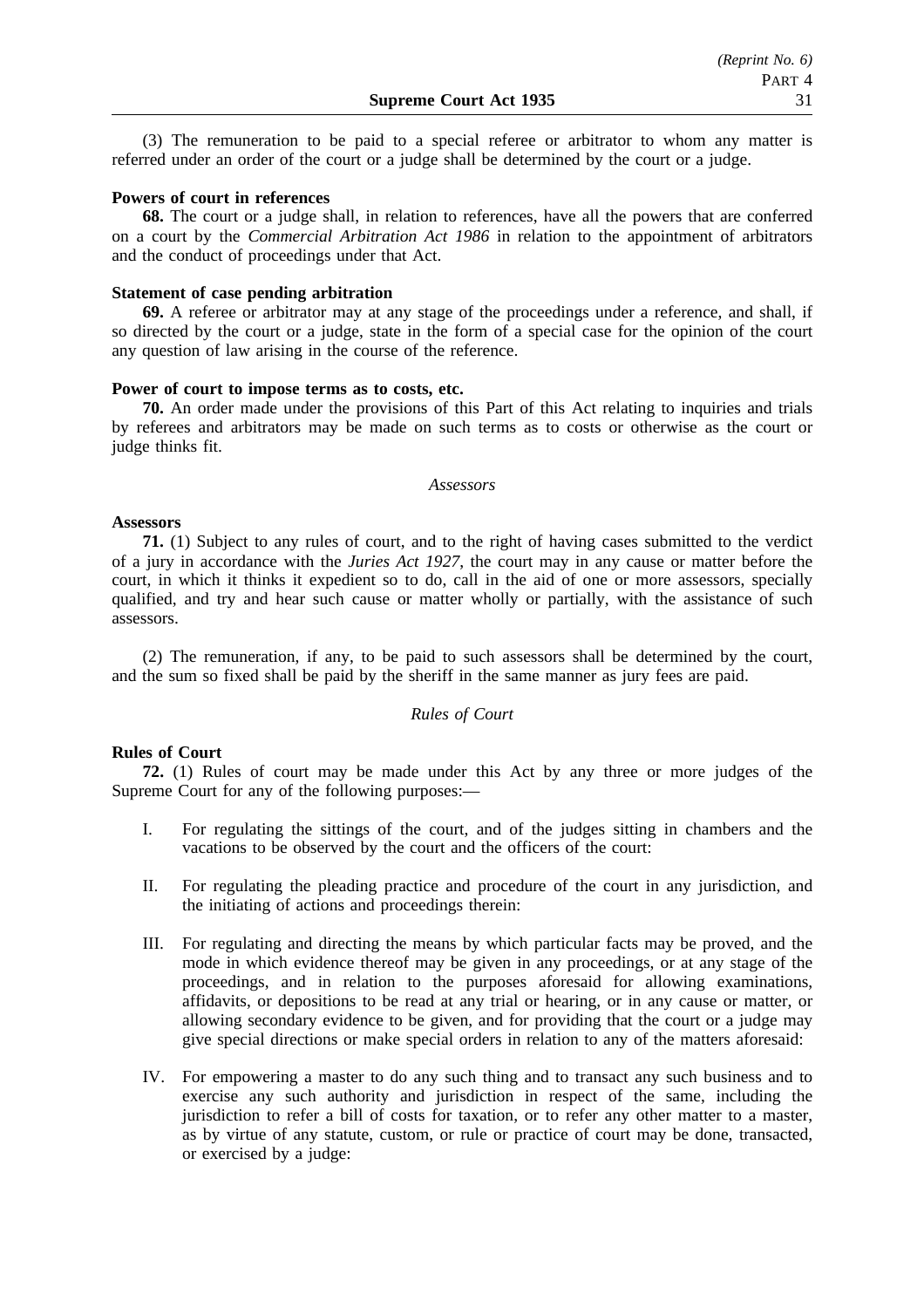- IVa. For regulating any matters relating to the business, authority and jurisdiction that may be transacted or exercised by the master:
- V. For regulating the duties of the officers of the court and the costs of proceedings therein (including the costs to be allowed to practitioners of the court in respect of business transacted in the court or the offices thereof), and the conduct of any business coming within the cognizance of the court, for which provision is not expressly made by any Act:
- VI. For conferring on the registrar or other member of the non-judicial staff of the court the power to tax costs:
- VIa. For regulating the admission of barristers, solicitors, attorneys, and proctors of the court:
- VII. And generally for any purpose mentioned in this Act or for carrying its provisions into effect.

(2) The power to make rules conferred by this section shall be deemed to include power to make rules in respect of any jurisdiction conferred upon the court or a judge thereof by any Act whenever passed.

(3) Where any provisions in respect of the practice or procedure of the court are contained in this or any other Act of Parliament, or in general orders or rules made under the authority of any Act, rules of court may be made for modifying such provision to any extent that may be deemed necessary.

- (4) All rules of court made in pursuance of this section—
- *(a)* shall be published in the *Gazette*:
- *(b)* shall be laid before both Houses of Parliament within fourteen days after that publication if Parliament is in Session, and if not then within fourteen days after the commencement of the next Session of Parliament:
- *(c)* subject to the power of disallowance provided in this section, shall, as from the date of publication in the *Gazette*, or from any later date mentioned in the rules, have the force of law, be judicially noticed and be conclusively deemed to be valid.

If either House of Parliament within one month after any rules of court are laid before it passes a resolution disallowing all or any of those rules, the rules disallowed shall cease to have effect but without affecting the validity or curing the invalidity of anything done or the omission of anything in the meantime.

\*\*\*\*\*\*\*\*\*\*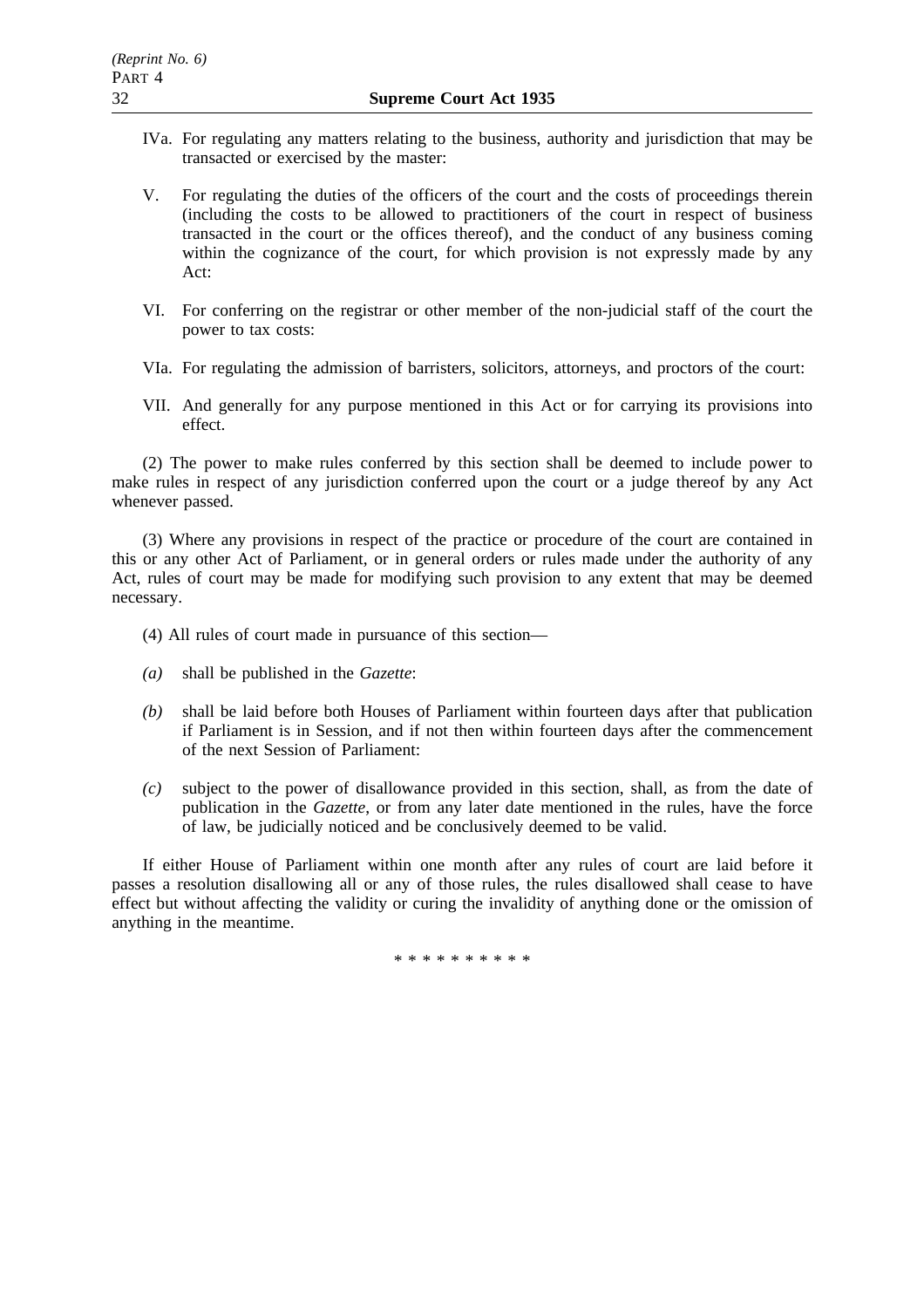### **PART 6 OFFICERS OF THE COURT**

#### *The Registrar*

#### **The registrar**

**82.** (1) There shall be a registrar of the court.

(2) No registrar shall be appointed, dismissed or reduced in status, nor shall the office of registrar be abolished, except upon the recommendation, or with the concurrence, of the Chief Justice.

(3) The registrar shall be the principal administrative officer of the court and shall have such functions and duties as are assigned to him—

- *(a)* by this Act or any other Act or by rules of court under this Act or any other Act; or
- *(b)* by the Chief Justice.

(4) The registrar shall, in relation to the performance and discharge of his functions and duties (so far as they relate to the business of the court), be subject to the control and direction of the Chief Justice.

> \*\*\*\*\*\*\*\*\*\* \*\*\*\*\*\*\*\*\*\* \*\*\*\*\*\*\*\*\*\*

# *Tipstaves*

### **Appointment of tipstaves**

**106.** (1) The Governor may, on the recommendation of the Chief Justice, appoint such tipstaves of the court as are necessary.

(2) The person holding office as a messenger of the court immediately before the commencement of the *Supreme Court Act Amendment Act 1974* shall, upon the commencement of that Act, be deemed to have been appointed as a Tipstaff under this section.

#### **Duty of tipstaves**

**107.** The tipstaves of the court shall be in attendance on the sittings of the court, and any tipstaff may, without warrant, apprehend and lodge in prison all persons who, by the court or any judge, are ordered to be apprehended or committed into prison for contempt of court or otherwise.

### **Other duties**

**108.** Every tipstaff shall perform all such other duties as from time to time are by the court or a judge or rules of court directed to be performed by him.

#### *Further Provisions as to Officers*

### **Appointment of officers**

**109.** (1) The court shall have such other officers as are necessary for the administration of justice therein, and for the due execution of the judgments, decrees, orders, and processes thereof.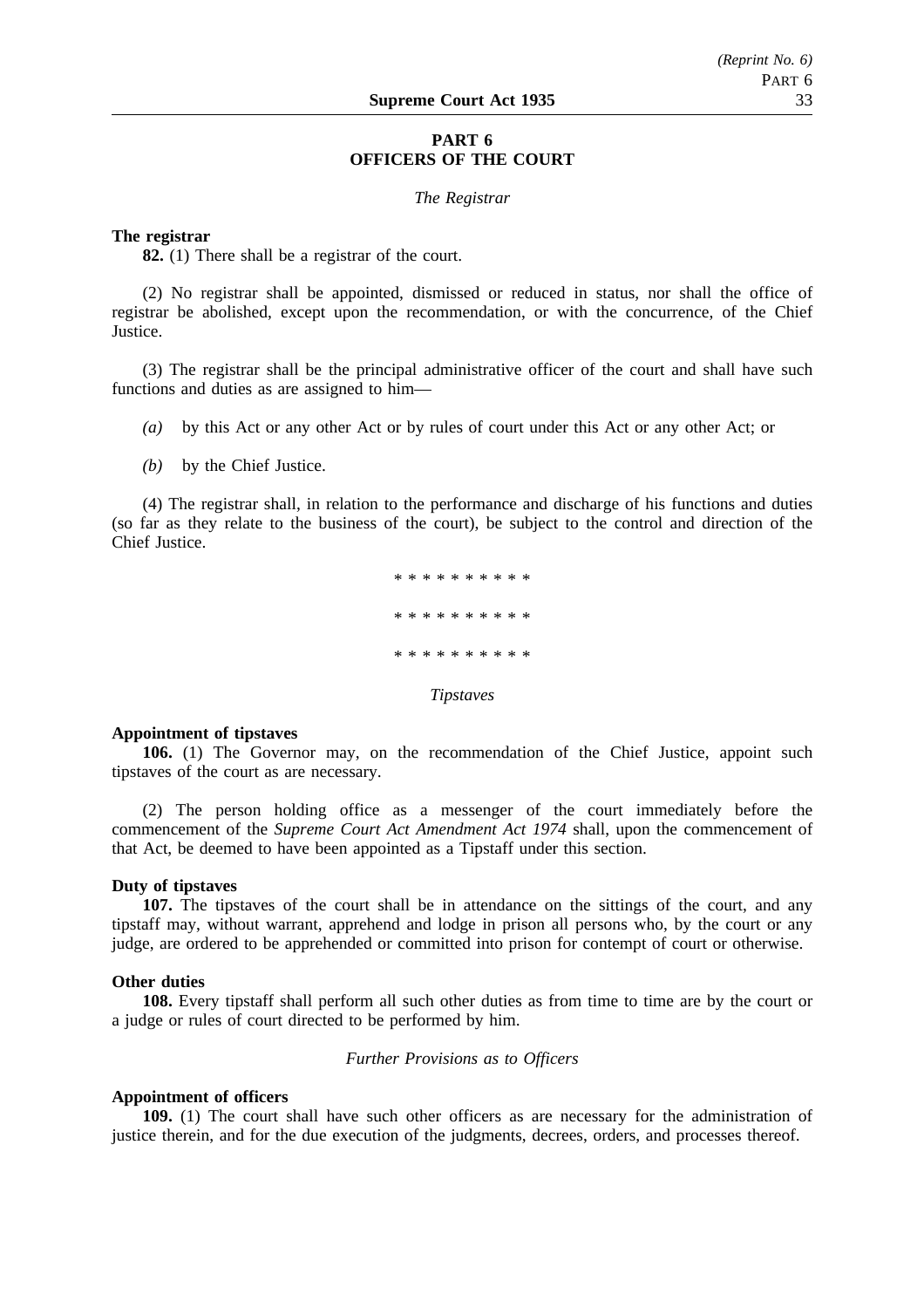(2) Such officers shall except as provided by subsection (3) of this section be appointed by the Governor on the recommendation of the Chief Justice.

(3) The associates to the judges shall be appointed, and may be removed from office, by the Chief Justice.

### **Duties of officers**

**110.** Subject to this Act, the business to be performed in the court, or in the chambers of any judge, other than that performed by the judges, shall be distributed among the officers of the court, in such manner as is directed by rules of court, or, in any cases not provided for by rules of court, as the court or any judge thereof may direct, and such officers shall perform such duties in relation to such business as is directed by this Act or by rules of court, or by such court or any judge thereof; and, subject to this Act and such rules of court, all such officers respectively shall continue to perform the same duties as nearly as may be in the same manner as if this Act had not passed.

### **Administrative and ancillary staff**

**110A.** (1) The court's administrative and ancillary staff consists of—

- *(a)* the registrar; and
- *(b)* persons appointed to the non-judicial staff of the court under this Act; and
- *(c)* any other persons appointed to the non-judicial staff of the court.

(2) The court's administrative and ancillary staff will be employed under the *Government Management and Employment Act 1985*.

# **Responsibilities of non-judicial staff**

**110B.** A member of the court's administrative or ancillary staff is responsible to the Chief Justice (through any properly constituted administrative superior) for the proper and efficient discharge or his or her duties.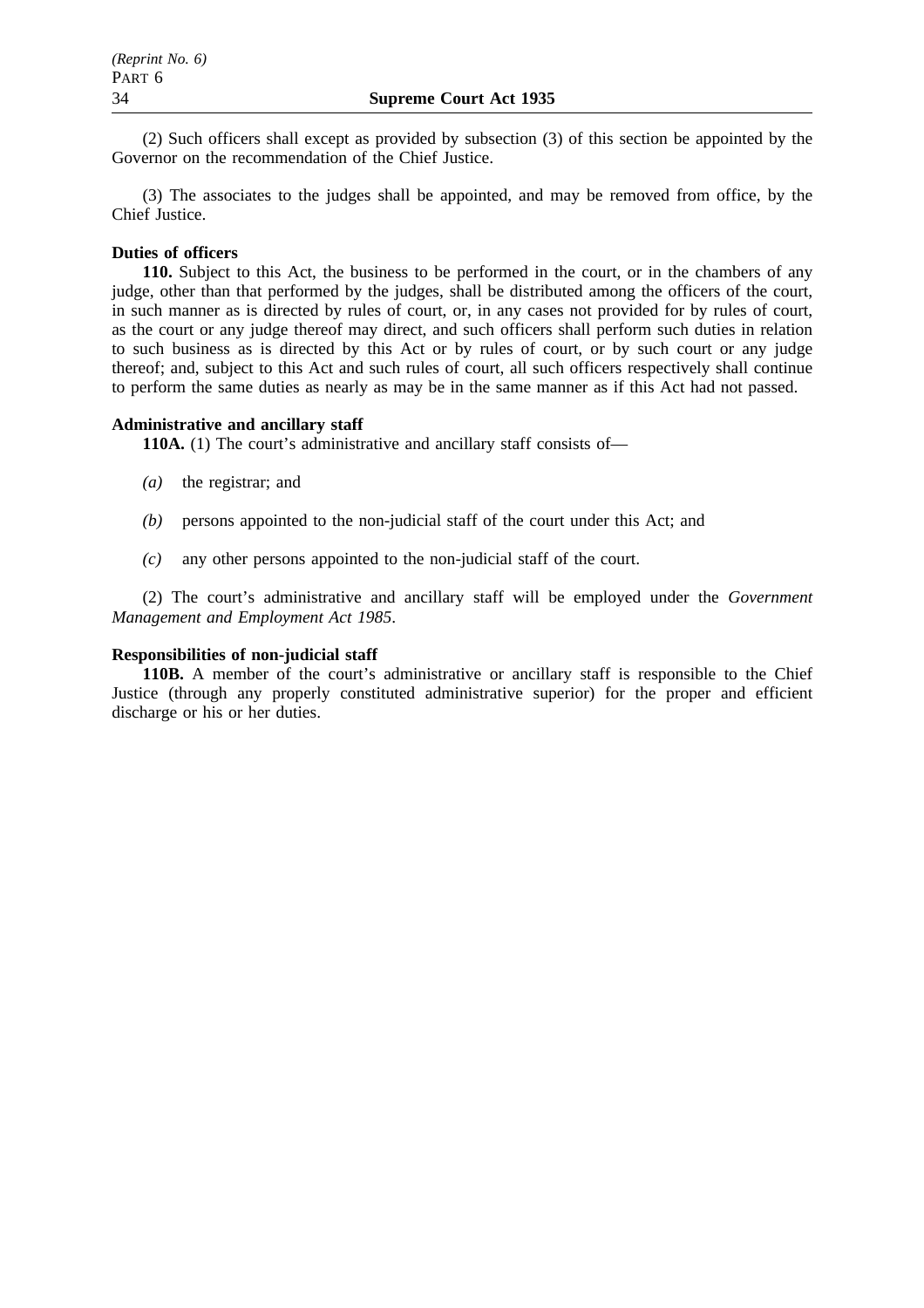# **PART 7 MISCELLANEOUS PROVISIONS**

#### **Rules as to division of loss upon collision at sea**

**111.** (1) Where, by fault of two or more vessels, damage or loss is caused to one or more vessels, to their cargoes or freight, or to any property on board, the liability to make good the damage or loss shall be in proportion to the degree in which each vessel was in fault:

Provided that, if, having regard to all the circumstances of the case, it is not possible to establish different degrees of fault, the liability shall be apportioned equally.

(2) Nothing in this section shall operate so as to render any vessel liable for any loss or damage to which her fault has not contributed.

(3) Nothing in this section shall affect the liability of any person under a contract of carriage or any contract, or shall be construed as imposing any liability upon any person from which he is exempted by any contract or by any provision of law or as affecting the right of any person to limit his liability in manner provided by law.

(4) For the purposes of this section, the expression "**freight**" includes passage money and hire, and references to damage or loss caused by the fault of a vessel shall be construed as including references to any salvage or other expenses consequent upon that fault, recoverable at law by way of damages.

### **Damages for personal injuries**

**112.** (1) Where loss of life or personal injuries are suffered by any person on board a vessel owing to the fault of that vessel and of any other vessel or vessels, the liability of the owners of the vessels shall be joint and several.

(2) Nothing in this section shall be construed as depriving any person of any right of defence on which, independently of this section, he might have relied in an action brought against him by the person injured or any person or persons entitled to sue in respect of such loss of life, or shall affect the right of any person to limit his liability in cases to which this section relates in the manner provided by law.

#### **Right of contribution**

**113.** (1) Where loss of life or personal injuries are suffered by any person on board a vessel owing to the fault of that vessel, and any other vessel or vessels, and a proportion of the damages is recovered against the owner of one of the vessels which exceeds the proportion in which she was in fault, he may recover by way of contribution the amount of the excess from the owners of the other vessels to the extent to which those vessels were respectively in fault:

Provided that no amount shall be so recovered which could not, by reason of any statutory or contractual limitation of, or exemption from, liability, or which could not for any other reason, have been recovered in the first instance as damages by the persons entitled to sue therefor.

(2) In addition to any other remedy provided by law, the persons entitled to any contribution as provided by subsection (1) of this section shall, for the purpose of recovering the contribution, have subject to the provisions of this Act, the same rights and powers as the persons entitled to sue for damages in the first instance.

### **Interest on judgement debts**

**114.** (1) All money, including costs, payable under any judgment or order shall bear interest at the rate from time to time prescribed by the rules of court.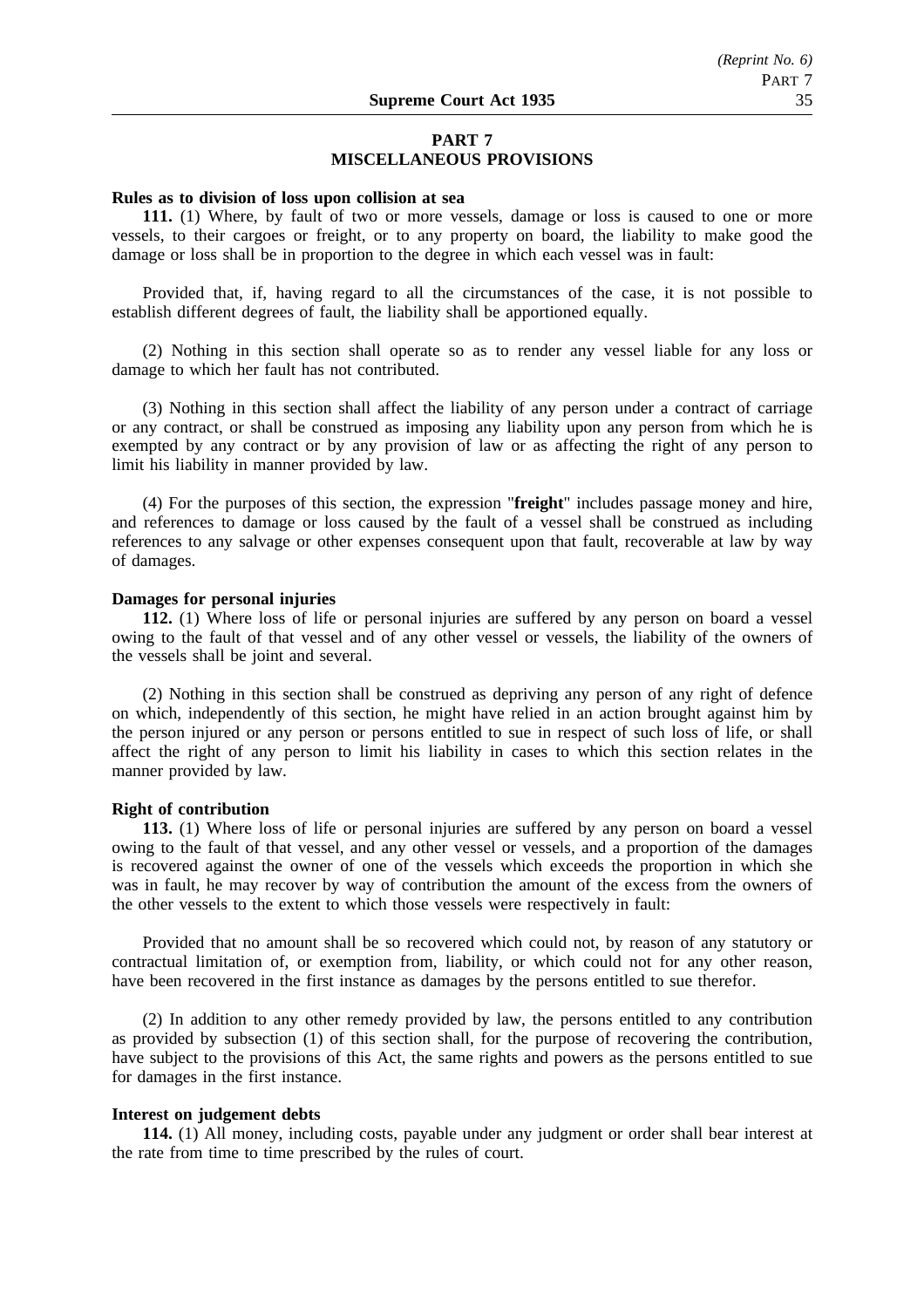- (2) The interest shall be computed from the following times:—
- *(a)* in the case of money other than taxed costs, from the time specified in the judgment or order, and if no time is so specified from the date of the judgment or order:
- *(b)* in the case of taxed costs, from the date of the certificate of the taxing officer by whom the costs were taxed or an earlier date specified by the taxing officer in the certificate.

\*\*\*\*\*\*\*\*\*\*

### **Orders to bring prisoners for examination**

**117.** (1) Any sheriff, gaoler, or other officer, having the custody of any prisoner, whose evidence is required in any action, trial, or proceeding, civil or criminal, shall upon receiving an order of a judge for that purpose, take such prisoner for examination before the court, or any judge thereof, or before any official or special referee or arbitrator or other person appointed to take any examination.

(2) Such an order may be obtained upon affidavit by the party requiring the attendance of such prisoner, and shall set forth the time when and place where such prisoner is to be taken for the purpose of the examination.

(3) The officer so ordered as aforesaid shall be entitled to be paid the like travelling and other expenses, and compensation for loss of time, as upon attendance at a trial.

> \*\*\*\*\*\*\*\*\*\* \*\*\*\*\*\*\*\*\*\*

### *Suitors' Funds*

### **Suitors' funds to vest in master**

**119.** All suitors' funds shall be vested in the registrar on behalf of the court and shall be dealt with by him in accordance with this Act and the rules of court, and any order of the court or a judge.

### **Securities in court**

**120.** All securities standing in court or at any time deposited in court shall be held by the registrar in trust to apply the same in accordance with law.

#### **Liability of Treasurer for default of master**

**121.** (1) The Treasurer shall be liable to make good to the suitors of the court all suitors' funds and securities in court, and for that purpose may by authority of this Act, and without any further appropriation, make any necessary payments out of the general revenue of the State.

(2) If the Chief Justice certifies to the Treasurer in writing that the registrar has failed to pay any money in court or to transfer or deliver any securities in court required by law or by any order of the court to be paid, transferred, or delivered by him, or has been guilty of any default with respect to any such money or securities, the Treasurer shall pay out of the general revenue to such persons as are named by the Chief Justice in the certificate, such sums as the Chief Justice certifies in writing to be required for the purpose of paying the money so required to be paid or of replacing the securities so required to be transferred or delivered, or of making good such default.

#### **Banking and investment of suitors' funds**

**122.** (1) All suitors' funds shall, as soon as practicable after payment into, or deposit in court, be paid into the Treasury or a bank carrying on general banking business in Adelaide.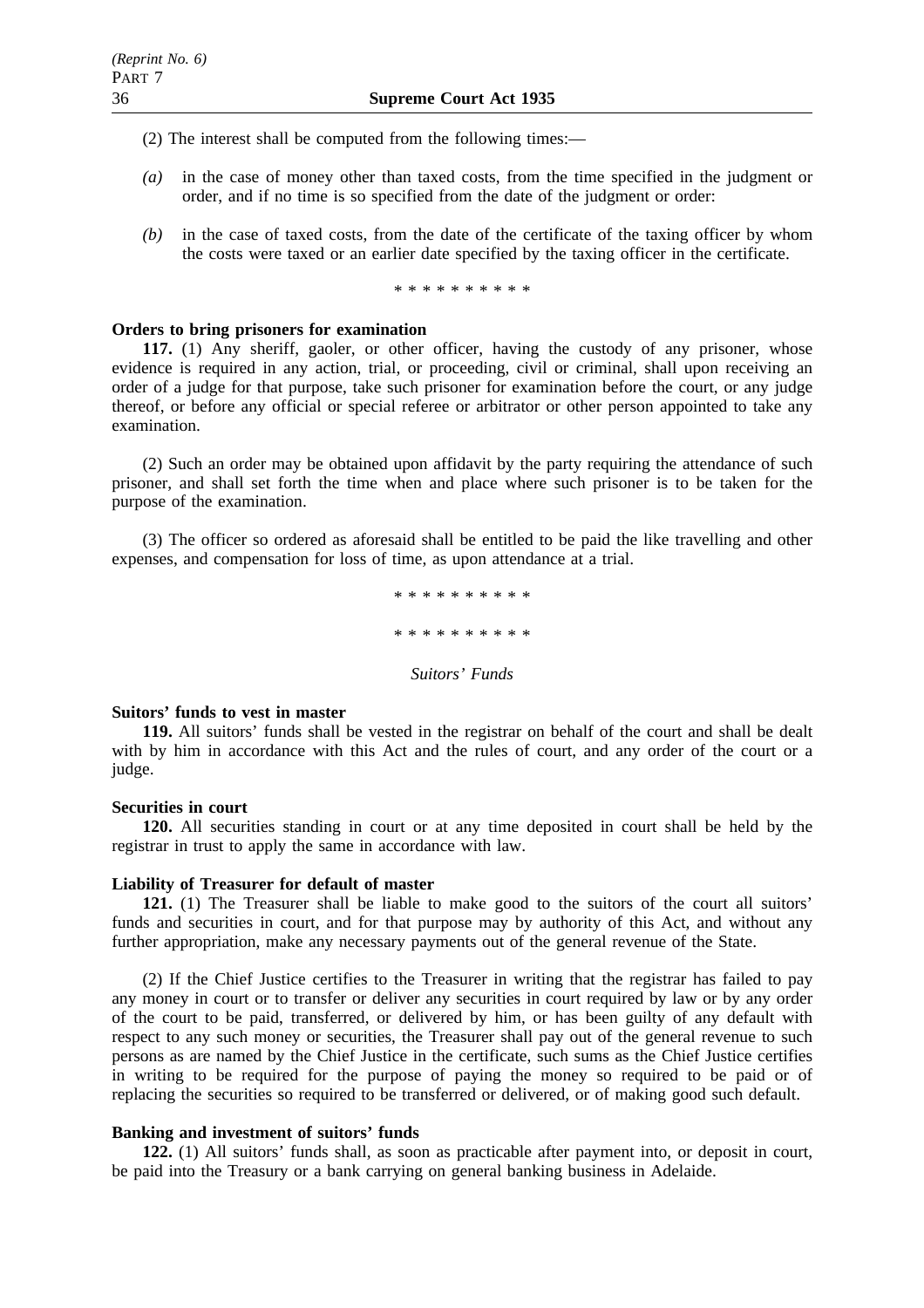(2) Such funds or such part thereof as the rules direct shall be invested in such manner and at such times as the rules of court prescribe.

(3) The interest or other income from such investment shall be dealt with as prescribed by rules of court.

(4) Until rules of court are made under this section the law and practice relating to the deposit, payment, delivery and transfer in into and out of court of suitors' funds and securities which belong to suitors, shall continue as at the commencement of this Act.

### **Investments made under order of the court**

**123.** Any money in court which under the rules of court or under the order of the court is required to be laid out in any particular investment shall be so laid out notwithstanding anything in this Act.

### **Validity of payments, etc., pursuant to rules of court**

**124.** All acts done by the registrar with reference to funds in court pursuant to and in accordance with rules of court shall be as valid and effectual as if they had been done in pursuance of an order of the court.

### **Remittances by post**

**125.** Where by rules of court the registrar is authorised to make payments of money to persons entitled thereto upon their request by transmitting to them by post crossed cheques or other documents intended to enable them to obtain payment of the sums expressed therein, the posting of a letter containing the cheque or document and addressed to the person entitled thereto at the address given by him in his request shall, as respects the liability of the registrar and of the Treasurer respectively, be equivalent to the delivery of the cheque or document to that person himself.

### **Power to appoint deputies**

**126.** In sections 120 to 126, inclusive, the term registrar shall not include an acting registrar, but the registrar may do any act, sign or execute any instrument and exercise any authority required or authorised to be done, signed, executed, or exercised by him in relation to suitors' funds, by a deputy of the registrar appointed by the Chief Justice.

### **Rules of Court**

**127.** The judges may make rules of court in accordance with the provisions for making rules of court contained in this Act for regulating:—

- *(a)* the deposit, payment, delivery and transfer in, into, and out of court of money and securities which belong to suitors or are otherwise capable of being deposited in or paid or transferred into court or under the custody of the court;
- *(b)* the investment of and other dealings with money and securities in court;
- *(c)* the disposal of the interest or other income from such investments;
- *(d)* the execution of the orders of the court and the powers and duties of the registrar with reference to such money and securities; and
- *(e)* any other matters incidental to or connected with the matters previously mentioned in this section.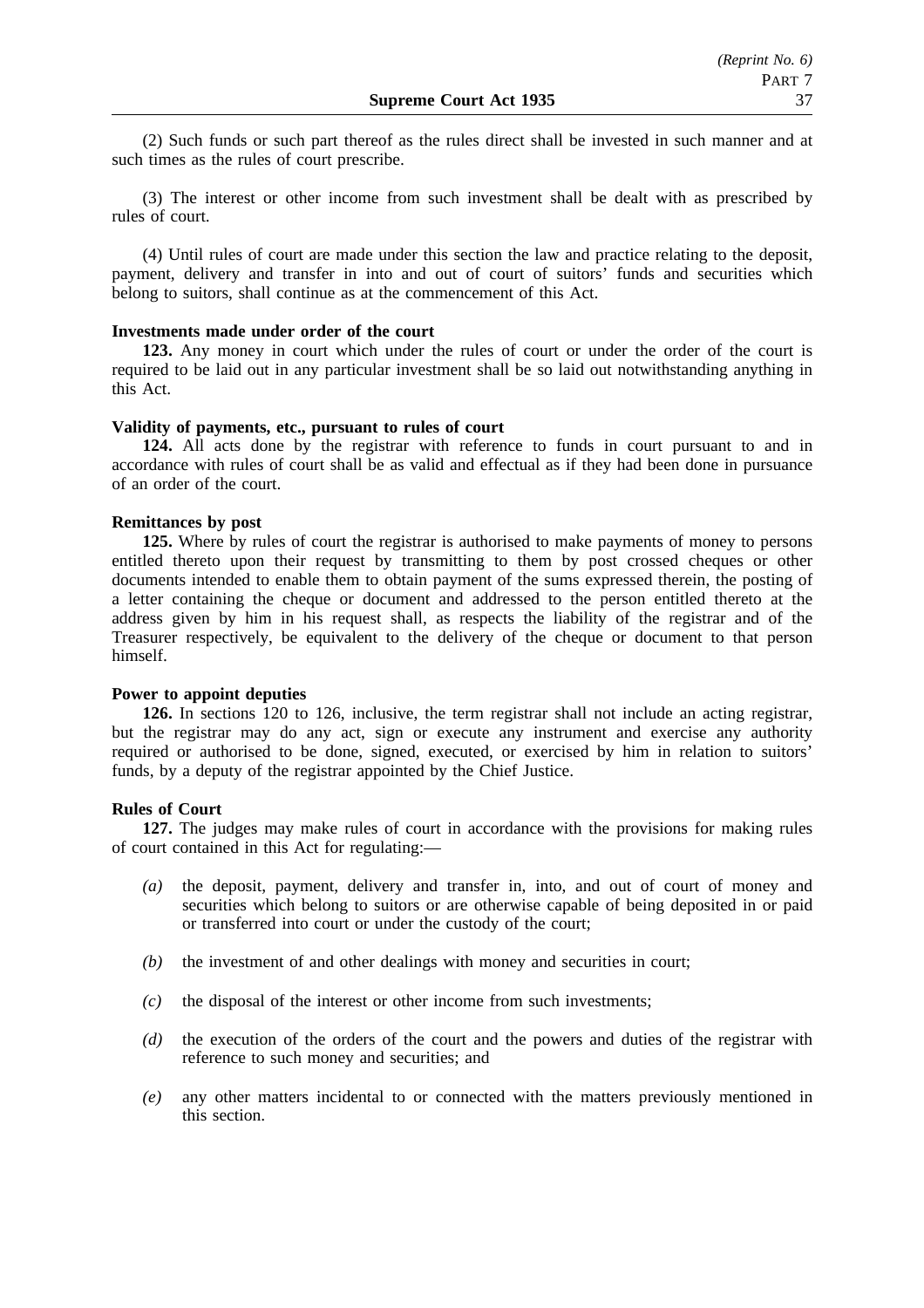#### **Payment to the Treasurer of unclaimed suitors' funds**

**128.** (1) In the month of July in every year the registrar shall pay to the Treasurer, as part of the general revenue of the State, all suitors' funds which, on the first day of that month, have been unclaimed for the period of six years next preceding.

(2) Such moneys shall not be afterwards claimable from the Treasurer unless the court otherwise orders.

#### **Party subsequently claiming may petition the Supreme Court, etc.**

**129.** (1) If at any time after any such money has been so paid to the Treasurer, any person applies to the court, by summons, for the payment to him of that money or any part thereof, and the court is satisfied upon affidavit or other sufficient evidence adduced that the applicant is entitled to the whole or any part of the money claimed by him, the court shall make an order for payment of the sum to which the applicant is entitled, with or without such additional amount as would have accrued (whether as interest or otherwise) had that sum been retained by the court from the time when it was paid to the Treasurer to the time of the court order.

(2) On any such order being served on the Treasurer he shall issue and pay the money mentioned in the order to the persons to whom it is payable by virtue of the order, and the receipt of any person to whom any such money is so paid shall be a full and valid discharge for the sum stated in the receipt to have been received.

### **Power to prescribe and provide for payment of court fees**

**130.** (1) The Governor may, by regulation, prescribe and provide for the payment of fees in respect of proceedings in the court, or any step in such proceedings.

(2) Any rules made under section 72(1)VI and in force immediately before the commencement of the *Supreme Court Act Amendment Act 1983* shall be deemed to be regulations made under this section.

(3) Any rules (being rules prescribing or providing for the payment of fees in respect of proceedings in the testamentary causes jurisdiction of the court) made under section  $122(1)(a)$  of the *Administration and Probate Act 1919* and in force immediately before the commencement of the *Supreme Court Act Amendment Act (No. 2) 1983* shall be deemed to be regulations made under this section.

#### **Accessibility of evidence, etc.**

**131.** (1) Subject to subsection (2), the court must, on application by any member of the public and payment of the appropriate fee (if any) fixed by the regulations make available for inspection by the applicant—

- *(a)* a transcript of evidence taken by the court in any proceedings;
- *(b)* any documentary material admitted into evidence in any proceedings;
- *(c)* a transcript of submissions by counsel;
- *(d)* a transcript of the judge's summing up or directions to the jury, in a trial by jury;
- *(e)* a transcript of reasons for judgment (including remarks made by the court on passing sentence);
- *(f)* a judgment or order given or made by the court.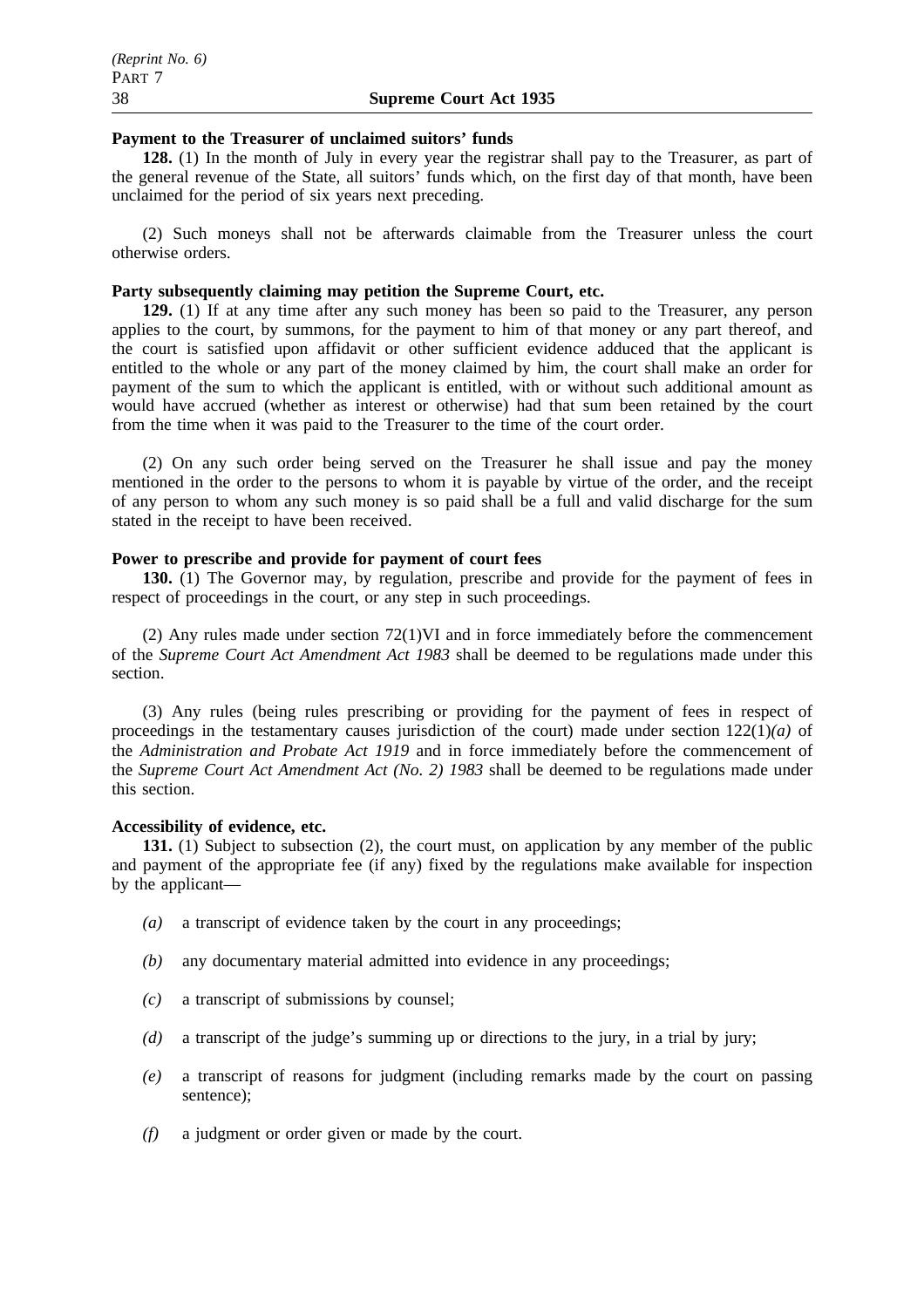(2) Evidentiary material will not be made available for inspection under this section if—

- *(a)* the evidence was not taken or received in open court; or
- *(b)* the court has suppressed it from publication; or
- *(c)* the court has determined that it is not to be available for inspection under this section.

(3) On payment of the appropriate fee fixed under the regulations, the court must provide a copy of any material that is available for inspection under this section.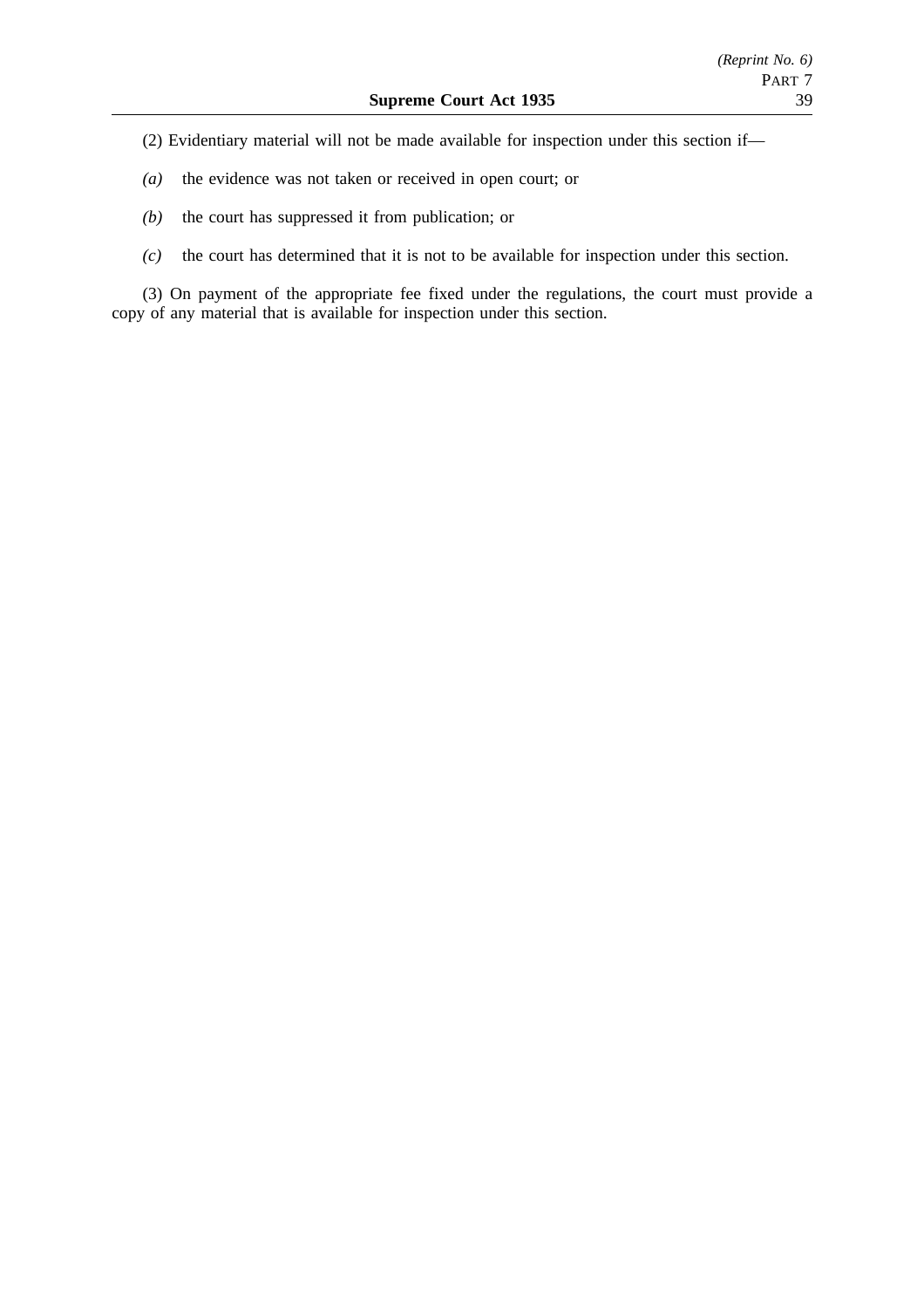# **SCHEDULE**

# *Supreme Court Act 1935*

# *Acts Repealed*

| Number and<br>Year of Act | Short or Long Title of Act                                                                                                                                                                                                                                                                                                                                                                                                                                                  | Extent of Repeal                                |
|---------------------------|-----------------------------------------------------------------------------------------------------------------------------------------------------------------------------------------------------------------------------------------------------------------------------------------------------------------------------------------------------------------------------------------------------------------------------------------------------------------------------|-------------------------------------------------|
| 15 of 1842                | An Act to regulate the Appointment and the Duties of the<br>Sheriff of the Province of South Australia                                                                                                                                                                                                                                                                                                                                                                      | The whole                                       |
| 3 of 1843                 | An Ordinance to amend an Ordinance intituled "An Act to<br>regulate the Appointment and Duties of the Sheriff of the<br>Province of South Australia                                                                                                                                                                                                                                                                                                                         | The whole                                       |
| 9 of 1845                 | An Ordinance for adopting in South Australia certain parts of<br>an Act made and passed in the Imperial Parliament which was<br>held in the First and Second Years of the Reign of Her present<br>Majesty intituled "An Act for abolishing Arrest on mesne<br>Process in Civil Actions, except in certain cases; for extending<br>the remedies of Creditors against the property of Debtors; and<br>for amending the laws for the relief of Insolvent Debtors in<br>England | The whole                                       |
| 14 of 1845                | An Ordinance to provide for the performance of certain matters<br>in the Supreme Court during the occasional absence of the<br>Judge at a distance from Adelaide                                                                                                                                                                                                                                                                                                            | The whole                                       |
| 20 of 1852                | An Act to enable the Sheriff to appoint a Deputy to perform<br>the Duties of his Office, and to abolish the Poundage now<br>payable on taking the body in execution                                                                                                                                                                                                                                                                                                         | The whole                                       |
| 5 of 1853                 | Supreme Court Procedure Amendment Act                                                                                                                                                                                                                                                                                                                                                                                                                                       | The whole except<br>secs. 162-172,<br>inclusive |
| 6 of 1853                 | An Act to give relief to Persons having Claims against the<br>Local Government of South Australia by authorising them to<br>try the validity of such Claims in a Court of Law or Equity                                                                                                                                                                                                                                                                                     | The whole                                       |
| 24 of 1855-6              | The Supreme Court Procedure Act 1855                                                                                                                                                                                                                                                                                                                                                                                                                                        | The whole                                       |
| 30 of 1855-6              | An Act to facilitate Actions against Persons absent from the<br>colony and against persons sued as Joint Contractors                                                                                                                                                                                                                                                                                                                                                        |                                                 |
| 31 of 1855-6              | An Act to consolidate the several Ordinances relating to the<br>establishment of the Supreme Court of the Province of South<br>Australia                                                                                                                                                                                                                                                                                                                                    | The whole                                       |
| 4 of 1858                 | The Summary Procedure on Bills of Exchange Act 1858                                                                                                                                                                                                                                                                                                                                                                                                                         | The whole                                       |
| 5 of 1858                 | Supreme Court Procedure Further Amendment Act of 1858                                                                                                                                                                                                                                                                                                                                                                                                                       | The whole                                       |
| 13 of 1858                | The Third Judge and District Courts Act                                                                                                                                                                                                                                                                                                                                                                                                                                     | The whole                                       |
| 23 of 1859                | An Act to provide for the appointment of Commissioners to<br>take Affidavits as well in South Australia as elsewhere, to be<br>made use of in the Supreme Court of South Australia and for<br>the more easy Administration of Oaths to persons appointed to<br>act as Justices of the Peace in South Australia                                                                                                                                                              | The whole                                       |
| 5 of 1861                 | An Act to amend the Laws regulating the Court of Appeals of<br>the Province of South Australia, and to extend the Powers<br>thereof                                                                                                                                                                                                                                                                                                                                         | The whole                                       |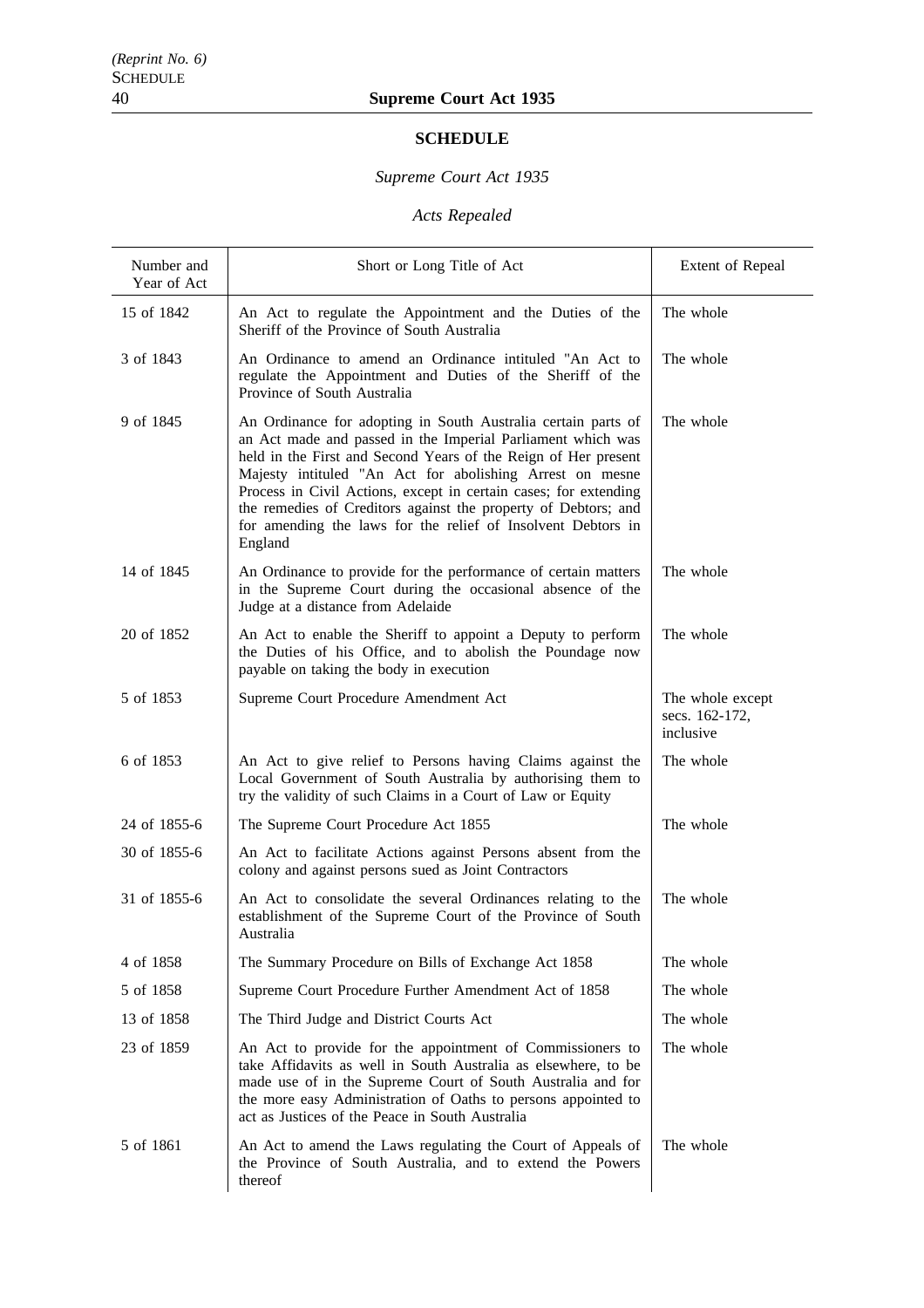$\overline{\phantom{a}}$ 

| 3 of 1862     | The Common Law Procedure Act 1862                                                                                                                                                                                                                                | The whole, except<br>sections 1, 2, and 3                         |
|---------------|------------------------------------------------------------------------------------------------------------------------------------------------------------------------------------------------------------------------------------------------------------------|-------------------------------------------------------------------|
| 15 of 1865    | The Court of Appeals Amendment Act 1865                                                                                                                                                                                                                          | The whole                                                         |
| 12 of 1865-6  | An Act to provide for the more speedy administration of justice<br>by means of the Supreme Court                                                                                                                                                                 | The whole                                                         |
| 2 of 1866     | An Act to protect certain persons from actions by reason of<br>their being elected to Parliament while members of the Court of<br>Appeals                                                                                                                        |                                                                   |
| 7 of 1866     | An Act to regulate and amend the Practice and Procedure of<br>the Supreme Court of the Province of South Australia in its<br>Revenue Jurisdiction                                                                                                                | The whole, except<br>sections 15 and 26                           |
| 20 of 1866-7  | The Equity Act 1866                                                                                                                                                                                                                                              | The whole, except<br>sections 150 and 151                         |
| 8 of 1867     | Supreme Court Act 1867                                                                                                                                                                                                                                           | The whole                                                         |
| 6 of 1868-9   | An Act to repeal Act No. 11 of 1866-7 intituled "An Act to<br>amend The Third Judge and Districts Courts Act, and for other<br>purposes" and to make further provision for the trial of Causes,<br>and trial of Offences at places remote from the Supreme Court | The whole                                                         |
| 7 of 1868-9   | An Act to amend the "Supreme Court Act 1867"                                                                                                                                                                                                                     | The whole                                                         |
| 23 of 1870-71 | An Act to fix the tenure of office of the Primary Judge in<br>Equity, and to provide for the performance of the duties of the<br>office of Primary Judge in Equity in certain cases                                                                              | The whole                                                         |
| 28 of 1873    | An Act to increase the salaries of the Judges of the Supreme<br>Court, and of certain officers of the Civil Service of the<br>Province of South Australia                                                                                                        | The whole                                                         |
| 116 of 1878   | Supreme Court Act 1878                                                                                                                                                                                                                                           | The whole, except<br>paragraphs I-VII,<br>inclusive, of section 6 |
| 120 of 1878   | An Act to amend "The Equity Act 1866"                                                                                                                                                                                                                            | The whole                                                         |
| 286 of 1883   | An Act to amend "The Third Judge and District Courts Act"<br>and the Act No. 6 of 1868-9                                                                                                                                                                         | The whole                                                         |
| 514 of 1891   | The Suitors Unclaimed Funds Act 1891                                                                                                                                                                                                                             | The whole                                                         |
| 1358 of 1919  | Fourth Judge Act 1919                                                                                                                                                                                                                                            | The whole                                                         |
| 1564 of 1923  | Acts Interpretation Act Amendment Act 1923                                                                                                                                                                                                                       | The whole                                                         |
| 1739 of 1926  | Supreme Court Act Amendment Act 1926                                                                                                                                                                                                                             | The whole                                                         |
| 1761 of 1926  | Fifth Judge Act 1926                                                                                                                                                                                                                                             | The whole                                                         |
| 1864 of 1928  | Supreme Court Act 1928                                                                                                                                                                                                                                           | The whole                                                         |
|               |                                                                                                                                                                                                                                                                  |                                                                   |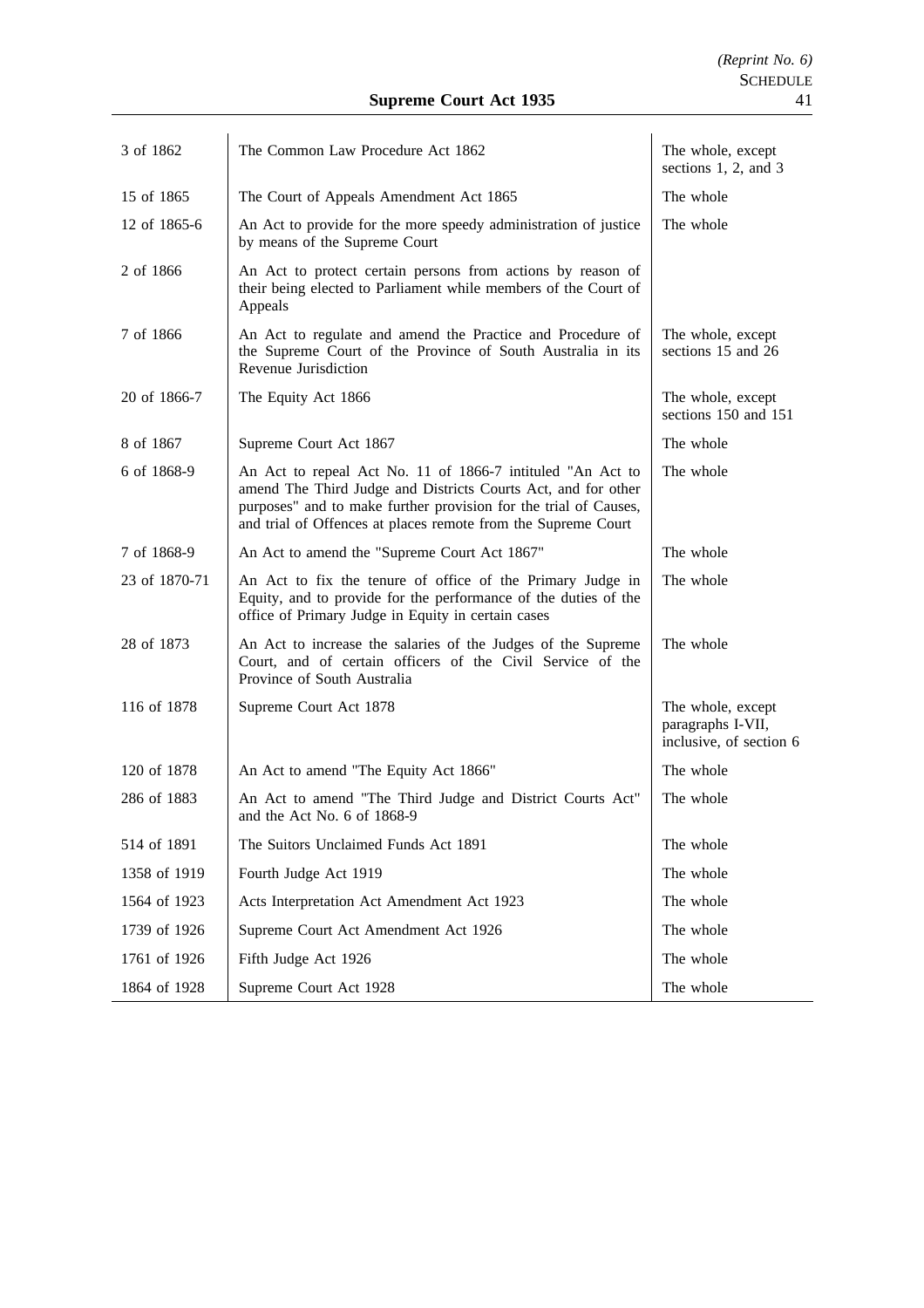# **APPENDIX**

### **LEGISLATIVE HISTORY**

- Legislative history prior to 3 February 1976 appears in marginal notes and footnotes included in the consolidation of this Act contained in Volume 10 of The Public General Acts of South Australia 1837- 1975 at page 718.
- Legislative history since 3 February 1976 (**entries in bold type indicate amendments incorporated since the last reprint**) is as follows:

| Section 2:                    | amended by 34, 1981, s. 5                                           |
|-------------------------------|---------------------------------------------------------------------|
| Section 5:                    | redesignated as s. $5(1)$ by 34, 1981, s. $6(e)$                    |
|                               | definition of "jurisdiction" substituted by 34, 1981, s. $6(a)$     |
|                               | definition of "master" substituted by 34, 1981, s. 6(b)             |
|                               | definition of "registrar" inserted by 34, 1981, s. 6(c)             |
|                               | definition of "suitors' funds" substituted by 34, 1981, s. 6(d)     |
| Section $5(2)$ :              | inserted by 34, 1981, s. $6(e)$                                     |
| Section 7:                    | substituted by 34, 1981, s. 7                                       |
| Section $7(4)$ :              | inserted by $69$ , 1991, s. $9(a)$                                  |
| Section $8(3)$ :              | inserted by 34, 1981, s. 8                                          |
| Section $8(4)$ :              | inserted by 95, 1988, Sched. 1                                      |
| Section 9:                    | substituted by 34, 1981, s. 9                                       |
| Section 11:                   | substituted by 34, 1981, s. 10                                      |
| Section $11(1)$ :             | substituted by 70, 1985, s. $3(a)$                                  |
| Section $11(1a)$ :            | inserted by 70, 1985, s. $3(a)$ ; substituted by 95, 1988, Sched. 1 |
| Section $11(1b)$ :            | inserted by 95, 1988, Sched. 1                                      |
| Section $11(4)$ :             | repealed by 70, 1985, s. 3(b)                                       |
| Section $11(6)$ :             | inserted by 70, 1985, s. 3(c)                                       |
| Section 12:                   | substituted by 34, 1981, s. 11; 92, 1982, s. 3(1); amended by       |
|                               | 59, 1985, s. 21; substituted by 95, 1988, Sched. 1                  |
| Section 13A:                  | amended by 53, 1980, s. 2; substituted by 34, 1981, s. 12           |
| <b>Section 13B:</b>           | inserted by 34, 1981, s. 12; repealed by 75, 1993, s. 27; inserted  |
|                               | by 43, 1994, s. 22                                                  |
| Section $13H(1)$ :            | amended by 82, 1982, s. 2(a)                                        |
| Section $13H(2)$ :            | amended by 82, 1982, s. 2(b), (c)                                   |
| Section $13H(3) - (5)$ :      | amended by 82, 1982, s. $2(a)$                                      |
| Section $13H(6)$ :            | inserted by 82, 1982, s. $2(d)$                                     |
| Section 14:                   | amended by 34, 1981, s. 13                                          |
| Section $15(1)$ :             | amended by 34, 1981, s. 14                                          |
| Section $30C(2)$ :            | substituted by 62, 1993, s. 4                                       |
| Section 33:                   | repealed by 67, 1978, s. 3                                          |
| <b>Section 35:</b>            | repealed by 69, 1991, s. 9(b); inserted by 43, 1994, s. 23          |
| Section 37:                   | repealed by 56, 1984, s. 8                                          |
| Section 39:                   | substituted by 80, 1987, s. 2                                       |
| Section $40(2)$ :             | inserted by 69, 1991, s. 9(c)                                       |
| Section 47:                   | amended by 34, 1981, s. 15                                          |
| Section $48(3)$ :             | inserted by 34, 1981, s. 16                                         |
| Section 50:                   | redesignated as s. $50(1)$ by 34, 1981, s. 17                       |
| Section $50(2)$ :             | inserted by 34, 1981, s. 17                                         |
| Section $54(2)$ :             | amended by $6$ , 1985, s. $8(a)$                                    |
| Section $59(1)$ :             | amended by 6, 1985, s. 8(b)                                         |
| Section $59(2)$ :             | amended by $6$ , 1985, s. $8(c)$                                    |
| Section 61:                   | repealed by $6$ , 1985, s. $8(d)$                                   |
| Section $62H(3)$ and $(3a)$ : | substituted by 34, 1981, s. 18                                      |
| Section 62H(3b):              | inserted by 34, 1981, s. 18                                         |
| Section 68:                   | substituted by 102, 1986, s. 3(1) (Sched.)                          |
| Section $72(1)$ :             | amended by 34, 1981, s. 19; 2, 1983, s. 2; 69, 1991, s. 9(d)        |
| Part 6 heading:               | substituted by 34, 1981, s. 20                                      |
| Heading preceding section 82: | substituted by 34, 1981, s. 21                                      |
| Section 82:                   | substituted by 34, 1981, s. 21                                      |
|                               |                                                                     |